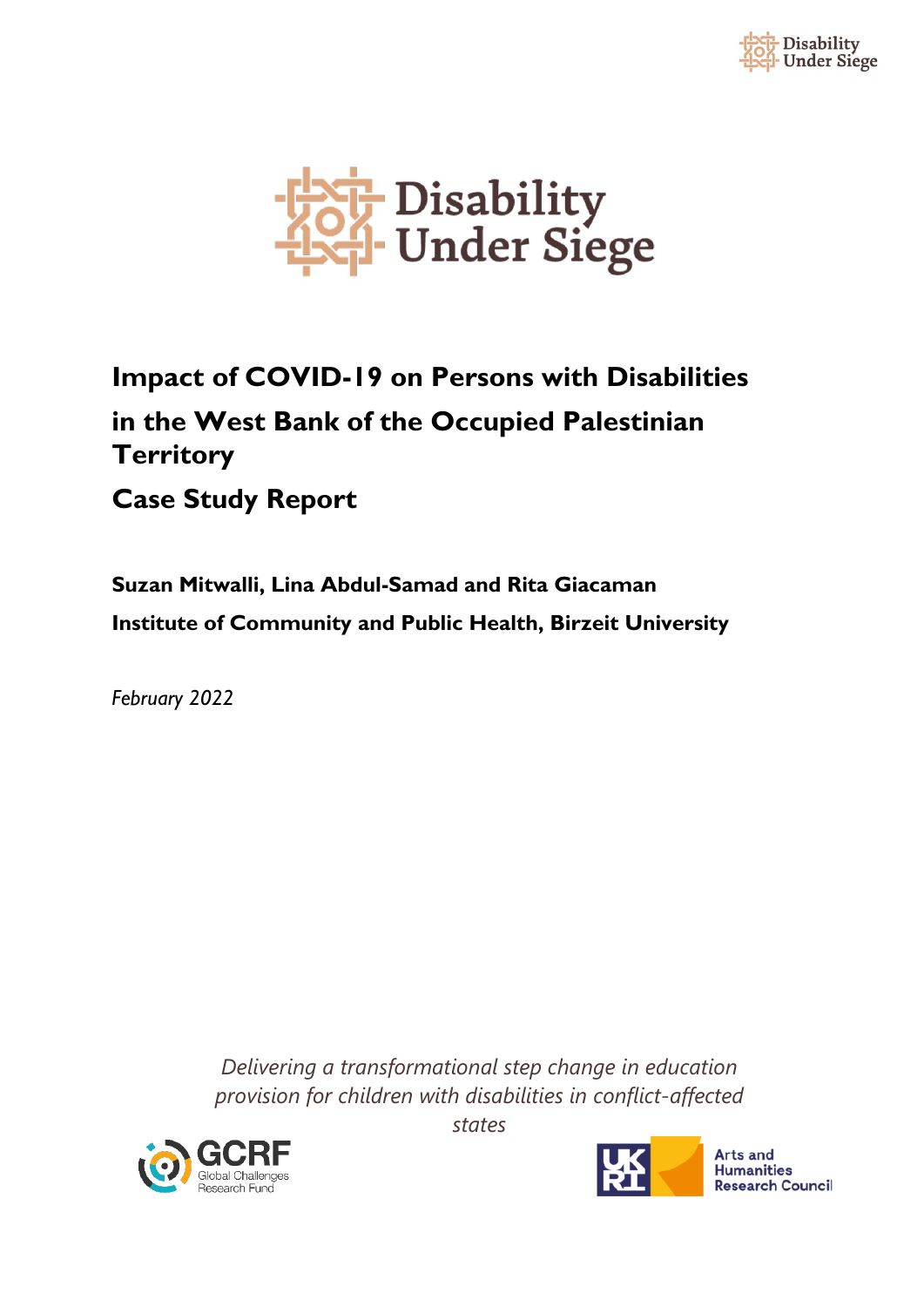## **Acronyms**

| <b>CHW</b>    | <b>Community Health/Disability Workers</b>                          |
|---------------|---------------------------------------------------------------------|
| <b>CRPD</b>   | Convention of Rights of Persons with Disability                     |
| <b>DPOs</b>   | Disabled People's Rights                                            |
| <b>GMR</b>    | <b>Great March of Return</b>                                        |
| <b>GUPD</b>   | General Union of the Palestinian PWDs                               |
| <b>HCRPD</b>  | Higher Council for the Rights of Persons with Disability(s)         |
| <b>HWC</b>    | <b>Health Work Committees</b>                                       |
| <b>ICF</b>    | International Classification of Functioning, Disability, and Health |
| <b>ICHR</b>   | The Independent Commission for Human Rights                         |
| <b>ICPH</b>   | Institute of Community and Public Health                            |
| <b>ICRPD</b>  | International Convention on the Rights of Persons with Disability   |
| <b>MOE</b>    | Ministry of Education                                               |
| <b>MOH</b>    | Ministry of Health                                                  |
| <b>MOSA</b>   | Ministry of Social Affairs <sup>1</sup>                             |
| <b>MOSD</b>   | Ministry of Social Development                                      |
| <b>NGO</b>    | Non-Governmental Organization                                       |
| <b>OHCHR</b>  | Office of the United Nations High Commissioner for Human Rights     |
| oPt           | Occupied Palestinian Territory                                      |
| <b>PA</b>     | Palestinian Authority                                               |
| <b>PCBS</b>   | Palestinian Central Bureau of Statistics                            |
| <b>PDC</b>    | Palestinian Disability Coalition                                    |
| <b>PHC</b>    | Primary Health Care                                                 |
| <b>PWDs</b>   | Person(s) with Disability/ies                                       |
| <b>UNICEF</b> | United Nations Children's Fund                                      |
| <b>UNRWA</b>  | United Nations Relief and Works Agency                              |
| <b>US</b>     | United                                                              |
| <b>WG</b>     | <b>Washington Group</b>                                             |
| <b>WHO</b>    | World Health Organization                                           |

<span id="page-1-0"></span><sup>1</sup> The Ministry of Social Affairs was renamed as Ministry of Social Development by a presidential order on April 13<sup>th</sup> 2016. Therefore, we refer to it as MOSA whenever we discuss the 1999 law and MOSD when discussing the new 2019 draft law.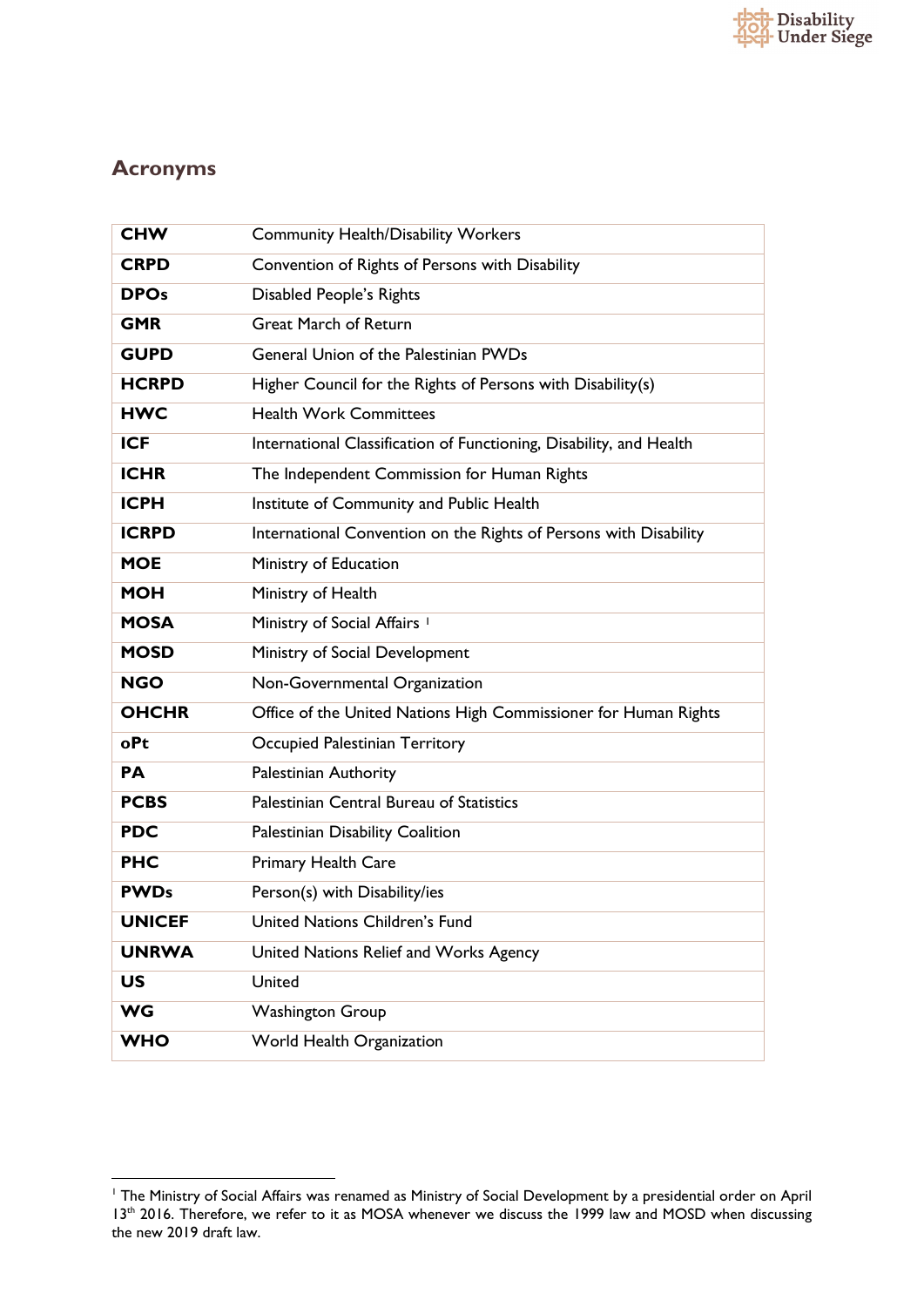

### **Table of Contents**

<span id="page-2-0"></span>

| L              |              |                                                                                        |  |  |
|----------------|--------------|----------------------------------------------------------------------------------------|--|--|
|                | $\mathbf{L}$ |                                                                                        |  |  |
|                |              |                                                                                        |  |  |
|                | 1.2          |                                                                                        |  |  |
| $\overline{2}$ |              |                                                                                        |  |  |
|                | 2.1          |                                                                                        |  |  |
| $\mathsf{3}$   |              |                                                                                        |  |  |
|                | 3.1          | Pre- COVID-19 Related Problems and Barriers to Basic Services Access 17                |  |  |
|                | 3.2          |                                                                                        |  |  |
|                | 3.3          |                                                                                        |  |  |
|                | 3.4          |                                                                                        |  |  |
|                | 3.5          |                                                                                        |  |  |
|                | 3.6          |                                                                                        |  |  |
|                | 3.7          |                                                                                        |  |  |
|                | 3.8          |                                                                                        |  |  |
|                | 3.9          |                                                                                        |  |  |
|                | 3.10         |                                                                                        |  |  |
|                | 3.11         |                                                                                        |  |  |
|                | 3.12         |                                                                                        |  |  |
|                | 3.13         | COVID-19 Related Problems Accessing Health Services by Type of Disability 39           |  |  |
|                | 3.14         | COVID-19 Related Barriers to Accessing Educational Services:  42                       |  |  |
|                | 3.15         |                                                                                        |  |  |
|                | 3.16         | Problems Facing PWDs Related to Israeli Occupation Measures  47                        |  |  |
| 4              |              |                                                                                        |  |  |
|                | 4.1          | Institutional arrangements to deal with problems facing PWDs during the pandemic<br>55 |  |  |
|                | 4.2          | Barriers to the appropriate provision of services to PWDs, and problem-solving in      |  |  |
| 5              |              |                                                                                        |  |  |
|                | 5.1          |                                                                                        |  |  |
| 6              |              | Appendix 1: Disability under Siege- Covid-19 Comparative Case Studies Interview        |  |  |
| 7              |              | Appendix 2: Disability under Siege- Covid-19 Comparative Case Studies: PWD Interview   |  |  |
| 8              |              | Appendix 3: Disability under Siege- Covid-19 Comparative Case Studies: Stakeholders'   |  |  |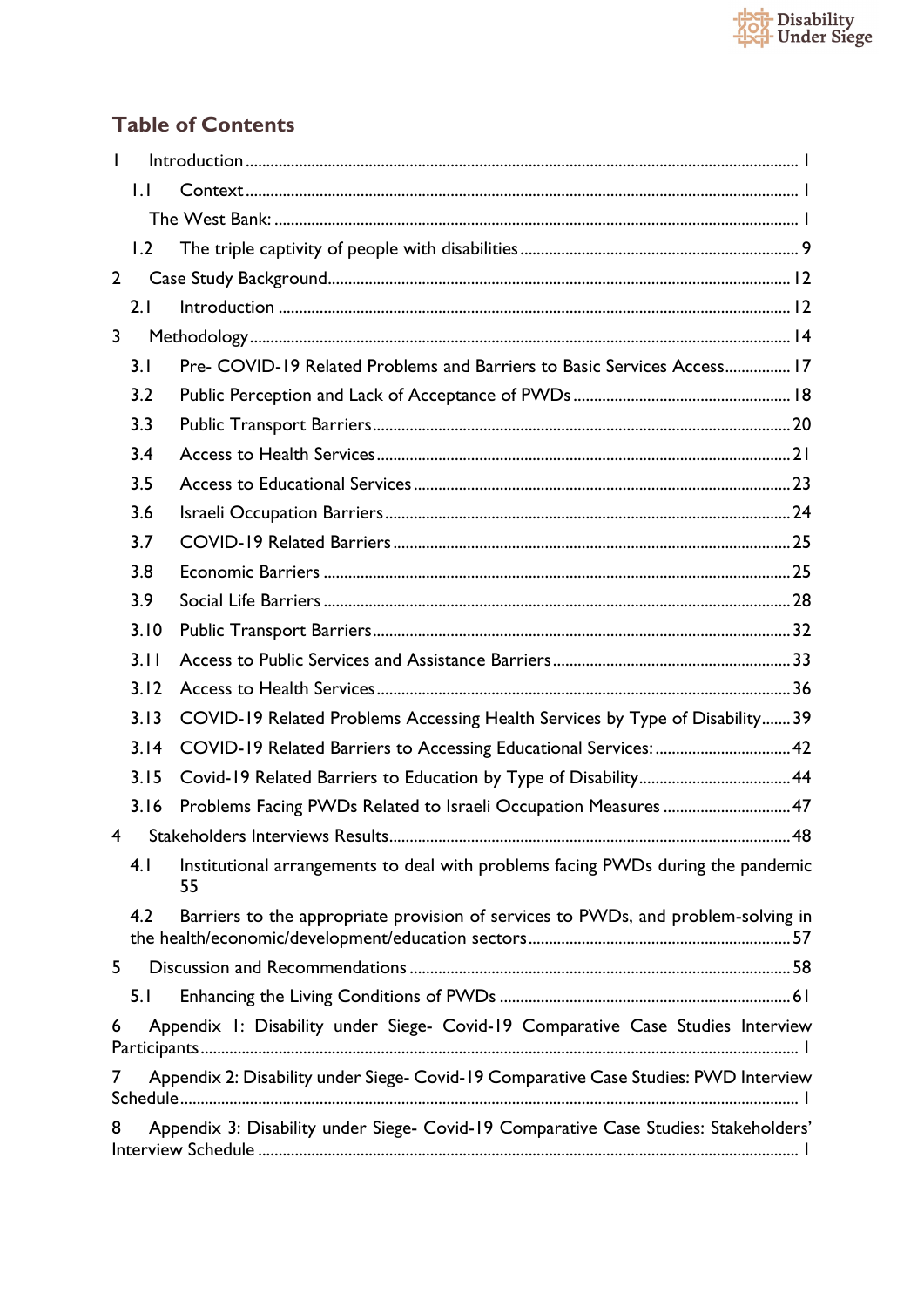

#### Introduction

#### <span id="page-3-0"></span>**1.1 Context**

<span id="page-3-1"></span>The West Bank:

The Palestinian context: the double captivity of Israeli military occupation and the COVID-19 pandemic

Palestinian history has been burdened with wars, conflicts and political violence going back to the turn of the 20<sup>th</sup> century. Following World War I and the disintegration of the Ottoman Empire, Palestine fell under British Mandate control. Early on, the British issued the Balfour Declaration of 1917 announcing that Britain was in favour of the establishment in Palestine of a national home for the Jewish people  $<sup>2</sup>$  $<sup>2</sup>$  $<sup>2</sup>$  suffering the anti-Semitism of Europe</sup> which Palestinians had nothing to do with. In effect, the British gave the Zionists a land it did not own, a land with people living there for centuries,  $3$  the Palestinians. This is how the Question of Palestine, as it became known, was created and continues without resolution. By 1947 and the successive waves of Jewish migration to Palestine from Europe allowed by the British Mandate authorities, the nascent United Nations voted for the partitioning of Palestine into two independent states, one for Palestinian Arabs and the other Jewish,<sup>[4](#page-3-4)</sup> and with violence ravaging Palestine and spreading to the region. Called the *Nakba* (catastrophe) by Palestinians, the 1948 Arab Israeli war followed, leading to the creation of the State of Israel on more than half of mandate Palestine, the dismemberment of Palestinian society, and the dispossession and dispersion of over two thirds of the Palestinian population to neighbouring countries as refugees in exile.<sup>[5](#page-3-5)</sup> The West Bank was (forcibly) annexed to the nascent Hashemite Kingdom of Jordan, <sup>[6](#page-3-6)</sup> while the Gaza Strip found itself under Egyptian administration.<sup>[7](#page-3-7)</sup> Since then, Palestinians have been struggling for the rights to freedom,

<https://unispal.un.org/DPA/DPR/unispal.nsf/0/AEAC80E740C782E4852561150071FDB0>

<span id="page-3-2"></span><sup>&</sup>lt;sup>2</sup> United nations. The Question of Palestine. Available from[: https://www.un.org/unispal/history2/origins-and](https://www.un.org/unispal/history2/origins-and-evolution-of-the-palestine-problem/part-i-1917-1947/)[evolution-of-the-palestine-problem/part-i-1917-1947/](https://www.un.org/unispal/history2/origins-and-evolution-of-the-palestine-problem/part-i-1917-1947/)

<span id="page-3-3"></span> $3$  Rita Giacaman (and many others) has a family tree (Giacaman) going back to 1636, which shows that, contrary to what has been reported as: 'a land without people for a people without land,' Palestinians have lived in Palestine for centuries.

<span id="page-3-4"></span><sup>&</sup>lt;sup>4</sup> United Nations. The Question of Palestine. Available from: [https://www.un.org/unispal/history2/origins](https://www.un.org/unispal/history2/origins-and-evolution-of-the-palestine-problem/part-i-1917-1947/)[and-evolution-of-the-palestine-problem/part-i-1917-1947/](https://www.un.org/unispal/history2/origins-and-evolution-of-the-palestine-problem/part-i-1917-1947/)

<span id="page-3-5"></span><sup>5</sup> UNISPAL: Division for Palestinian Rights (DPR). The Origins and Evolution of the Palestine Problem: 1917-1988. Part I. 1917-1947. Available from:

<span id="page-3-6"></span><sup>6</sup> Dakkak, I. Development and Control in the West Bank. Arab Studies Quarterly 1984, 2/3:74-87.

<span id="page-3-7"></span> $<sup>7</sup>$  Roy S. The Gaza Strip: Critical effects of the occupation. Arab Studies Quarterly 1988, 10(1): 59-103.</sup>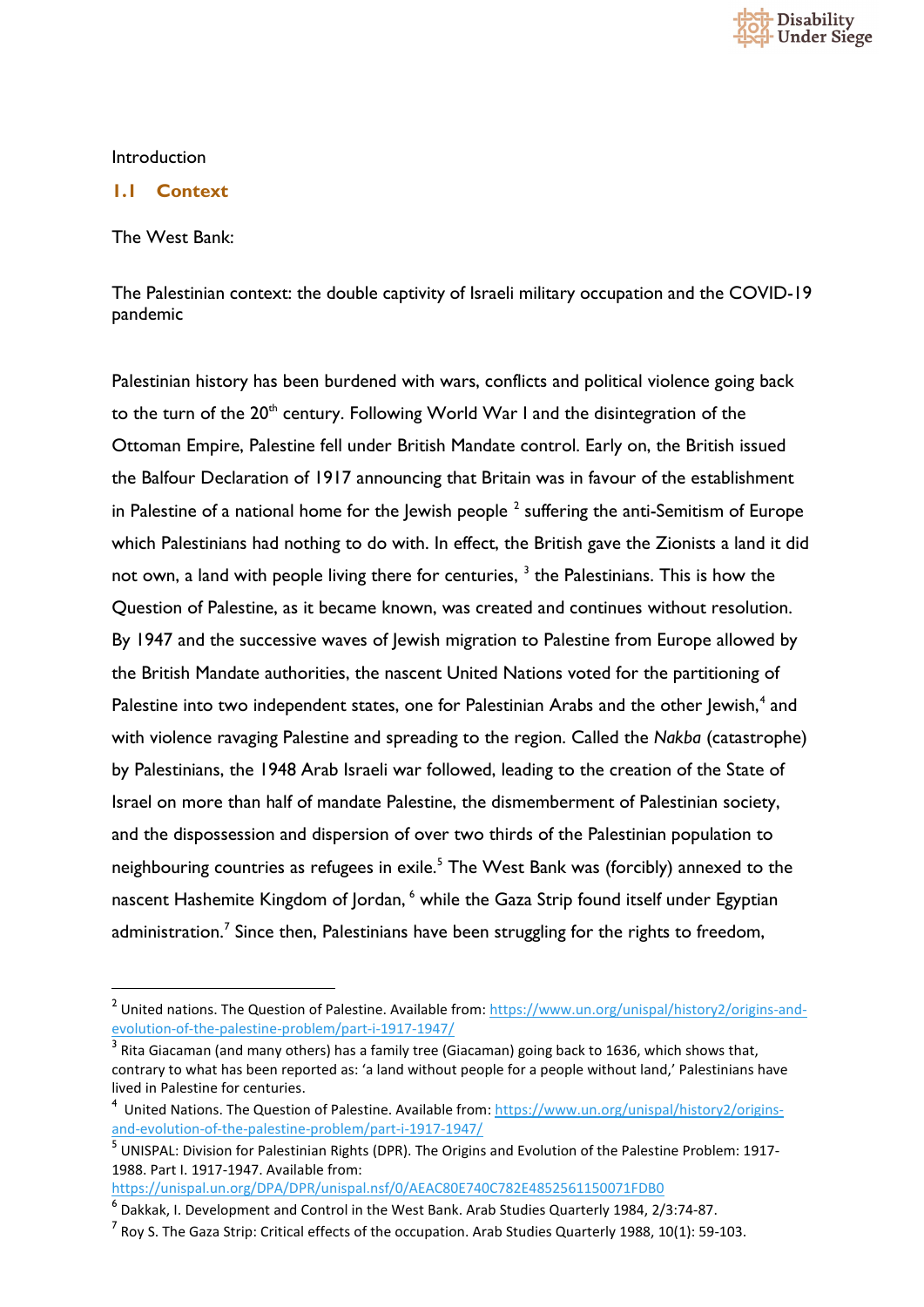

sovereignty and self-determination, and the right of return to the homeland of some 6 million Palestinian refugees registered by the United Nations Relief and Works Agency for Palestine Refugees (UNRWA),<sup>[8](#page-4-0)</sup> living inside and outside refugee camps up till today.

The situation worsened with the Arab Israeli war of 1967, called the *Naksa* (defeat) by Palestinians, and the fall of the West Bank, including Palestinian East Jerusalem, and the Gaza Strip, under Israeli military rule. Since then, the Palestinian population has endured injustice, the lack of freedoms, chronic exposure to political violence and various human rights abuses. The continued and prolonged Israeli military occupation has resulted in the further dismemberment of Palestinian society and the enclavization of the population (see map below), dispossession, displacement, land confiscation, the building of illegal Israel settlements on Palestinian land, imprisonment, siege, and generations of Palestinians exposed to long-term political violence and human rights abuses by the Israeli army and Israeli illegal settlers on Palestinian land.



*Figure 1 Palestine 1917-Today* 

The West Bank

With about 60% of West Bank land (Area C), controlled fully by Israel today, around 10% controlled by the Palestinian Authority (PA), and the remaining 30% controlled by both the PA and Israel, a key feature has been the continued enclavization of the population, and

<span id="page-4-0"></span><sup>8</sup> Palestinian Central Bureau of Statistics. The International Day of Refugees 2019. Available from: <http://www.pcbs.gov.ps/site/512/default.aspx?lang=en&ItemID=3486>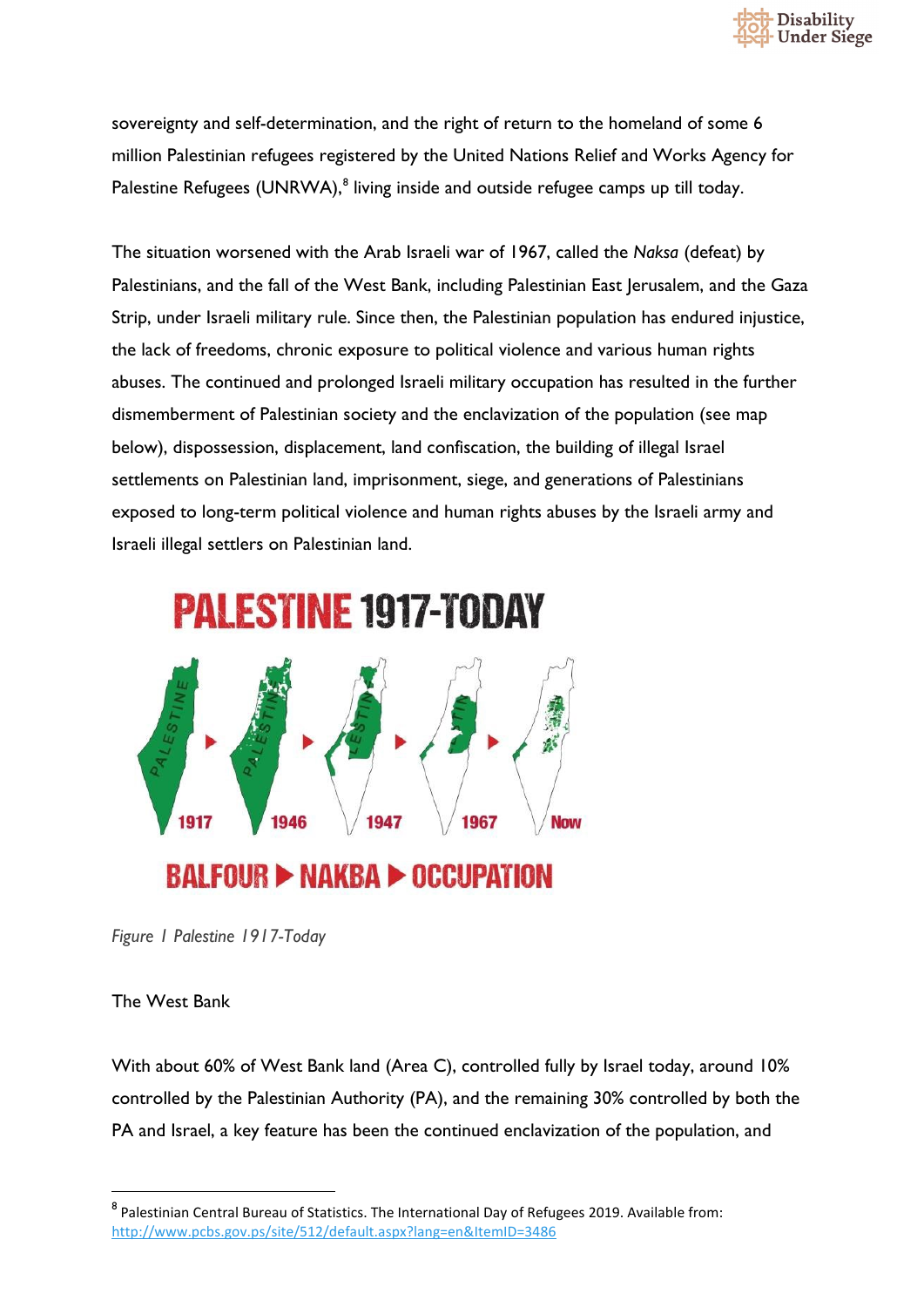

expropriation and fragmentation of Palestinian land through various means, including bureaucratic and administrative control of land, water, resources, population and localities. Israeli army checkpoints have restricted mobility and access from one area to another, blocking the movement of people and goods, and destroying livelihoods.<sup>[9](#page-5-0)</sup>

Since September 2000, Israel expanded the system of movement restrictions on the West Bank with the building of a massive wall separating families from each other, villages from their commercial centres, and people from their land. This Wall incorporates areas of the West Bank into Israel, that is, a de facto annexation of Palestinian land. The Israeli army has also erected hundreds of military checkpoints on the West Bank restricting or prohibiting the movement of people and goods, enforces regular curfews, uses lethal force against civilians, confiscates Palestinian land to build illegal Israeli settlements on the West Bank, and demolishes homes<sup>[10](#page-5-1), [11](#page-5-2)</sup>. The erection of the Separation Wall separating East Jerusalem and its surrounding villages from the rest of the West Bank compounded the problem of this access regime by reducing the West Bank into enclaves or social and economic islands cut off from each other with dramatic effects on the economy and society. It has also resulted in crowding Palestinians into several segregated political enclaves covering around 40% of the West Bank where 2 million Palestinians live, including more than 800,000 Palestinian refugees of the 1948 and 1967 Arab Israeli wars with around a quarter still living in 19 crammed refugee camps on the West Bank. <sup>[12](#page-5-3)</sup> Thus, the development of all of the West Bank has been impeded. In addition, the formal annexation by Israel of about 30% of Area C in the West Bank's bread basket, the Jordan Valley, seems to be imminent, with this annexation making life even more difficult than before, and leading to deteriorations in health and human rights in Area C as well as Areas A and B.

Palestinians on the West Bank have also been exposed to direct Israeli military violence as well. During the First Palestinian Uprising (*Intifada*) against Israeli military rule of 1988-1993,

<span id="page-5-0"></span><sup>9</sup> World Bank. West Bank and Gaza. Checkpoints and Barriers: Searching for livelihoods in the West Bank and Gaza, Gender Dimensions of Economic Collapse: World Bank, Sustainable Development Department Middle East and North Africa …; 2010 [Available from:

[https://openknowledge.worldbank.org/bitstream/handle/10986/2887/496990ESW0P1071C0disclosed081101](https://openknowledge.worldbank.org/bitstream/handle/10986/2887/496990ESW0P1071C0disclosed081101101.pdf?sequence=1&isAllowed=y) [101.pdf?sequence=1&isAllowed=y](https://openknowledge.worldbank.org/bitstream/handle/10986/2887/496990ESW0P1071C0disclosed081101101.pdf?sequence=1&isAllowed=y)

<span id="page-5-1"></span><sup>&</sup>lt;sup>10</sup> Giacaman R. Khatib R. Shabaneh L, Ramlawi A, Sabri B, Sabatinelli G, Khawaja M, Laurance T. Health status and health services in the occupied Palestinian territory. Lancet. 2009;373(9666):837-49.

<span id="page-5-2"></span><sup>&</sup>lt;sup>11</sup> United Nations digital library. Report of the United Nations Fact Finding Mission on the Gaza Conflict. United Nation. 2009. [https://digitallibrary.un.org/record/666096?ln=en.](https://digitallibrary.un.org/record/666096?ln=en)

<span id="page-5-3"></span><sup>&</sup>lt;sup>12</sup> United Nations Relief and Works Agency for Palestine Refugees in the Near East. Where we work. West Bank. Available from: [Where We Work | UNRWA](https://www.unrwa.org/where-we-work/west-bank)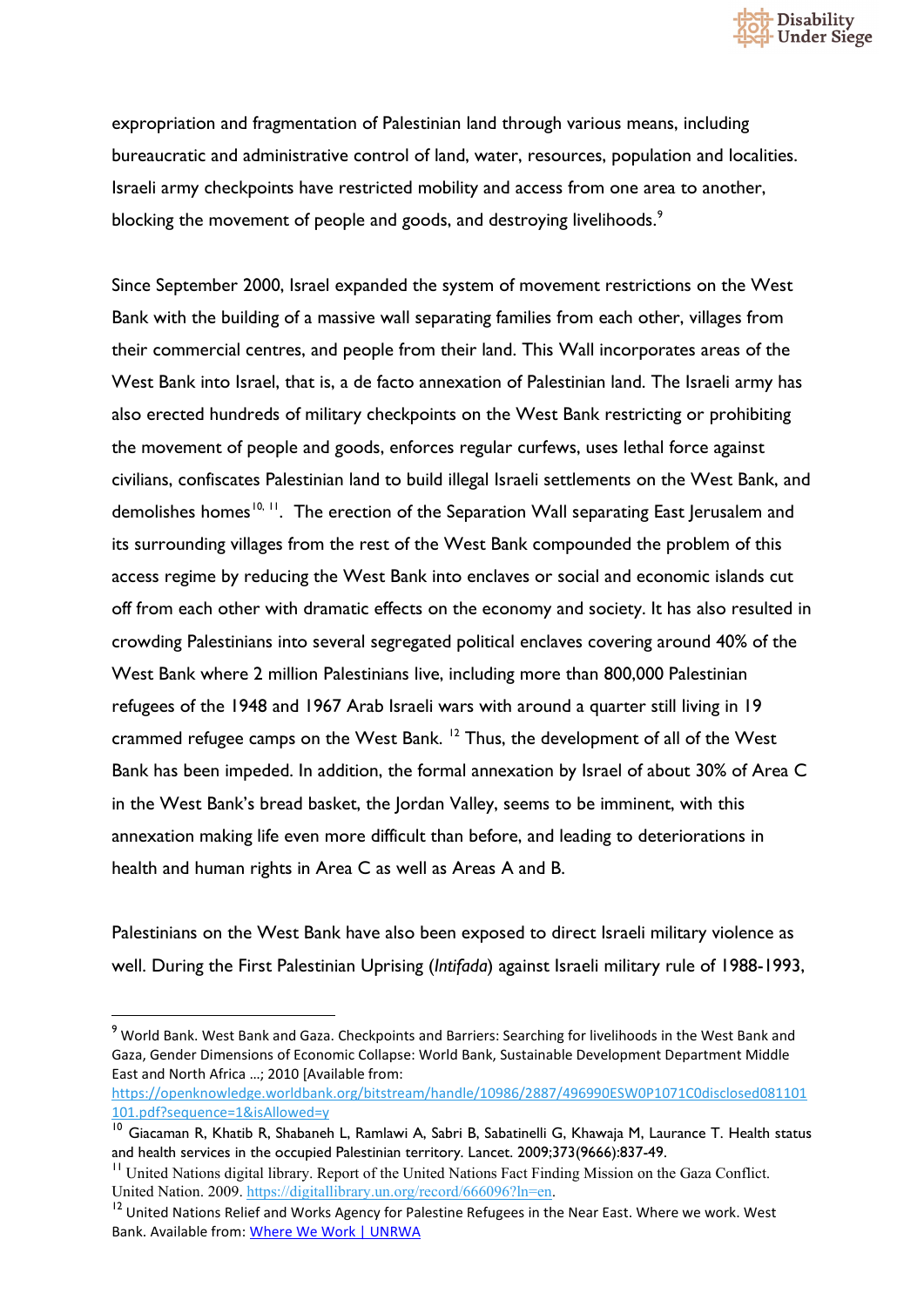

large numbers of mainly young adults and children were injured and disabled as a result of Israeli army violence, especially during the period when instructions were given to the Israeli army to break the arms and legs of protestors as a matter of policy, also called the broken bones policy.<sup>[13](#page-6-0)</sup> The Second Palestinian Uprising against Israeli military occupation (the *Intifada* of 2000-2004) and the Israeli army invasion of Palestinian cities in the West Bank witnessed an intensification of exposure to violence, human rights violations, and the suffering that the population endures. During this period, the Israeli army invaded Palestinian cities in the West Bank and imposed curfews on the population for up to 45 continuous days. The Israeli army shelled, bombed, destroyed institutions and homes, and shot and killed and injured civilians, including children and arrested many.<sup>[14](#page-6-1)</sup> The Israeli army continues to invade Palestinian towns and villages on the West Bank to arrest Palestinians, bomb and shoot, demolish homes.

Already burdened by Israeli military occupation with health and wellbeing compromised, and with serious constraints on the economy, chronic exposure to political violence and lack of freedom, Palestinians on the West Bank are experiencing the compounded effects of the COVD-19 pandemic on life, the economy, society, and health, while being unprepared to combat the pandemic. Given the restrictions imposed on the Palestinian Authority (PA) because of the political context, the lack of sovereignty over land, people and resources, the heavy reliance on international aid, and the availability of very limited capacity to respond, lockdown was the only measure the PA could use to contain the pandemic. This worked well at first, with about 400 infection cases reported from March till April among about 2.5 million Palestinians on the West Bank.<sup>[15](#page-6-2)</sup> However, beginning in April, the number of infected cases began to rise as Palestinian workers in Israel returned home during the Jewish Passover holidays, many infected,<sup>[16](#page-6-3)</sup> and with Israel becoming the largest source for the virus spread in the West Bank at the time.<sup>[17](#page-6-4)</sup> By May, extended lockdown was implemented, and

<span id="page-6-0"></span><sup>&</sup>lt;sup>13</sup> The World Bank. West Bank and Gaza. Disability in the Palestinian Territories. Assessing Situation and Services of People with Disabilities. 2016 [Available from:

[http://documents1.worldbank.org/curated/en/501421472239948627/pdf/WBG-Disability-Study-Final-DRAFT](http://documents1.worldbank.org/curated/en/501421472239948627/pdf/WBG-Disability-Study-Final-DRAFT-for-Transmission-Oct-31.pdf)[for-Transmission-Oct-31.pdf](http://documents1.worldbank.org/curated/en/501421472239948627/pdf/WBG-Disability-Study-Final-DRAFT-for-Transmission-Oct-31.pdf)

<span id="page-6-1"></span><sup>&</sup>lt;sup>14</sup> Giacaman R, Husseini A, Gordon NH, Awartani F. Imprints on the consciousness: the impact on Palestinian civilians of the Israeli army invasion of West Bank towns. The European Journal of Public Health. 2004 Sep 1;14(3):286-90.

<span id="page-6-2"></span><sup>&</sup>lt;sup>15</sup> Corona.ps. Available from:<https://www.corona.ps/>

<span id="page-6-3"></span><sup>&</sup>lt;sup>16</sup> Toameh K. Most New West Bank Palestinian Coro- navirus Cases are Workers from Israel 2020. https:// [www.jpost.com/israel-news/most-new-west-bank-](https://www.jpost.com/israel-news/most-new-west-bank-palestinian-coronavirus-cases-are-workers-from-israel-623373) palestinian-coronavirus-cases-are-workers-from- israel-[623373](https://www.jpost.com/israel-news/most-new-west-bank-palestinian-coronavirus-cases-are-workers-from-israel-623373)

<span id="page-6-4"></span><sup>&</sup>lt;sup>17</sup> MAS. Summary. Economic Monitor, Special Sup- plement 2020. Preliminary Assessment of the Pos- sible Impacts of the COVID-19 Health Crisis on the Palestinian Economy 2020. Available from: <https://www.mas.ps/files/server/2020/monitorSupplement%20En%20d1%20RK%20clean.pdf>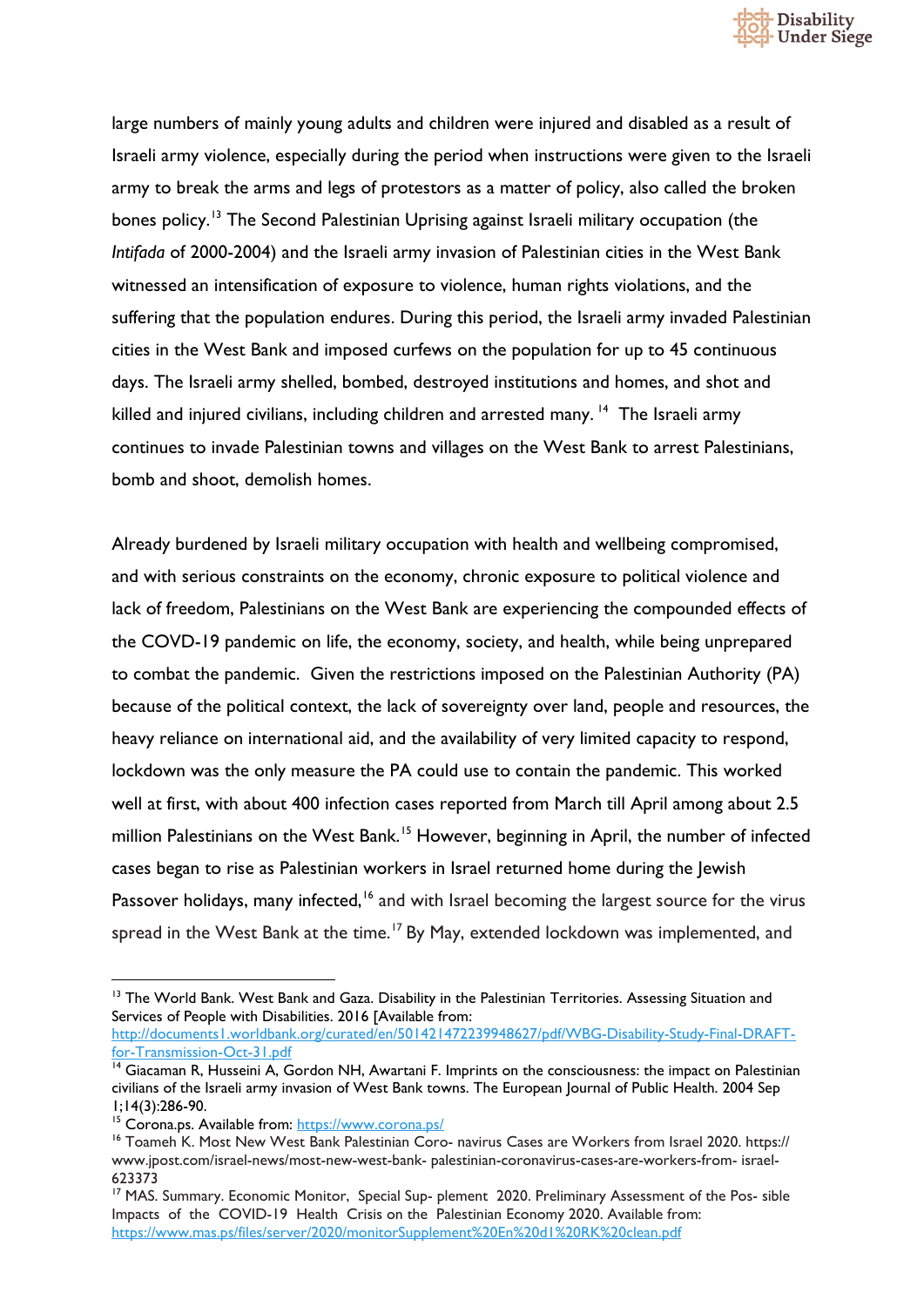

was strictly implemented given years of Israeli military occupation which stunted Palestinian health services which cannot cope with the surge of the virus,<sup>[18](#page-7-0)</sup> and the limited powers the PA has in accessing all areas of the West Bank due to the complete control of 60% of West Bank land by Israel. However, by the end of May, people began to protest lockdown, with poverty rising among an already impoverished population. According to the World Bank,<sup>[19](#page-7-1)</sup> the pandemic presents extraordinary challenges with severe socioeconomic consequences on the Palestinian economy which is already struggling. Job losses, especially in the informal sector which absorbs about 60% of the workforce, is producing a 'new poor' category, in addition to those who have already been living in poverty, and where social protection is absent. Thus protests and pressures obliged the PA to ease restriction, and eventually remove restriction by August of 2020, with the exception of banning wedding and funerals, which was generally not followed by the population, and enforcing lockdowns only periodically as the COVID-19 cases spiked, and continues. From the beginning of the pandemic in March 2020 till end October 2021, the West Bank experienced serious and successive spike in confirmed cases of COVID-19. Cases jumped from 450 at the end of May 2020 to over 260,000 cases by the October 2021 during what was called the Third Wave, with over 3000 cases of death among a largely young population of a total of 3.1 million,<sup>[20](#page-7-2)</sup> as the below charts indicates.

Chart 1: World Health Organization. Coronavirus disease 2019 (COVID-19) Situation Report 82<sup>[21](#page-7-3)</sup>

<span id="page-7-0"></span><sup>18</sup> Mataria A, Khatib R, Donaldson C**,** et al. The health- care system: An assessment and reform agenda. *The Lancet*. 2009; 373(9670): 1207–1217

<span id="page-7-1"></span><sup>&</sup>lt;sup>19</sup> The World Bank. US\$30 Million Grant to Protect Palestinian Livelihoods in the West Bank. Available from: [https://www.worldbank.org/en/news/press-release/2020/07/27/us30-million-grant-to-protect-palestinian](https://www.worldbank.org/en/news/press-release/2020/07/27/us30-million-grant-to-protect-palestinian-livelihoods-in-the-west-bank#:%7E:text=WASHINGTON%2C%20July%2027%2C%202020%20%E2%80%94,Bank%20affected%20by%20COVID%2D19.&text=%22Social%20protection%20becomes%20a%20priority,increased%20poverty%20and%20job%20losses)[livelihoods-in-the-west-](https://www.worldbank.org/en/news/press-release/2020/07/27/us30-million-grant-to-protect-palestinian-livelihoods-in-the-west-bank#:%7E:text=WASHINGTON%2C%20July%2027%2C%202020%20%E2%80%94,Bank%20affected%20by%20COVID%2D19.&text=%22Social%20protection%20becomes%20a%20priority,increased%20poverty%20and%20job%20losses)

[bank#:~:text=WASHINGTON%2C%20July%2027%2C%202020%20%E2%80%94,Bank%20affected%20by%20C](https://www.worldbank.org/en/news/press-release/2020/07/27/us30-million-grant-to-protect-palestinian-livelihoods-in-the-west-bank#:%7E:text=WASHINGTON%2C%20July%2027%2C%202020%20%E2%80%94,Bank%20affected%20by%20COVID%2D19.&text=%22Social%20protection%20becomes%20a%20priority,increased%20poverty%20and%20job%20losses) [OVID%2D19.&text=%22Social%20protection%20becomes%20a%20priority,increased%20poverty%20and%20jo](https://www.worldbank.org/en/news/press-release/2020/07/27/us30-million-grant-to-protect-palestinian-livelihoods-in-the-west-bank#:%7E:text=WASHINGTON%2C%20July%2027%2C%202020%20%E2%80%94,Bank%20affected%20by%20COVID%2D19.&text=%22Social%20protection%20becomes%20a%20priority,increased%20poverty%20and%20job%20losses) [b%20losses.](https://www.worldbank.org/en/news/press-release/2020/07/27/us30-million-grant-to-protect-palestinian-livelihoods-in-the-west-bank#:%7E:text=WASHINGTON%2C%20July%2027%2C%202020%20%E2%80%94,Bank%20affected%20by%20COVID%2D19.&text=%22Social%20protection%20becomes%20a%20priority,increased%20poverty%20and%20job%20losses)

<span id="page-7-2"></span><sup>&</sup>lt;sup>20</sup> Palestinian Central Bureau of statistics. Indicators. Available from: [http://www.pcbs.gov.ps/site/881/default.aspx.](http://www.pcbs.gov.ps/site/881/default.aspx)

<span id="page-7-3"></span><sup>&</sup>lt;sup>21</sup> World Health Organization occupied Palestinian territory. Coronavirus disease 2019 (COVID-19) Situation Report 82. Issued 07 October 2021. Available from:

[https://who18.createsend.com/t/ViewEmail/j/7A11E85FDDB879EB2540EF23F30FEDED/C67FD2F38AC4859C/?](https://who18.createsend.com/t/ViewEmail/j/7A11E85FDDB879EB2540EF23F30FEDED/C67FD2F38AC4859C/?tx=0&previewAll=1&print=1&source=PrintPreview&context=BE1559E32AC7F640D744A813E2B67A32) [tx=0&previewAll=1&print=1&source=PrintPreview&context=BE1559E32AC7F640D744A813E2B67A32](https://who18.createsend.com/t/ViewEmail/j/7A11E85FDDB879EB2540EF23F30FEDED/C67FD2F38AC4859C/?tx=0&previewAll=1&print=1&source=PrintPreview&context=BE1559E32AC7F640D744A813E2B67A32)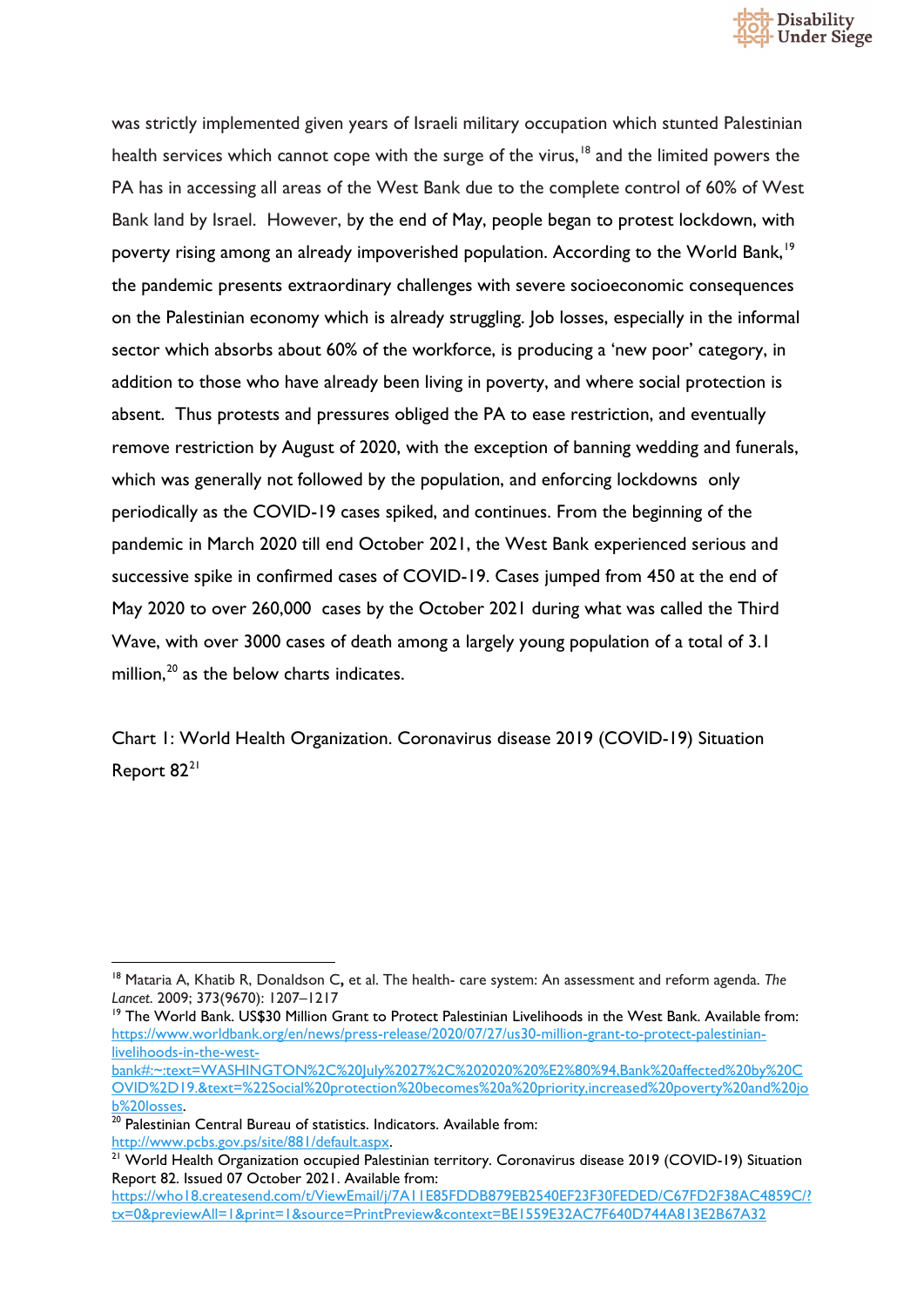





<span id="page-8-0"></span><sup>&</sup>lt;sup>22</sup> World Health Organization occupied Palestinian territory. Coronavirus disease 2019 (COVID-19) Situation Report 82. Issued 07 October 2021. Available from:

[https://who18.createsend.com/t/ViewEmail/j/7A11E85FDDB879EB2540EF23F30FEDED/C67FD2F38AC4859C/?](https://who18.createsend.com/t/ViewEmail/j/7A11E85FDDB879EB2540EF23F30FEDED/C67FD2F38AC4859C/?tx=0&previewAll=1&print=1&source=PrintPreview&context=BE1559E32AC7F640D744A813E2B67A32) [tx=0&previewAll=1&print=1&source=PrintPreview&context=BE1559E32AC7F640D744A813E2B67A32](https://who18.createsend.com/t/ViewEmail/j/7A11E85FDDB879EB2540EF23F30FEDED/C67FD2F38AC4859C/?tx=0&previewAll=1&print=1&source=PrintPreview&context=BE1559E32AC7F640D744A813E2B67A32)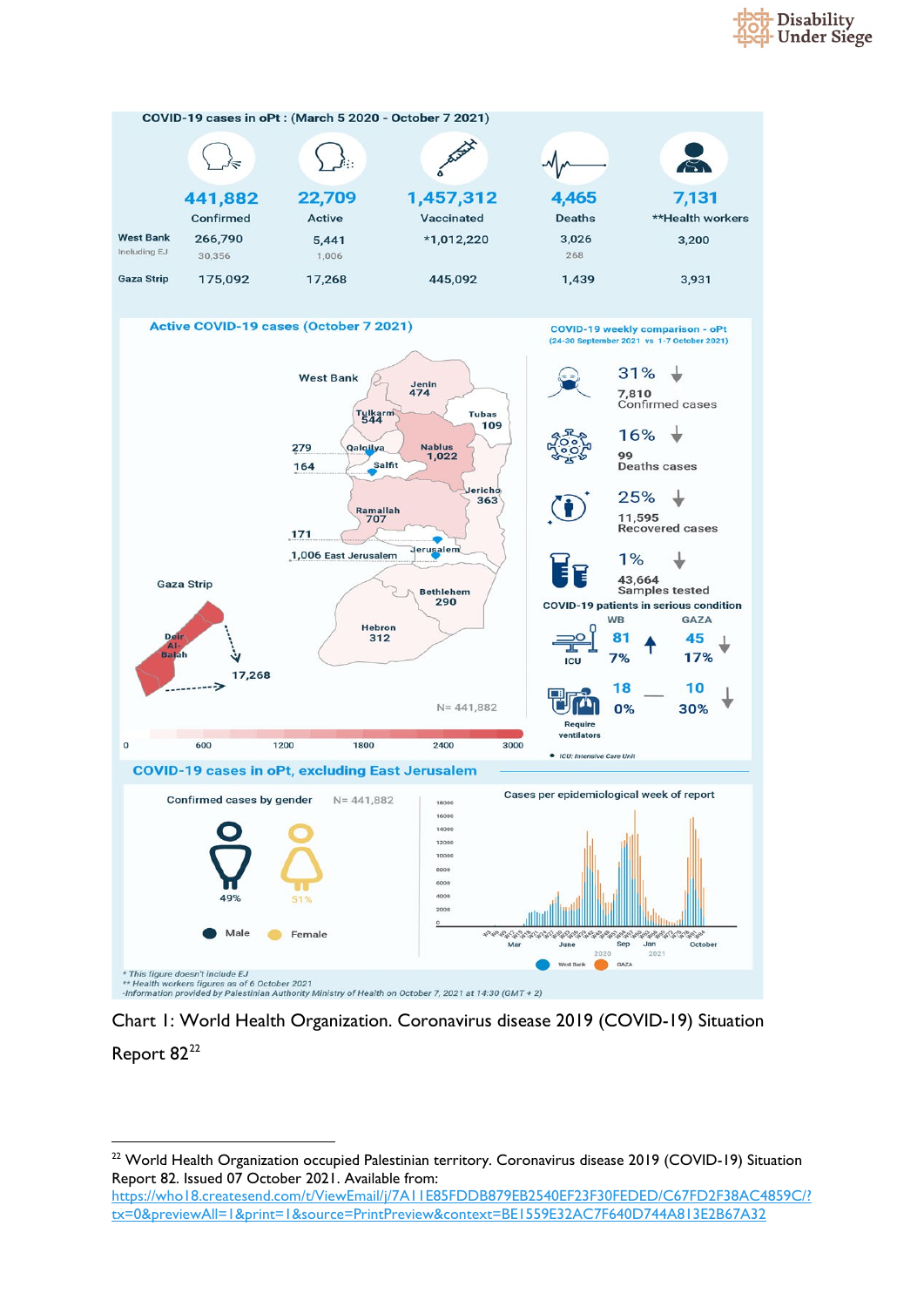

However, the problems of poverty and unemployment intensified pushing for the continued removal of lockdown by the PA. The PA has no social protection policy or scheme to help people under lockdown, and resorted of what is called a balance between health and the economy, with periodic lockdowns with the surge of COVID-19 cases, and when hospital were no longer able to accommodate the needs of patients suffering from the virus. The other problem is the problem of social distancing, isolation and sanitary measures which are crucial preventive measures, yet difficult to adhere to. This is because those who live in poverty usually live in small, ill equipped and crowded homes especially in Palestinian refugee camps which are known for their over-crowdedness, and do not have the means to follow sanitary instructions. Moreover, the Palestinian population has always relied on social networks, support, and solidarity for survival in politically and economically turbulent times. Thus social isolation is an unfamiliar notion, and does not make sense to people given their lived experience and needs for family and communal solidarity especially in times of hardship. This can explain not only protests against lockdown because of the necessity of working and bringing income to families given the lack of social protection, but also why people defy the ban on weddings and funerals and continue to hold and attend such gatherings. The primacy for survival is for the economic and social as opposed to preventive health.

With the economy in tatters, and the health system unable to cope, the PA has been struggling to obtain COVID-19 vaccines to protect the population. With Israel touted as the world leader in vaccinating its population against  $COVID-19<sup>23</sup>$  $COVID-19<sup>23</sup>$  $COVID-19<sup>23</sup>$  important criticisms emerged related to disparities between West Bank Palestinians versus Israelis, as Israel vaccinated its population, including illegal Israeli settlers on West Bank land living close to Palestinians, but not the Palestinian population nearby living in the West Bank. According to the Geneva Convention and highlighted by the United Nations, as an occupying power, Israel is responsible for the health of the occupied population.<sup>[24](#page-9-1)</sup> Yet, Israel has denied that it is an occupier of the West Bank and its responsibilities for the health of the occupied population, even given the limited control of the PA on over 60% of West Bank land which is

<span id="page-9-0"></span> $23$  Ragson A. Israel's Vaccine Success Unleashes a Debate on Palestinian Inequities. The New York Times, February 4, 2021. Available from: [https://www.nytimes.com/2021/02/04/world/middleeast/israel-palestinians](https://www.nytimes.com/2021/02/04/world/middleeast/israel-palestinians-vaccine.html)[vaccine.html](https://www.nytimes.com/2021/02/04/world/middleeast/israel-palestinians-vaccine.html)

<span id="page-9-1"></span><sup>&</sup>lt;sup>24</sup> UN Human Rights Council. Israel/OPT: UN experts call on Israel to ensure equal access to COVID-19 vaccines for Palestinians. Jan 14, 2021. Available from: <https://www.ohchr.org/EN/NewsEvents/Pages/DisplayNews.aspx?NewsID=26655>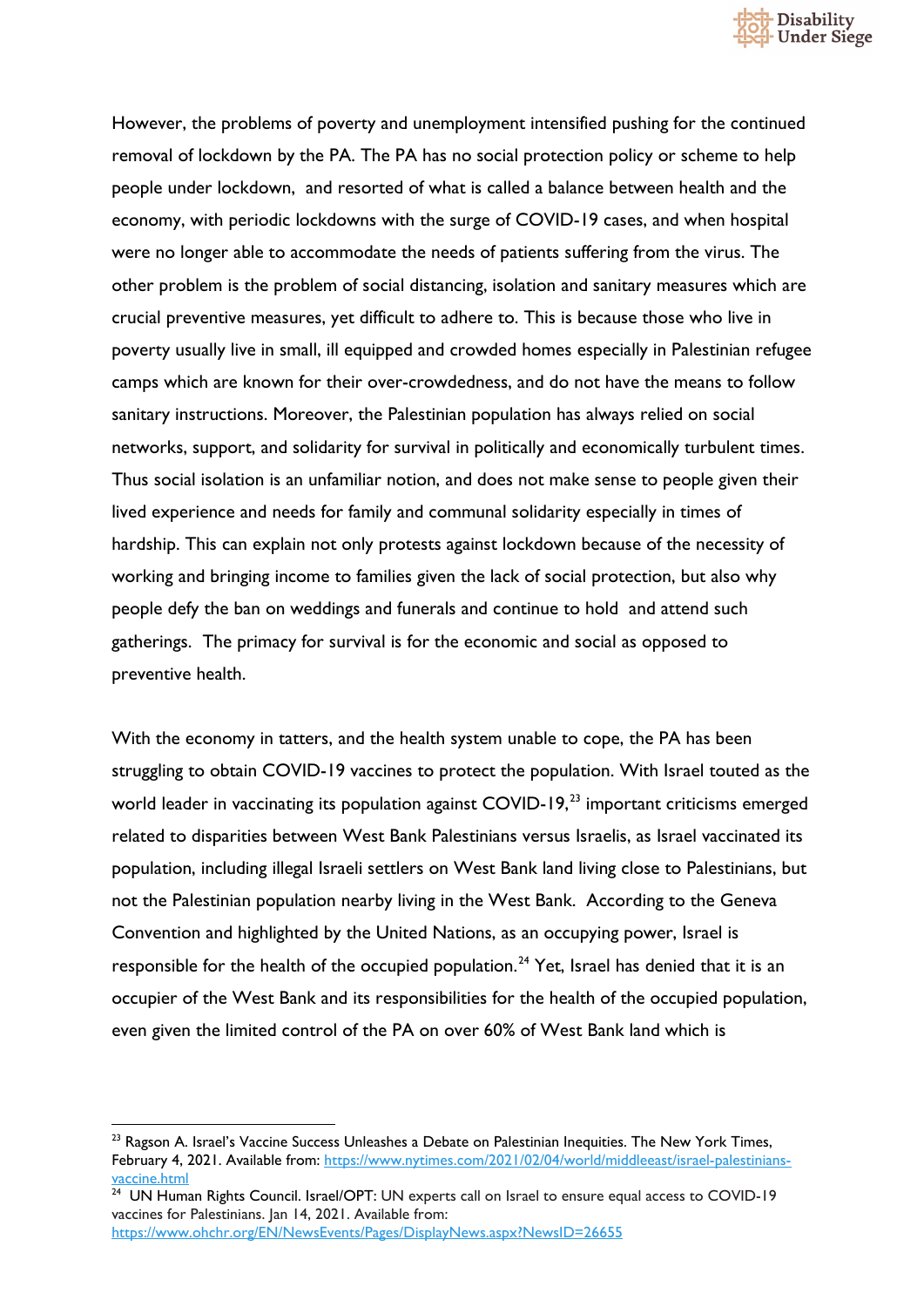

completely controlled by Israel.<sup>[25](#page-10-0)</sup> In fact, given the entanglement of the Israeli and Palestinian populations, herd immunity in Israeli could not be achieved without vaccinating Palestinians on the West Bank. This is a reason why Israelis have demanded that Palestinian get vaccinated by Israel, so that the pandemic would end.  $26$  Clearly, such a decision is politically motivated, and represents an Israeli government's cut your nose to spite your face situation.

In February 2021, and with Israel reported to having quite a surplus of vaccines, Israel began to provide limited quantities of the vaccine to the PA, and likely under the pressure of local and international news outlets highlighting the disparity between Israelis and Palestinians and raising questions as to the responsibility of Israel for the health of Palestinians as an occupying power. By February 2021, Israel delivered 5000 vaccines to the  $PA<sub>1</sub><sup>27</sup>$  $PA<sub>1</sub><sup>27</sup>$  $PA<sub>1</sub><sup>27</sup>$  and an additional 10000 which were supposed to be given to front line health workers.<sup>[28](#page-10-3)</sup> In the meanwhile, by March 2021, Israel began vaccinating over 100,000 Palestinian workers in Israel and illegal Israeli settlements on the West Bank, with some leaders of West Bank Israeli settlements calling on the Israeli government to vaccinate all Palestinians living in the West Bank,<sup>[29](#page-10-4)</sup> given the close intermingling of the Israeli settler and West Bank populations, and the importance of achieving herd immunity. However, allegations of PA corruption and cronyism in vaccine provision were raised by various Palestinian human rights and civil society organizations, who reported that vaccines were being quietly delivered to senior officials in the PA and based on personal relationships, not medical need, instead of providing the vaccines to health workers.<sup>[30](#page-10-5)</sup> This scandal obliged the Palestinian Ministry of Health to acknowledge that some of the vaccines were used by government ministers and

<span id="page-10-0"></span><sup>&</sup>lt;sup>25</sup> Watt G, Giacaman R, Zurayk H, Ghattas H, Nuwayhid I et al. COVID-19 vaccines for Palestinians. The Lancet, January 28, 2021. Available from:

https://doi.org/10.1016/ S0140-6736(21)00185-9

<span id="page-10-1"></span><sup>&</sup>lt;sup>26</sup> Davidovitch N, Bruch J. Israelis demand Palestinians get vaccinated. Or the pandemic won't end, March 2, 2021. Available from: [https://www.haaretz.com/middle-east-news/.premium-israelis-demand-palestinians-get](https://www.haaretz.com/middle-east-news/.premium-israelis-demand-palestinians-get-vaccinated-too-or-the-pandemic-won-t-end-1.9580772)[vaccinated-too-or-the-pandemic-won-t-end-1.9580772](https://www.haaretz.com/middle-east-news/.premium-israelis-demand-palestinians-get-vaccinated-too-or-the-pandemic-won-t-end-1.9580772)

<span id="page-10-2"></span> $27$  Lucente A. PA begins virus vaccination after receiving batch from Israel. Al-Monitor, February 2, 2021. Available from: [PA begins virus vaccinations after receiving batch from Israel -](https://www.al-monitor.com/originals/2021/02/palestine-vaccines-covid-coronavirus-israel-west-bank.html) Al Monitor: The Pulse of the [Middle East \(al-monitor.com\)](https://www.al-monitor.com/originals/2021/02/palestine-vaccines-covid-coronavirus-israel-west-bank.html)

<span id="page-10-3"></span><sup>&</sup>lt;sup>28</sup> Mondoweiss Editors. Palestinians begin vaccinations, 10,000 doses arrived on Thursday. February 5, 2021. Available from: [Palestinians begin vaccinations, 10,000 doses arrived on Thursday –](https://mondoweiss.net/2021/02/palestinians-begin-vaccinations-10000-doses-arrived-on-thursday/) Mondoweiss

<span id="page-10-4"></span><sup>&</sup>lt;sup>29</sup> Haaretz. Israel Vaccinated 105,000 Palestinian Workers Against COVID with First Dose. March 18,2021. Available from: [Israel vaccinated 105,000 Palestinian workers against COVID with first dose -](https://www.haaretz.com/israel-news/israel-vaccinated-105-000-palestinian-workers-against-covid-with-first-dose-1.9632346) Israel News - [Haaretz.com](https://www.haaretz.com/israel-news/israel-vaccinated-105-000-palestinian-workers-against-covid-with-first-dose-1.9632346)

<span id="page-10-5"></span><sup>&</sup>lt;sup>30</sup> Al-Monitor Staff. Rights group accuses Palestinian Authority of vaccine corruption. Al-Monitor, March 3, 2021. Available from: [Rights group accuses Palestinian Authority of vaccine corruption -](https://www.al-monitor.com/originals/2021/03/palestinian-authority-vaccine-friends-family-human-rights.html) Al Monitor: The Pulse [of the Middle East \(al-monitor.com\)](https://www.al-monitor.com/originals/2021/03/palestinian-authority-vaccine-friends-family-human-rights.html)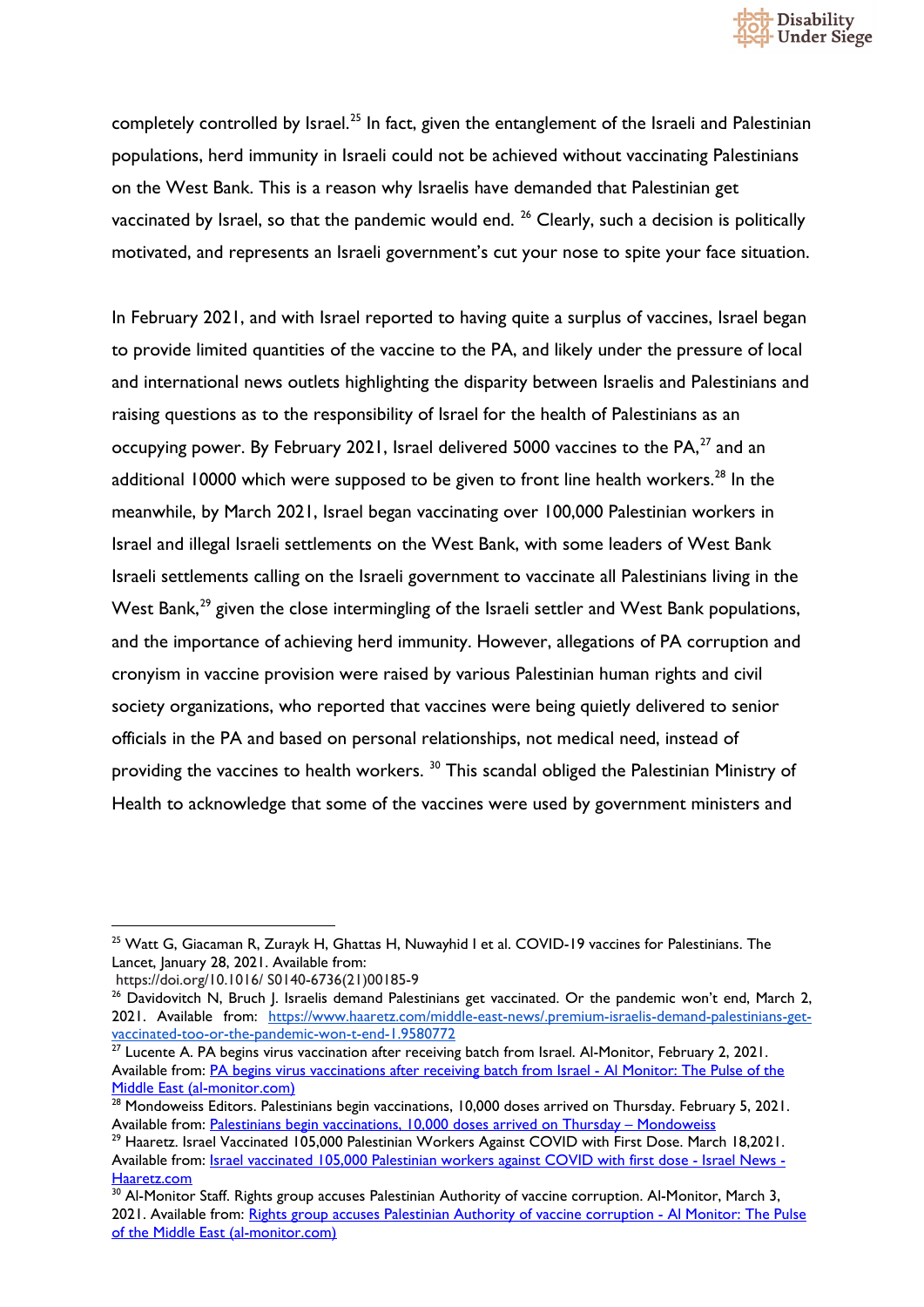

members of the PLO's Executive Committee, <sup>[31](#page-11-1)</sup> and their families and friends, and adding the insult of the PA's corruption to the double injuries of occupation and the pandemic.

By March 17, 2021, the PA received the first shipment of 37,440 doses of the Pfizer and 24,000 of the AstraZeneca COVID-19 vaccines from the UN-backed COVAX initiative for LMIC countries.<sup>[32](#page-11-2)</sup> Launching the vaccine drive, the PA declared medical staff, people over the age of 75, and cancer and dialysis patients to be inoculated first,  $33$  without any emphasis or mention of PWDs as a priority for vaccination. However, eye witnesses (including some who wrote this report) have reported corruption, cronyism, and disorganization in the distribution of the vaccine. This included not contacting the priority groups who registered on the Ministry of Health's platform to obtain the vaccine as was promised, but opening up vaccination sites and informing whoever they wanted to inform, and vaccinating all age groups, regardless of the priorities set by the Palestinian Ministry of Health. This left a range of people deemed a priority for vaccination without protection, including a 89 year old neighbour of Rita Giacaman, and many others. We then had to push strongly and lobby for a more equitable distribution of the vaccine, and this worked but only partially. By end April 2021, 72,000 doses of the AstraZeneca vaccine was received by the PA as part of the COVAX initiative, in addition to purchasing 4.5 million doses of the Pfizer and Sputnik V vaccines.<sup>[34](#page-11-4)</sup>

#### <span id="page-11-0"></span>**1.2 The triple captivity of people with disabilities**

Palestinian people with disabilities (PWDs) and their supporters have lobbied for the inclusion of PWDs in society and for their access to health, education and other services as early as the 1980's. PWDs were largely invisible then, and taken care of by charitable institutions, sometimes together with orphans and the destitute. At the time, people with physical disabilities attempted to organize themselves because of: the lack of aids and prosthetics which could help them in being mobile so that they can be educated and employed; to spare other PWDs the suffering and difficulties they have gone through

<span id="page-11-1"></span><sup>&</sup>lt;sup>31</sup> Simons IW. Corruption affects everything in Palestine – even vaccines. Spectator Australia, 9 March 2021. Available from: [Corruption affects everything in Palestine –](https://www.spectator.com.au/2021/03/corruption-affects-everything-in-palestine-even-vaccines/) even vaccines | The Spectator Australia

<span id="page-11-2"></span><sup>&</sup>lt;sup>32</sup> Reliefweb. oPt. Arrival of first wave consignment of COVAX COVI-19 doses. March 22, 2021. Available from: [Arrival of first wave consignment of COVAX COVID-19 vaccine doses -](https://reliefweb.int/report/occupied-palestinian-territory/arrival-first-wave-consignment-covax-covid-19-vaccine-doses) occupied Palestinian territory | [ReliefWeb](https://reliefweb.int/report/occupied-palestinian-territory/arrival-first-wave-consignment-covax-covid-19-vaccine-doses)

<span id="page-11-3"></span><sup>&</sup>lt;sup>33</sup> Khoury J. Palestinian Authority Launches COVID Vaccine Drive. Haaretz, March 21 2021. Available from: [Palestinian Authority launches COVID vaccine drive -](https://www.haaretz.com/middle-east-news/palestinians/palestinian-authority-launches-covid-vaccine-drive-1.9638619) Palestinians - Haaretz.com

<span id="page-11-4"></span><sup>&</sup>lt;sup>34</sup> Palestinian Authority purchases 4.5 million Pfizer and Sputnik V vaccines: report. i24 news. April 20, 2021. Available from: [Palestinian Authority Purchases 4.5 Million Pfizer And Sputnik V Vaccines: Report -](https://www.i24news.tv/en/news/coronavirus/1618916136-palestinian-authority-purchases-4-5-million-pfizer-and-sputnik-v-vaccines-report) I24news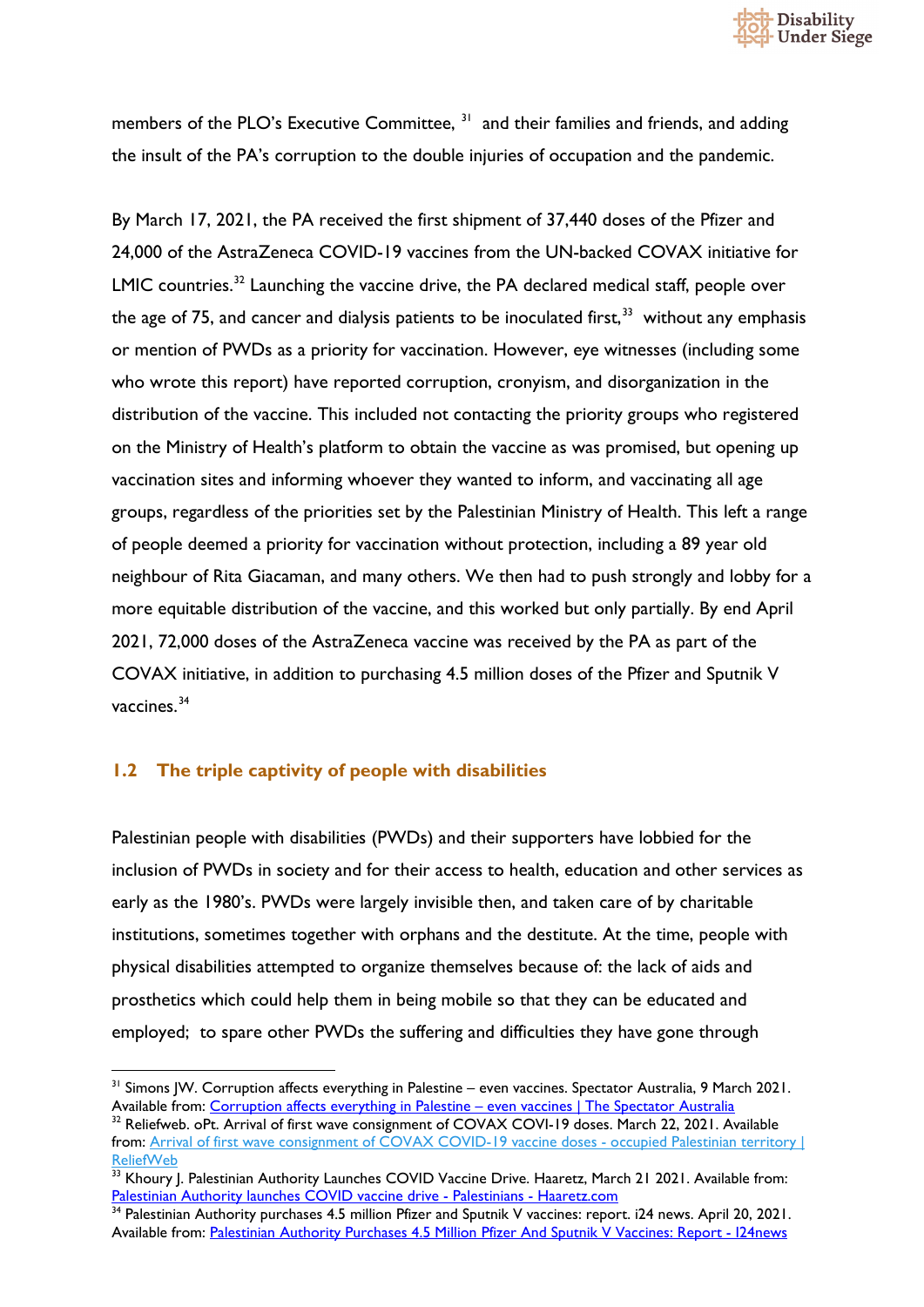

themselves; and because of the dissatisfaction with institutions serving  $PWDs$ <sup>35</sup> A decade later, most of their recommendations and demands were still not implemented, until disability came to the forefront of political action against Israeli military rule. During the First Palestinian Uprising against Israeli military rule of 1988-1993, large numbers of mainly young adults and children were injured and disabled as a result of Israeli army violence, especially given instructions to break the arms and legs of protestors as a matter of policy, otherwise called the broken bones policy.<sup>[36](#page-12-1)</sup> It is then that the concept of disability began to be transformed from a problem which brings stigma and shame to persons and families, to disability as a result of political heroism.<sup>[37](#page-12-2)</sup> Various groups worked together, linked to what was called then the social action against Israeli military rule, leading to the establishment of the General Union of Disabled People (GUDP) in 1992. A community based rehabilitation program was established after training community rehabilitation workers, and vigorous lobbying by all led to the promulgation of the first Disability Law by the Palestinian Legislative Council in 1999.<sup>[38](#page-12-3)</sup>

However, the actual implementation of the law was interrupted by the Second Palestinian Uprising against Israeli military occupation of 2000-2004. In the meanwhile, the political factional splits affecting the country led to the gradual fragmentation of the GUDP and other civil society institutions working with PWDs. Thus, while GUDP still exists until today, some of its regional chapters operate as independent entities. A revival of activities took place in 2004 aiming to push for the implementation of the 1999 Disability Law. This is when the PA released a presidential decree <sup>[39](#page-12-4)</sup> which called for the development of a Higher Council for the Affairs of Persons with Disabilities. The Council's task was to oversee the implementation of the 1999 Disability Law by governmental and NGOs. This presidential decree was only adopted in 2012.<sup>[40](#page-12-5)</sup> Members of the Higher Council included governmental

<span id="page-12-0"></span><sup>&</sup>lt;sup>35</sup> Odeh M. A Documentation of the Experience of Self-Organization Among PHysically Disabled Palestinians. Birzeit: Community Health Unit, Birzeit University, 1992.

<span id="page-12-1"></span><sup>&</sup>lt;sup>36</sup> Reuters. Colonel says Rabin ordered breaking of Palestinians' bones. Los Angeles Times1990 [Available from: [https://www.latimes.com/archives/la-xpm-1990-06-22-mn-431-story.html.](https://www.latimes.com/archives/la-xpm-1990-06-22-mn-431-story.html)

<span id="page-12-2"></span><sup>&</sup>lt;sup>37</sup> Giacaman R. Towards the Formulation of a Rehabilitation Policy: Disability in the West Bank Institute of Public Health, Birzeit University1989 [Available from: [http://icph.birzeit.edu/system/files/1989%20-](http://icph.birzeit.edu/system/files/1989%20-%20Towards%20the%20formulation%20of%20a%20rehabilitation%20policy%20disability.pdf) [%20Towards%20the%20formulation%20of%20a%20rehabilitation%20policy%20disability.pdf.](http://icph.birzeit.edu/system/files/1989%20-%20Towards%20the%20formulation%20of%20a%20rehabilitation%20policy%20disability.pdf)

<span id="page-12-3"></span><sup>&</sup>lt;sup>38</sup> Giacaman R. A community of citizens: disability rehabilitation in the Palestinian transition to statehood. Disability and Rehabilitation. 2001;23(14):639-44.

<span id="page-12-4"></span><sup>&</sup>lt;sup>39</sup> Council of Ministers. Council of Ministers decision number (40) for 2004 on the executive list number (4) for 1999 on the rights of the disabled (in Arabic) 2004 [Available from: [http://muqtafi.birzeit.edu/pg/getleg.asp?id=14620.](http://muqtafi.birzeit.edu/pg/getleg.asp?id=14620)

<span id="page-12-5"></span><sup>40</sup> Palestinian President. Degree number (1) for the year 2012 regarding the amendment of the presidential decree related to the Supreme Council for Persons with Disabilities (in Arabic). 2012 [Available from: [http://muqtafi.birzeit.edu/pg/getleg.asp?id=16315.](http://muqtafi.birzeit.edu/pg/getleg.asp?id=16315)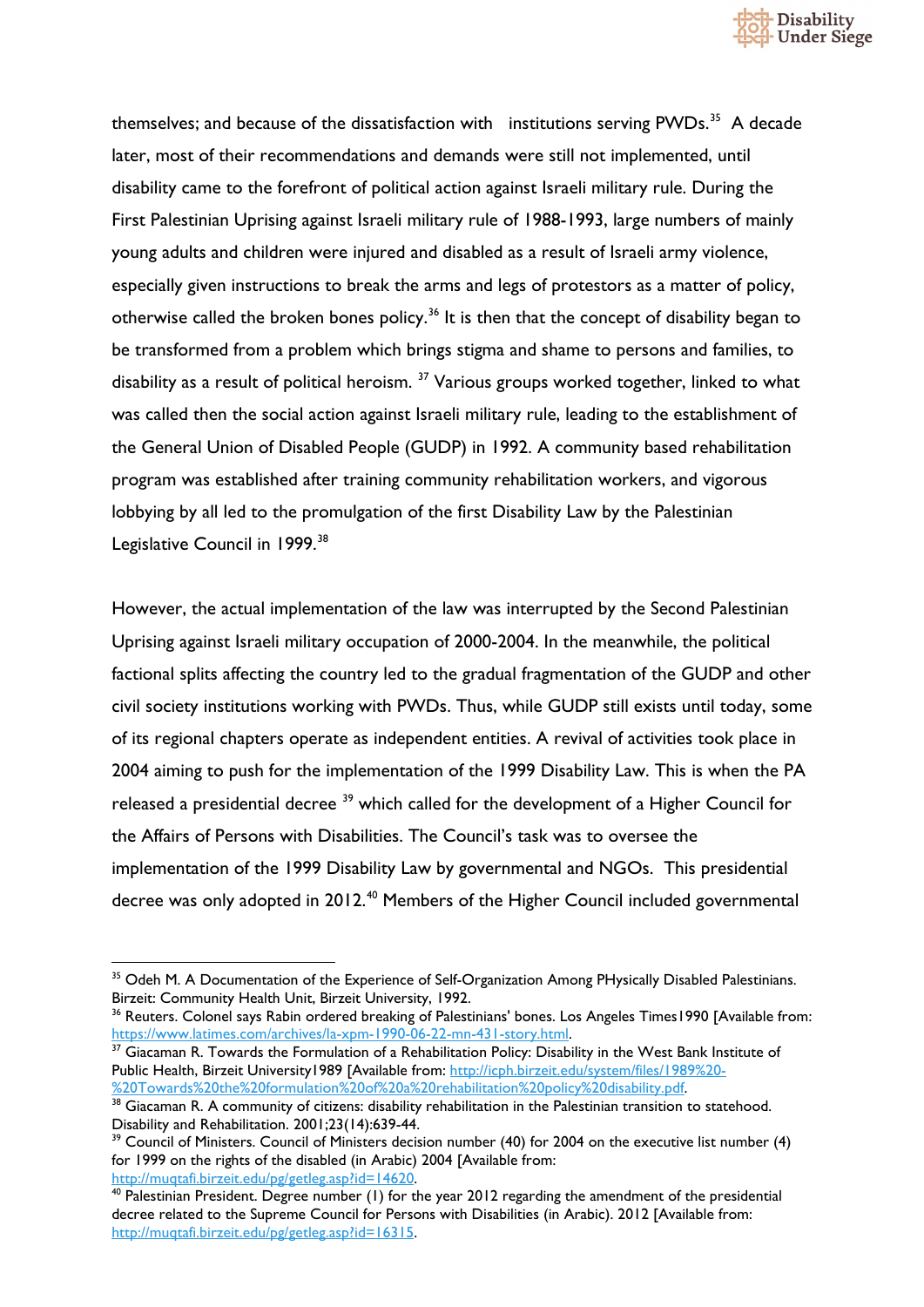

organizations, civil society organizations, PWD organizations and the private sector. In May 2014, the PA became a signatory of the UNCRPD.<sup>[41](#page-13-0)</sup> In the meanwhile PWDs and some civil society supporters of the rights of PWDs regrouped again, and the Palestinian Disability Coalition was formed in 2017 in an effort to unify actions and lobby for change. <sup>[42](#page-13-1)</sup> This lobbying with the support of a UN agency working in the oPt led to the drafting of the Disability Law of 2019 which transformed addressing disability as a medical and charitable issue, to a rights based draft law which emphasizes the role of the environment in increasing or decreasing disablement, and the right of PWDs in demanding a range of entitlements and support services from the PA. The 2019 draft Law was submitted to the Presidential office on that year. But given a lack of response, PWDs and their supporters staged a sit in at the Palestinian Legislative Council from November 3, 2020 for 63 consecutive days, demanding free health care and a dignified life for PWDs and their families as the 1999 Disability law stipulated but never implemented in full. This sit in and vigorous lobbying by PWDs, local groups, and the media eventually led the Palestinian Prime Minister's office to pass the degree on the  $63<sup>rd</sup>$  day of the sit in early 2001.<sup>[43](#page-13-2)</sup>

The systemic vulnerability and discrimination which Palestinian PWDs endure, compounded by control by the Israeli military, movement restriction in a generally coercive environment, and attacks and intimidations by illegal Israeli settlers on West Bank land <sup>[44](#page-13-3)</sup> compounded by the lack of attention of the PA to PWD needs, corruption and cronyism which plagues the PA institutions, has been severely exacerbated by the COVID-19 pandemic. The situation of PWDs before the pandemic engulfed Palestinian society was far from ideal. According to the Palestinian Central Bureau of Statistics 2017 census, 35% of persons (10 years or older) with disabilities in the West Bank were illiterate, with a large illiteracy gap between the sexes and with illiteracy at 20% among males compared to 46% among females. This census also revealed that a high of 51% of children with disabilities 6-17 years old are not enrolled in education, and that the unemployment rate of PWDs is 19% among those 15 years old or

[https://www.thelancet.com/journals/lancet/article/PIIS0140-6736\(21\)00356-1/fulltext](https://www.thelancet.com/journals/lancet/article/PIIS0140-6736(21)00356-1/fulltext)

<span id="page-13-0"></span><sup>&</sup>lt;sup>41</sup> United Nations. Chapter IV. Human Rights. 15. Convention on the Rights of Persons with Disabilities 2020 [updated 2020. Available from: [https://treaties.un.org/pages/ViewDetails.aspx?src=TREATY&mtdsg\\_no=IV-](https://treaties.un.org/pages/ViewDetails.aspx?src=TREATY&mtdsg_no=IV-15&chapter=4&clang=_en)[15&chapter=4&clang=\\_en.](https://treaties.un.org/pages/ViewDetails.aspx?src=TREATY&mtdsg_no=IV-15&chapter=4&clang=_en)

<span id="page-13-1"></span><sup>&</sup>lt;sup>42</sup> Palestinian Disability Coalition. The Reference Document for the Establishment of the Founding Body of the Disability Coalition (in Arabic). 2017.

<span id="page-13-2"></span><sup>&</sup>lt;sup>43</sup> Abu Srour S. Social action to achieve a dignified life for people with disabilities on the occupied Palestinian territory. The Lancet 2020; 397, March 6, 2021. Available from:

<span id="page-13-3"></span><sup>&</sup>lt;sup>44</sup> United Nations Office for the Coordination of Humanitarian Affairs (OCHA). Humanitarian Response Plan. OPT. Working Document. December 2020. Available from:

[https://www.humanitarianresponse.info/sites/www.humanitarianresponse.info/files/documents/files/hrp\\_2021.pd](https://www.humanitarianresponse.info/sites/www.humanitarianresponse.info/files/documents/files/hrp_2021.pdf) [f](https://www.humanitarianresponse.info/sites/www.humanitarianresponse.info/files/documents/files/hrp_2021.pdf)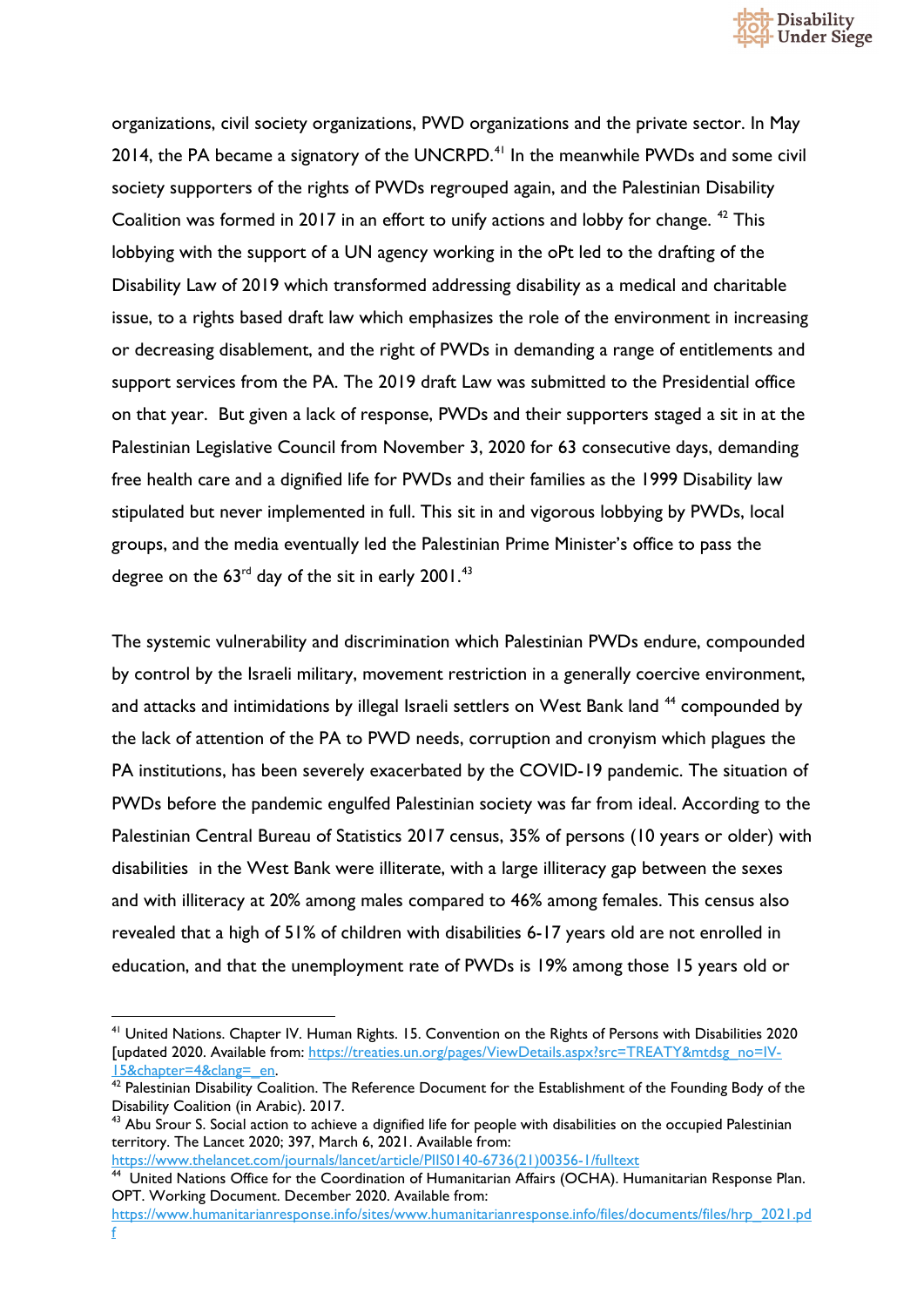

over and participating in the labour force (that is, PWDs who are actively seeking work, excluding those who are not seeking work at all).<sup>[45](#page-14-2)</sup> An association between disability and poverty was also noted, with lack of access to basic services, including health care, assistive devices, health insurance, public services and spaces, making it difficult or impossible to function and be included in society.<sup>46</sup> The Pandemic has signalled a rapidly worsening situation which has fallen hardest on various excluded and vulnerable groups, especially PWDs. In effect, life for PWDs and their families has been dislocated with the imposition of the state of emergency, yet PWDs were not included in the governmental emergency plan even if the medical and rehabilitation needs of PWDs during the pandemic were identified as a priority by WHO, UNICE and many other local organizations.<sup>[47](#page-14-4)</sup> That is, and once again, PWDs and their families were left behind.

It is these circumstances which have propelled the need to investigate further the predicament of PWDs and their families on the West Bank under this triple captivity of continued Israeli military occupation of Palestinian land, discrimination and neglect by the PA, and now the COVID-19 pandemic. This qualitative study thus aims to provide insights into what happens to PWDs living such difficult circumstances and multiple impediments to a dignified and descent life; how a constellation of forces have influenced access to health and education, and consequences on economic and social life; and how PWDs and their families are coping with a predicament which has become even more unjust and harsher than ever before.

#### <span id="page-14-0"></span>**2 Case Study Background**

#### <span id="page-14-1"></span>Introduction

Beginning September 2020 till August 2021, the GCRF Network+ 'Disability under siege' partners were commissioned by the United Nations' Convention on the Rights of Persons

<span id="page-14-2"></span><sup>45</sup> Palestinian Central Bureau of statistics (PCBS). 93 Thousand Persons with Disabilities in Palestine, 02/12/2019. Available from:

[http://www.pcbs.gov.ps/site/512/default.aspx?lang=en&ItemID=3607#:~:text=According%20to%20the%20Popul](http://www.pcbs.gov.ps/site/512/default.aspx?lang=en&ItemID=3607#:%7E:text=According%20to%20the%20Population%2C%20Housing%20and%20Establishments%20Census%2C%202017%2C,total%20number%20of%20persons%20with) [ation%2C%20Housing%20and%20Establishments%20Census%2C%202017%2C,total%20number%20of%20perso](http://www.pcbs.gov.ps/site/512/default.aspx?lang=en&ItemID=3607#:%7E:text=According%20to%20the%20Population%2C%20Housing%20and%20Establishments%20Census%2C%202017%2C,total%20number%20of%20persons%20with) [ns%20with](http://www.pcbs.gov.ps/site/512/default.aspx?lang=en&ItemID=3607#:%7E:text=According%20to%20the%20Population%2C%20Housing%20and%20Establishments%20Census%2C%202017%2C,total%20number%20of%20persons%20with)

<span id="page-14-3"></span><sup>46</sup> Palestinian Central Bureau of Statistics. Characteristics of Individuals with Disabilities in Palestine. An Analytical Study Based on the Population, Housing, and Establishments Census, 2007, 2017, August 2020. Available from:<http://www.pcbs.gov.ps/Downloads/book2532.pdf>

<span id="page-14-4"></span><sup>47</sup> United Nations 2020, Ibid.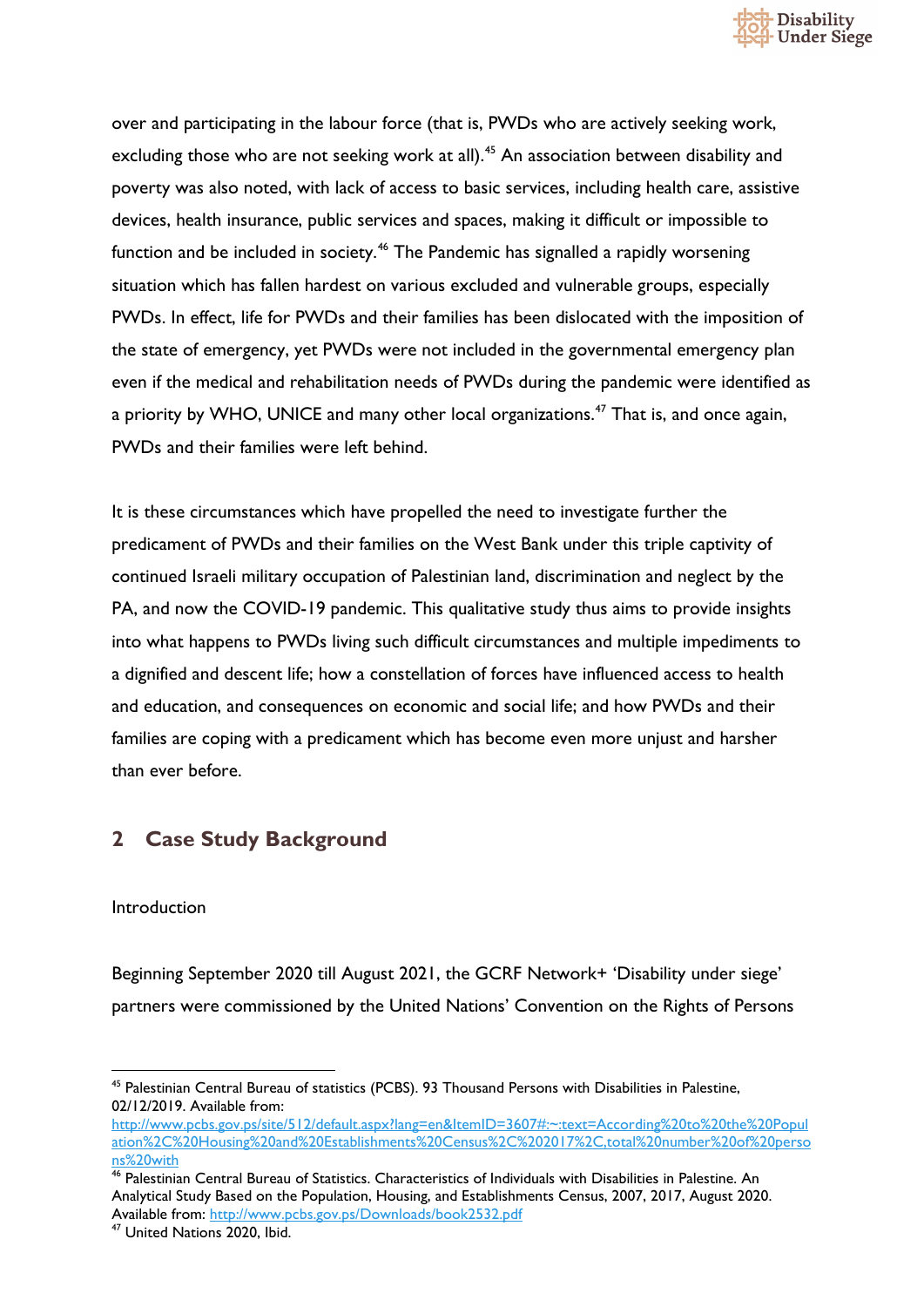

with Disabilities (UNCRPD) to conduct case studies in Jordan, Lebanon, and Palestine (the Gaza Strip and the West Bank each given important contextual differences related to Israeli military occupation of Palestinian land). These case studies are to be collated with other cases studies from Ghana, Nepal, Peru, Uganda, Ukraine, and Zimbabwe. The aims included: 1] developing a research-informed multi-sectoral response to increased social, educational, economic and health challenges arising from the COVID-19 pandemic, 2] Identifying future/emerging research priorities and gaps in research in order to ensure medium and long term disability-inclusive development in line with the implementation of the UNCRPD, 3] Informing future priorities for research collaboration between UK research Innovation and UNPRPD 4] Developing resilience to future challenges – at individual, community, national and global levels, 5] And, when applicable, developing further the existing UNPRPD analytical framework according to emerging research evidence.<sup>[48](#page-15-0)</sup>

The case studies are expected to inform the United Nations' Partnership for the Rights of Persons with Disabilities (UNPRPD) Covid-19 recovery strategy, and ensure that the analytical framework being developed is supported by evidence; in other words, corresponds to the experiences of various Low and Middle Income Countries (LMIC) countries, including selected countries from the Arab region. The focus of the project is on the impact of COVID-19 on people with disabilities (PWDs) emphasizing health, the economy, education and community/social life. A systematic literature review completed by network partners Vera Kubenz and Dina Kiwan at the University of Birmingham preceded case study data collection and prepared the way for conducting the case studies in the three countries of the Arab region.<sup>[49](#page-15-1)</sup>

The systematic review examined the severe impact of the pandemic on people with disabilities in LMICs. It highlighted weak health infrastructures in most LMICs, with PWDs facing significant barriers to protection from COVID-19, including lack of access to hygiene and PPE due to inaccessibility, poverty and lack of guidance, and with significant discrimination in access to COVID-19 treatment and the de-prioritization of PWDs. At the same time, routine emergency and health care were considerably interrupted with disabilityspecific services deemed as non-essential as were mental health services, which were

<span id="page-15-1"></span><span id="page-15-0"></span><sup>&</sup>lt;sup>48</sup> Kubenz V, Kiwan D. The impact of the COVID-19 pandemic on disabled people in Low-and Middle-Income Countries: A literature review. Available from: https://disabilityundersiege.org/wpcontent/uploads/2021/03/Impact-of-COVID-19-on-disabled-people-literature-review.pdf 49 Ibid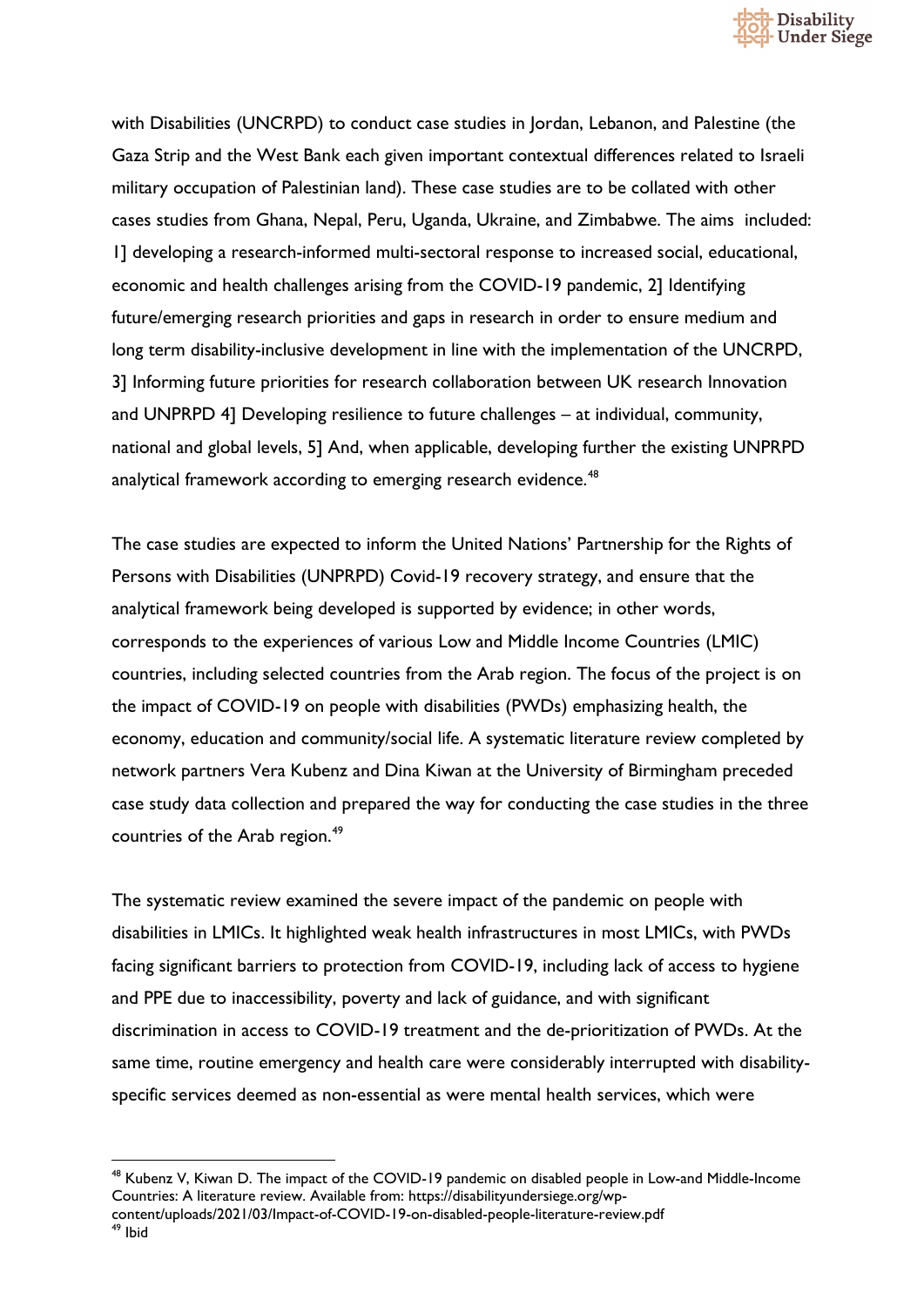

exacerbated for PWDs by isolation, poverty and fear of the virus. In the sphere of education, it was found that only half of children with disabilities were in school before the pandemic, while they and their caregivers face barriers to learning at home including lack of knowledge and time among parents, and especially given the lack of access to technology for the purpose of remote learning. A significant risk among children with disabilities of not returning to school was also identified.

A strong link between disability and poverty was also evident, with sharp increases in poverty due to the pandemic, and with little social assistance provided while not targeting PWDs and sometimes actively excluding them. Barriers to accessing relief included lack of awareness and information and inaccessibility of the claims process and distribution points. PWDs in informal and insecure work were identified as particularly hard hit because of lack of financial support and high unemployment, also because remote work was identifies as not an accessible option. LMIC support networks were emphasized as informal with care provided by family (with care usually the responsibility of women), friends and the community in the main, and with a lack of formal care. Care was disrupted and isolation increased because of lockdown and physical distancing measures, leading at times to neglect and death, human rights violations in institutions, and a sharp rise in abuse especially against disabled women and girls, as with increased discrimination and stigma. The review further emphasized that PWDs were not considered in most planning processes, with their needs deprioritized, leading to systemic exclusion and a disproportionate negative impact of the pandemic on PWDs. Lack of data on disability and COVID-19 furthermore makes it difficult to quantify or act to mitigate the pandemic's impact, emphasizing the need for more research in this area.

#### <span id="page-16-0"></span>**3 Methodology**

This qualitative study began at the end of March 2021 and was completed at the end of October 2021. Ethical approval of the study was granted in early March 2021 by the Institute of Community and Public Health, Birzeit University's (ICPH/BZU) Research Ethics Committee. The study was divided into two phases. The first phase consisted of interviews with PWDs, while the second phase targeted policy makers and stakeholders in discussion of the results of the first phase.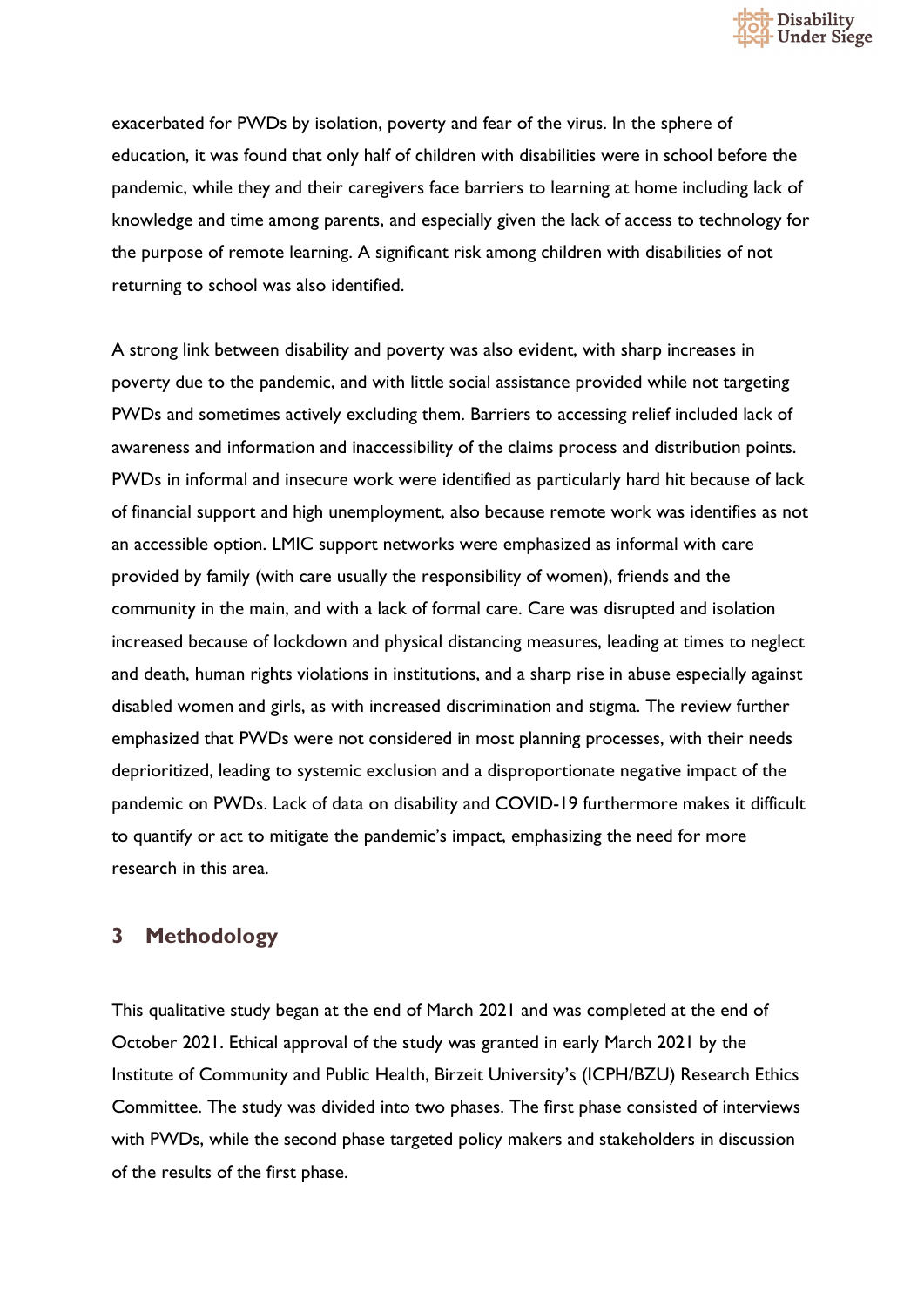

We opted for individual interviews as opposed to focus group discussions especially with policymakers/stakeholders, even though this took a lot more time and energy in analysis and writing than conducting a focus group. This is because our experience indicates that when discussing contentious issues related to unmet needs of priority groups which are neglected, focus groups can induce arguments motivated by defence, denial or justification of why things are the way they are, rather than a discussion of issues and how to solve them. Perhaps this behaviour stems from a prevailing institutional culture dominated by punishment rather than understanding and problem solving. Focus group discussions can also induce bravado behaviour in front of others with some claims that do not necessarily reflect realities. It is in our experience that such behaviour is usually much less prevalent during interviews, where participants are inclined to be reflective rather than defensive, and are more willing to acknowledge problems without losing face.

The ICPH team employed two contact facilitators to help in recruiting potential PWDs interviewees. The first came from the Community Based Rehabilitation (CBR) Program. The list given by the CBR facilitator to the ICPH researchers consisted of potential interviewees who have in principle agreed to participate in the study after having been contacted by the CBR facilitator. The second list of potential interviewees came from an activist with a disability. This facilitator also provided a list of potential interviewees from her network of PWDs who have given initial verbal consent to participate in the study.

During this time period, interview questions were developed in discussion among the three person team, and in line with the aims and objectives of the study. The interview schedule was piloted, and modified to correspond to the findings of the pilot. The pilot sought to ascertain the clarity and relevance of the interview questions, and at the same time include the voices and views of PWDs into this research so that it would become as participatory as possible given the limitation to participation of the study of having been commissioned and not requested by PWDs themselves.

Interviews with PWDs or their parents were conducted in May and June and July 2021. Due to the constraints of the COVID-19 pandemic, all interviews were conducted via telephone, as internet access may have been inaccessible to all participants. Each interviewee was contacted by phone and verbal consent was obtained orally and noted in writing. This included the consent to record the interview. Each interview was audio recorded and saved. There were two interviewers: the head interviewer responsible for probing and a second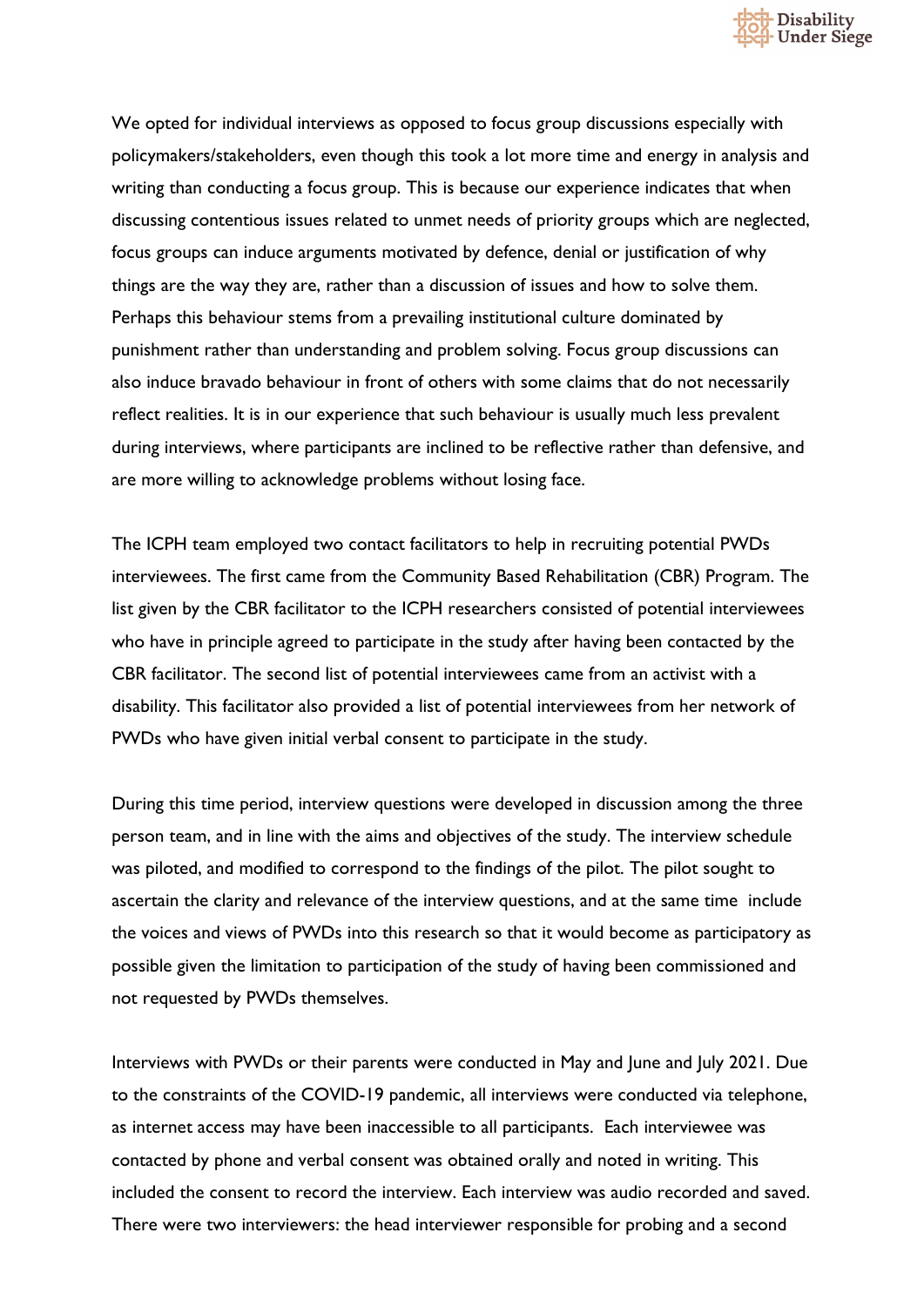

who was mainly in charge of note taking but also engaged in the questions and probing when needed.

The initial aim was to interview 16 participants from the list of 25 provided by facilitators. PWDs with motor disability dominated the lists, and with PWDs with hearing disabilities least included. Our purposeful sampling procedure included variables related to region (North, Central, and South West Bank governorates), and geographic area (urban, rural, or Palestinian refugee camp). These key variables were accounted for when choosing participants to ensure diversity and a spread of experiences. We emphasized varied experiences based on gender relations, generational experiences, especially given contextual changes in the country during the past two decades (as opposed to biological age), and place (which includes different dimensions, and in our context, especially access to services issues related to ongoing Israeli military rule and movement restrictions, in addition to relations with people in the surroundings with influence on people's way of being, and doing, as opposed to simply geographic location). These are three features which we know from experience can allow for a differentiation of responses and a range of views and experiences to emerge.

Out of this list of 16 potential interviewees that we had selected, there were two refusals despite providing initial consent to facilitators. One refused to participate and provided no explanation for the refusal when we contacted the person to confirm the date and time of interview. The second interviewee was a mother of a daughter with visual disability who initially agreed to participate. However, she withdrew because her husband had not approved of her being interviewed. These refusals were replaced with other potential participants from the lists we obtained from facilitators.

A total of 16 interviews were conducted. Of these, 6 were completed with participants with a motor disability, 4 with an intellectual disability, 3 with visual disability, and 3 with a hearing disability (Appendix 1). For participants younger than 18 years old and for children with intellectual disabilities, the mothers were interviewed either alongside the participant or alone. Additionally, a mother of a participant with a hearing disability was interviewed as a sign language translator was not available in the north of the West Bank. The interview questions focused on the barriers faced by the interviewees before and during the pandemic in accessing different services including health, education and public services in general. We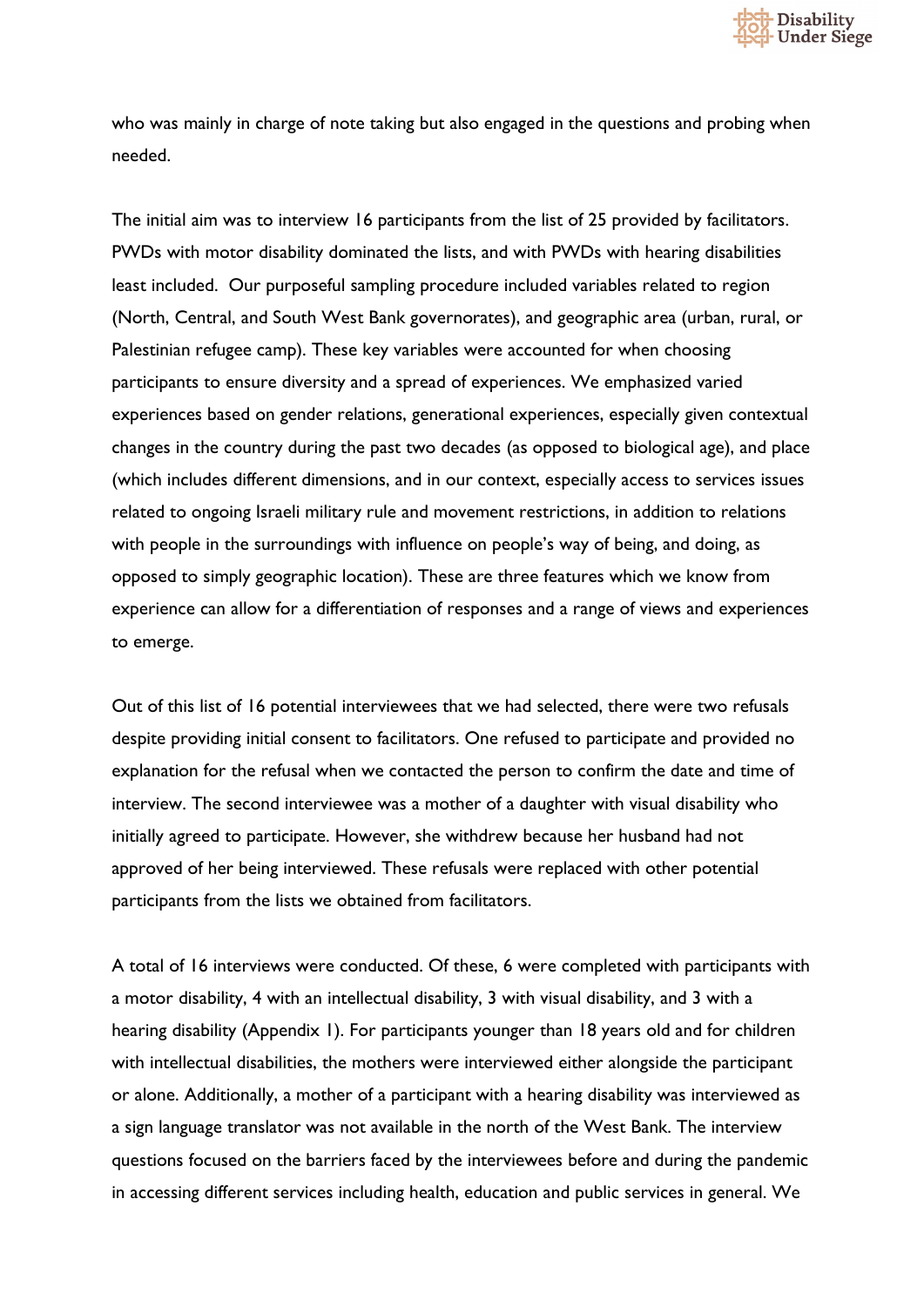

also asked about changes in the economic status and social life of the family if any (Appendix 2).

The second phase of this study consisted of interviewing local, national and international policymakers. The aim of these interviews was to create a dialogue centred around the results of the interviews with PWDs or mothers of PWDs after analysing these results and identifying the main themes and subthemes which emerged. Interviews took place in October 2021 and included presenting the findings from the PWD interviews in summary to these policymakers and finding out whether they agreed with what the PWDs reported or not, obtaining their views regarding why the PWD's identified needs are not being met, and how policymakers can intervene to address their needs and enhance the living conditions of PWDs especially during the ongoing COVID-19 pandemic (Appendix 3). We believe that reporting to and discussions with policymakers are key elements in our dissemination strategy which we hope works towards fulfilling the needs of PWDs as they experience them. It can also serve to instigate some positive changes, no matter how small.

A total of 6 interviews were conducted with one representative from a local nongovernmental organization, three representatives from the Ministry of Health, Ministry of Education and Ministry of Social Development each, and two representatives from international organizations very active in disability rehabilitation in the country. These are the stakeholders most responsible for addressing the issue of disability and the needs of PWDs in the West Bank. Each interviewee was contacted by phone and verbal consent was obtained orally and noted in writing. This included the consent to record the interview. All but one interview was conducted via Zoom. The remaining interview was conducted faceto-face. Interviews were audio recorded and saved.

Immediately following all interviews, analytical memos were composed based on the written interview notes, and then finalized by listening to the interview audio recordings and fine tuning content. Main themes and subthemes were identified by reading and re-reading memos and transcripts until themes and subthemes emerged. All memos were then combined into one and sorted according to the sections identified for inclusion in this report as agreed upon by the research team.

#### <span id="page-19-0"></span>**3.1 Pre- COVID-19 Related Problems and Barriers to Basic Services Access**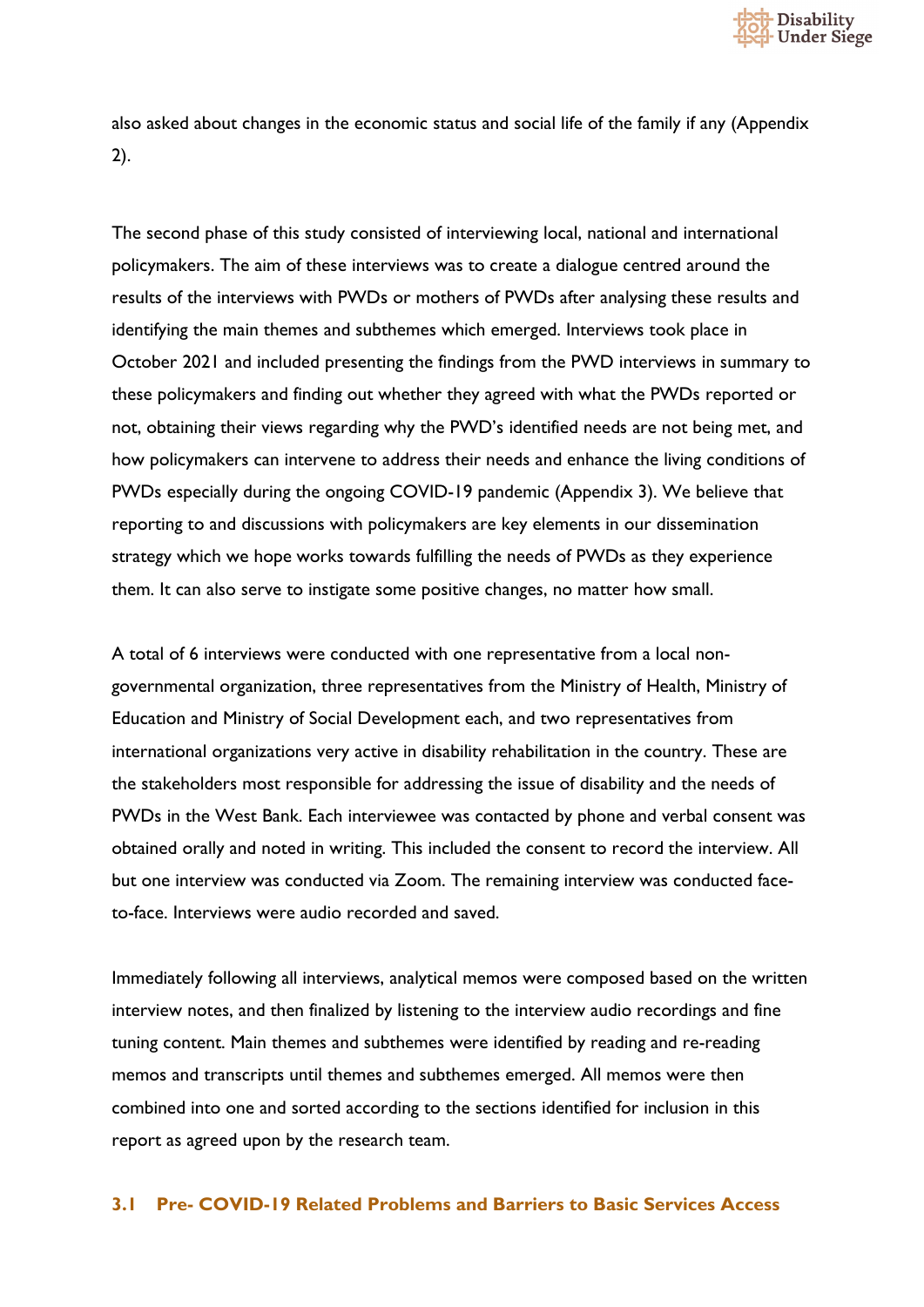

The participants in this study pointed to selected and important problems they faced during the pre-pandemic period and the chronic barriers to accessing a variety of services they endured before and during the pandemic period beginning March 2020 with no end in sight.

#### <span id="page-20-0"></span>**3.2 Public Perception and Lack of Acceptance of PWDs**

Almost all participants agreed that negative public perception and lack of acceptance of PWDs was prevalent before the pandemic and are still dominant. However, a few reported that the general community perception of PWDs has improved over time, as this interviewee explained:

"The problem is that acceptance by people takes time. There is insufficient acceptance of people with disabilities. (People) do not learn that this is a right and they deal with you from a medical perspective not as a human being…" (Interview 5, male with a motor disability, 33 years, urban, south)

And as expressed by this interviewee:

"Recently, PWDs have become accepted (by society). In the past, there was no acceptance, that is, when I was young, there was no acceptance at all of PWDs….." (Interview 4, male with a motor disability, 21 years old, camp, center)

Some interviewees indicated that they experienced bullying by some in their community. A mother of children with intellectual disabilities recounted that her sons are exposed to mockery and sneering when they are in public:

"There are young people who mock them (her sons with intellectual disabilities) and push their cars very close to them wanting to run over them……. Sometimes I get upset and fight them and sometimes I say there is a generous lord (likely meaning this is up to God to deal with the situation or punish the offenders."

(Interview 1, mother of 8 children with intellectual disabilities, 66 years old/mother, rural, south)

And as this girl with hearing disability also maintained: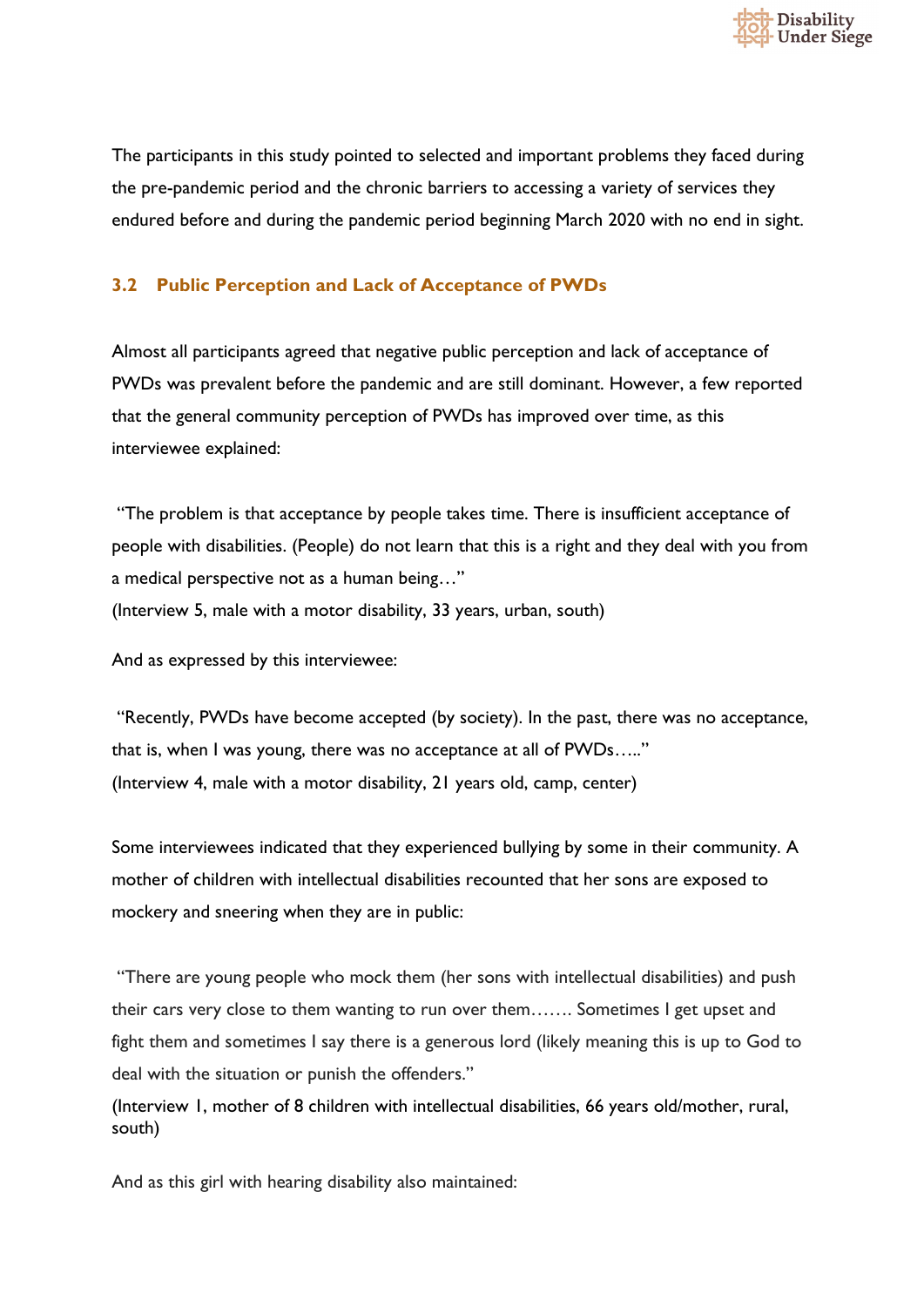

"They make fun of me in the street, and when I go into a shop to buy something I face mockery because they do not understand me (what she is saying)." (Interview 14, female with a hearing disability, 18 years old, camp, center)

In line with the negative attitudes toward PWDs, some interviewees touched on the topic of marriageability. A few girls and women with disabilities recounted that they faced marriageability challenges. This has also been reported by a mother with children with intellectual disabilities, as she stated that the marriageability of her daughters, who do not have a disability, is affected:

" The simplest thing is *Nasab* (marriage to another family and becoming relatives through " marriage). People do not get near or marry people who have PWDs (in their families). Some tell you directly….the other day a woman was saying that a young man is unable to get married because he has 4 PWD brothers. I have two good (not disabled) girls, people come to see them, (they are) pretty and with all specifications, some people come and we agree and when they know my children are like this (disabled) they contact and say no *Nasib* (difficult to translate, closest meaning is no luck in this proposal, so withdrawal of proposal for marriage of girls).

(Interview 8, mother of 3 children with intellectual disabilities, 60 years old/mother, 41 years old/son, 36 years old and 25 years old/daughters, urban, center)

And also reported by a woman with disability:

"I may be asked in marriage, and I tell the story that I have installed an e (artificial eye instead of my original one)… when they know, they do not want to any more, and they injure (hurt) me. The first time it happened maybe I was affected a little, but later, *aadi* (normal) it does not matter to me…. I support myself on my own I do not need anyone, I am acceptant of myself because this is from our God and our God gave me other things. I have a pretty face, but he (God) took away from me that characteristic (eye). (Interview 7, female with a visual disability, 20 years old, urban, north)

And another married woman with a disability who emphasized that:

"People ask me why is your leg like this, (are you) married or not married, how did you have birth, natural or operation, how did you husband take (marry) you… one hears talk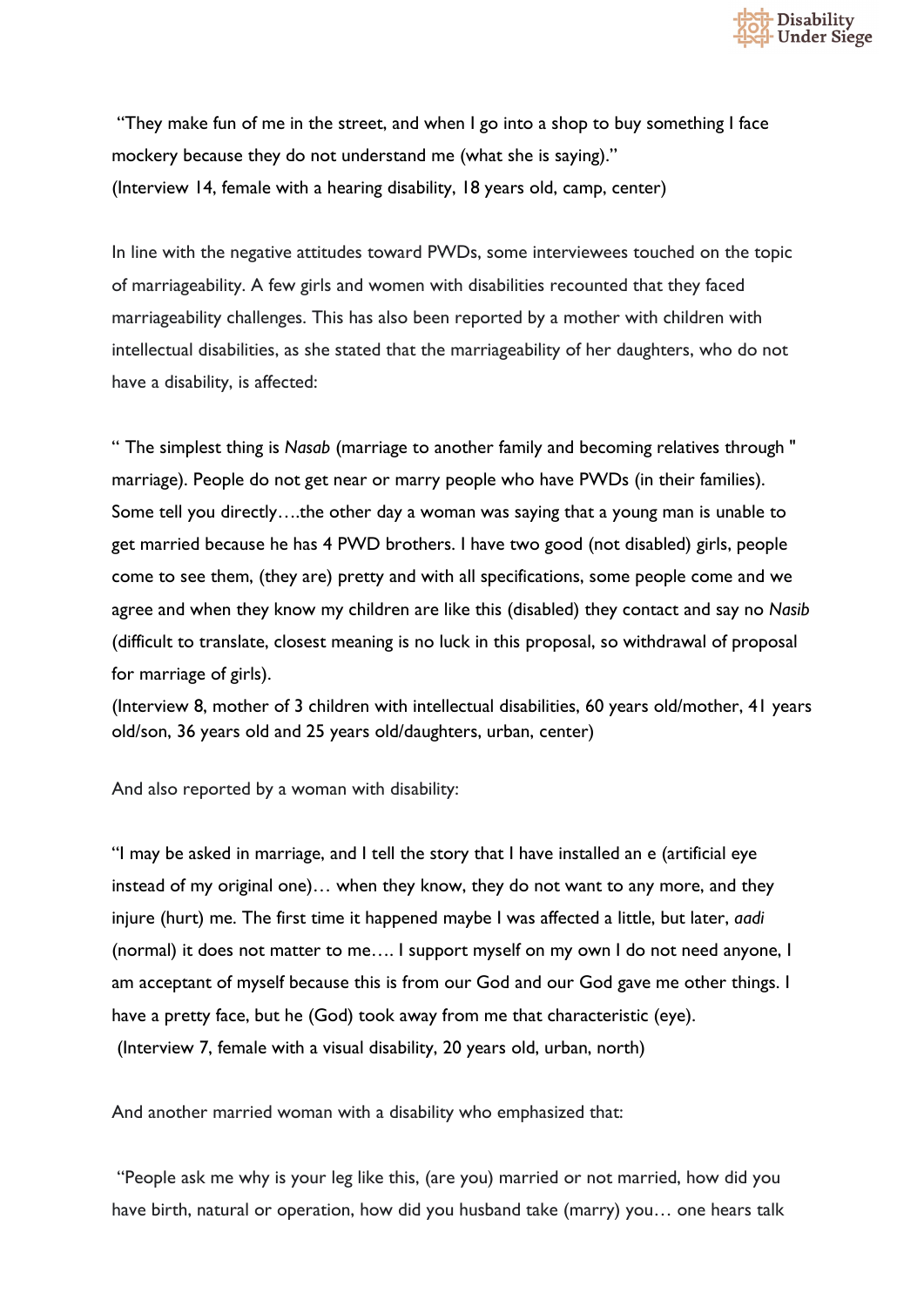

from society but one has to have a strong personality. I used to feel shy when someone asked me."

(Interview 10, female with a motor disability, 50 years old, rural, north)

Or as this man explained:

"Also when I got married people told me what do you want from her, she will not help you. From the angle of frustration, when I wanted to marry my wife, we faced many difficulties from the family and neighbours. I faced pressures but I was patient and withstood and believed in the target which I wanted (marrying someone with a disability) because she had a disability."

(Interview 5, male with a motor disability, 33 years, urban, south)

#### <span id="page-22-0"></span>**3.3 Public Transport Barriers**

One of the main reported barriers related to the pre-pandemic period was the lack of accessibility of public transportation, particularly for people with visual and motor disabilities. It was explained that those with visual and motor disabilities depended greatly on the assistance of others to access transport due to the lack of adaptation of the public transport system to accommodate, for example, wheelchairs, let alone auditory sign and public transport stops, given that we hardly have busses going around and that shared taxis seem to stop anywhere wherever there is a potential customer waving their hands indicating they needed a ride. In general, access to public services has always been a major challenge for PWDs in the oPt as reported by interviewees. Public buildings including health centres and educational institutions are in the main not adapted for people with different types of disabilities.

A participant noted that:

"Adaptation (to the needs of PWDs) for daily life is not provided (by ministry or government) unfortunately, such as (in the case of) streets, public areas and public institutions. Buildings are not adapted for people with disability, no elevators adapted to Braille. For people with physical disability no rail; for those who have a hearing disability, there are no sign language translators."

(Interview 2, male with a visual disability, 20 years old, rural, north)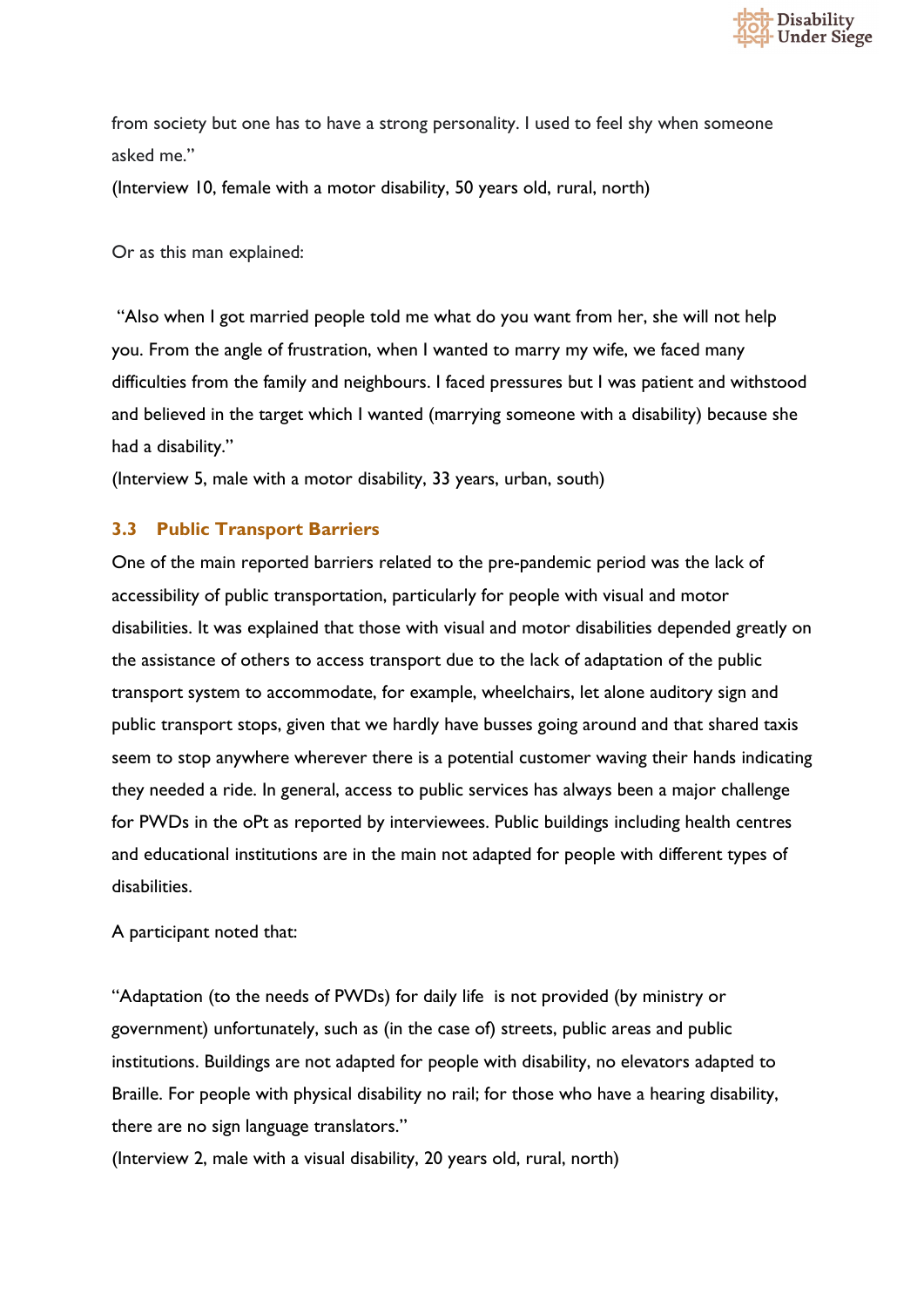

A participant with a hearing disabilities noted the absence of sign language translators at banks which created a problem for privacy and independence:

"There are no translators in banks. I want to have independence, I want to go to the bank, I do not want anyone to know how much money I have. No privacy. There must be a translator at the bank."

(Interview 15, female with hearing disability, 30 years old, rural, center)

In addition to the lack of accessible public transportation and public services, difficult family economic/financial conditions were reported by most participants as having preceded the pandemic, with family income not sufficient to meet their basic needs, as for example this participant explained:

'The economic condition was not affected (by the pandemic). It was bad initially (before the pandemic)'

(Interview 14, female with a hearing disability, 18 years old, camp, center)

#### <span id="page-23-0"></span>**3.4 Access to Health Services**

Most participants reported that there were already barriers to accessing health services they endured during the pre-COVID-19 period. Such barriers particularly impacted those who require regular medical follow-up. Some of these barriers were structural in nature such as problems with the national health insurance coverage. The main issue is that the provision of health insurance free of charge by the government is conditioned by an impairment rating of at least 60 %. This impairment rating was decided by a committee which is responsible for such assessments.<sup>50</sup> In discussion of this problem, an interviewee with a motor disability reported that she was not given the national health insurance free of charge although she is in need of it and that she cannot afford the required medical tests needed for her case.

She noted:

"There are even tests I am not able to do, the costs do not allow me, and (given) a private hospital they referred me to. And costs are very high, for sure, if private, it means expensive.

<span id="page-23-1"></span><sup>&</sup>lt;sup>50</sup> Why 60%, based on what criteria, and the protocol used for such a decision is still unknown, even though we had tried to find out more about this problem previously but failed.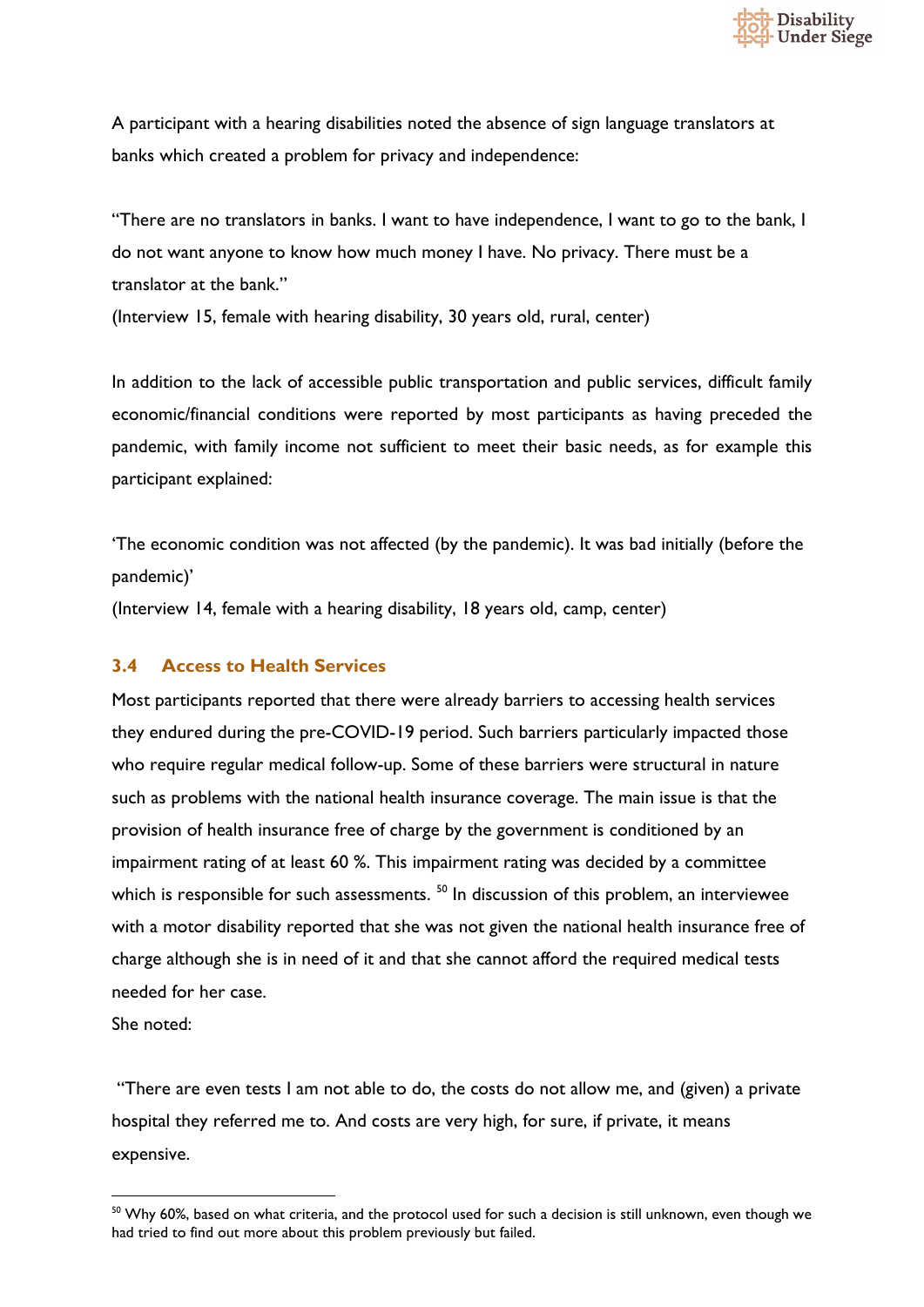

(Interview 11, female with a motor disability, 19 years old, rural, north)

Another issue is the exclusion of assistive devices in the free national health insurance coverage for PWDs. These assistive devices include wheelchairs, crutches, and hearing aids, and also hygiene supplies such as diapers and urinary bags. Lack of medication at government clinics was also a concern shared by most interviewees. A few participants complained that the available medication was not suitable for their medical condition or their children with disabilities' medical condition. These participants added that they also needed supplementary medications associated with the treatment of their health condition. However, these supplementary medications are not covered by the health insurance. The following quotations highlight some of these issues:

"When my daughter used to take medications from the Ministry of Health (clinic), she used to urinate on herself. These medications did not suit her. I buy the medication at my expense (now) I prioritize it before everything."

(Interview 12, mother of daughter with intellectual disability, 52 years old/mother 32 years old/daughter, urban, center)

Another participant also reported on the problem:

"Since the day when I broke my leg, I take Vitamin D and calcium, the effervescent, and iron… I did not stop these (medications) at all, every time I go to the doctor he writes them for me, the same medications and medication for osteoporosis so that the wound will health, and those (I buy) at my expense (not covered by the governmental health insurance for PWDs."

(Interview 10, female with a motor disability, 50 years old, rural, north)

A particular issue raised by participants with hearing disabilities was the lack of free of charge speech therapy post-elementary school level at hearing disability centres. It was explained that speech therapy services are mainly prioritized for children in elementary grades. Thus, after elementary grades if speech therapy is still needed, families are left to financially provide such services, which are oftentimes not affordable. As was noted by an interviewee: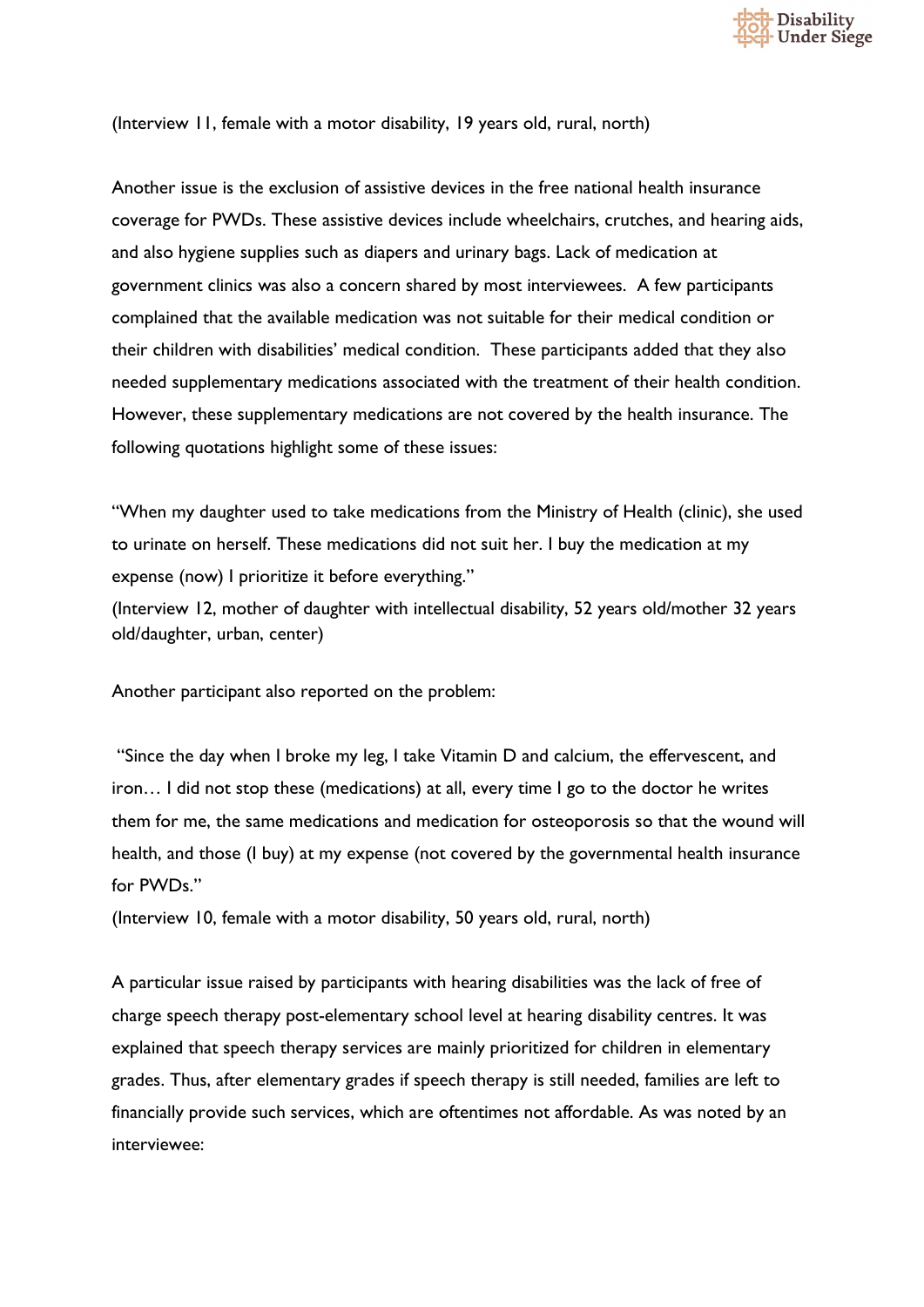

"There are special centres which provide speech sessions but such sessions are expensive and the (governmental) insurance does not cover (it), so I cannot take such sessions." (Interview 14, female with a hearing disability, 18 years old, camp, center)

#### <span id="page-25-0"></span>**3.5 Access to Educational Services**

Regarding access to educational services in the pre-COVID 19 era, several participants discussed the lack of integration of PWDs in the educational institutions. Bullying and maltreatment by classmates and sometimes teachers at schools was recounted by some interviewees. A mother of a participant with a motor disability explained how she transferred her daughter from a government school to a school for PWDs after fourth grade. The reason for this transfer, she explained, was due to neglect and bullying by teachers and students, particularly because her daughter wore sanitary diapers:

"They started talking (about) diaper or no diaper, our society is backward, and my daughter bends herself to get a pen and falls, they tell me come and pick up your daughter she fell. Or when she urinates in the diaper and the smell is out." (Interview 3, mother of female with motor disability, 52 years old/mother, 16 years old/daughter, camp, south)

One participant with a hearing disability enrolled in a school for those with hearing disabilities, explained how she felt oppressed and singled out by her teachers and the school principal. She recollected how the principal would often verbally mistreat her by shouting.

Moreover, a mother of an adult participant with an intellectual disability described how there was little integration for her daughter while she was in school. She recalled how the daughter was maltreated by teachers and the principal for continuingly sleeping in class due to the drowsiness caused by her medications. She was forced by the principal to take her daughter out of school, as they were unable to respond to her needs. Additionally, a mother with a child with autism, who is currently enrolled in school, discussed concerns about the lack of attention from teachers regarding her son's integration during class. She was also worried about her son's inclusion among his school classmates.

A participant with visual disability reported that her brother with autism experiences bullying by his school peers: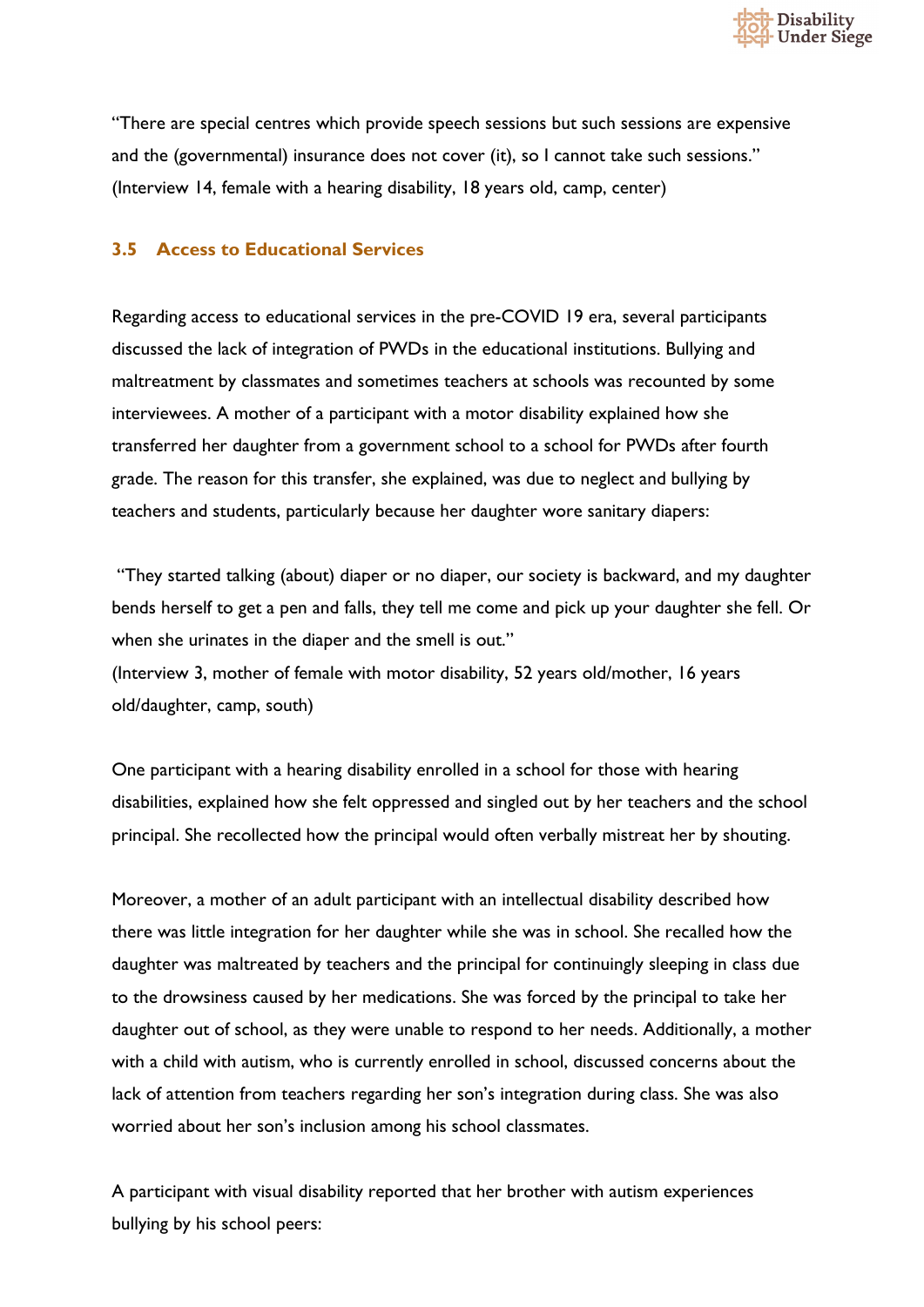

"There is bullying by other children against him. You may say that he does not learn anything at school. He goes to entertain, likes to see children, having social relation, but from an academic angle, the reliance is more on us (at home).

(Interview 7, female with a visual disability, 20 years old, urban, north)

#### <span id="page-26-0"></span>**3.6 Israeli Occupation Barriers**

Some participants elaborated on the barriers they faced in the pre-pandemic period because of Israeli occupation of Palestinian land and specific violation measures and human rights abuses, especially concerning their ability to seek medical care. This includes difficulty in obtaining permits from Israel to enter what is defined as Israel, including illegally Israeli annexed East Jerusalem where many of the Palestinian specialized services are located; and exposure to tear gas at Israeli army checkpoints, difficulties in travelling abroad (either need for permits or having to deal with checkpoints and crossing difficulties), and lack of qualified medical staff locally, yet travel restrictions barring access. A participant stated:

"You (Palestinians) have no competencies because of (Israeli) occupation. There is no high level medical treatment and for precise things (procedures). How many cases of disability because of occupation… you live while you are not allowed everything, and your movement is not easy, going and coming back (because of Israeli occupation, checkpoints, and restrictions of movement from one place to another and also out of the country)." (Interview 9, male with a motor disability, 20 years old, rural, north)

Another participant elaborated on the problem of requiring permits from Israel to be able to get to hospitals inside Israel, given the lack of services in the West Bank:

"Things used to happen before Corona, things which are difficult to describe. I used to have follow ups at hospitals inside (Israel), and after preparing all things (requirements) from the Ministry of Health and UNRWA, and preparing all papers comes the permit request. You request a permit (to enter Israel) and they (Israel) delay to the point that you postpone your appointment more than once."

(Interview 4, male with a motor disability, 21 years old, camp, center)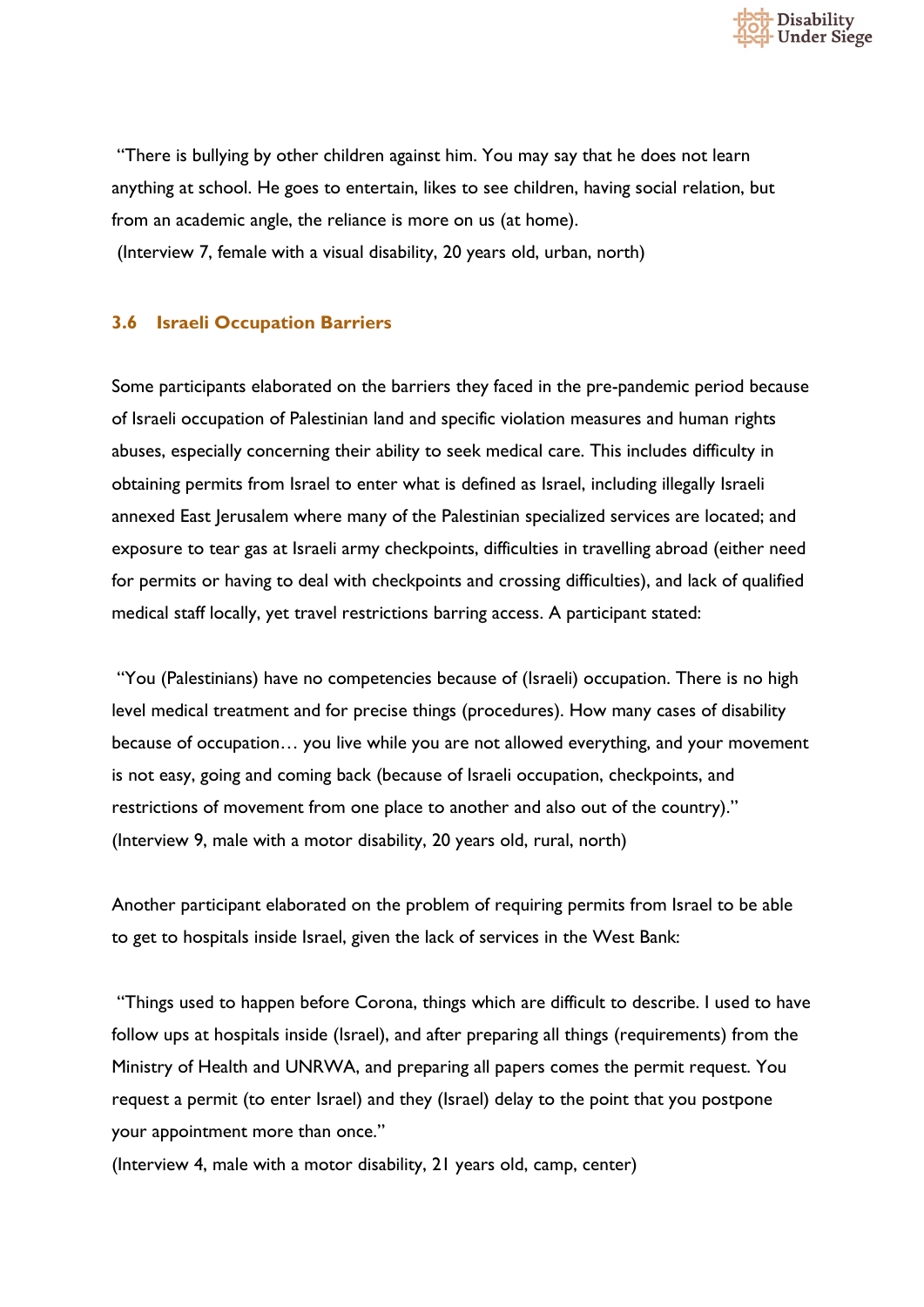

#### <span id="page-27-0"></span>**3.7 COVID-19 Related Barriers**

In general, all participants agreed that the COVID-19 pandemic had affected all aspects of life for all groups of people, including PWDs. The effects of the pandemic exacerbated the overall living conditions and access to basic services for PWDs, as one participant stated:

"With the pandemic which has become a burden on people, can you think of how this would be for people with disabilities…? The Corona pandemic affected all sectors (of society) psychologically, socially, health wise and economically." (Interview 9, male with a motor disability, 20 years old, rural, north)

#### <span id="page-27-1"></span>**3.8 Economic Barriers**

All interviewees agreed that the most notable effect of the pandemic was the deterioration of the economic situation for all groups of people, and PWDs were among the most impacted of groups:

"The pandemic affected the economic situation of society in its entirety, from merchants, to daily workers. The salary was enough (for our family) before, and the two of us were studying at university… (now) material (money) is less and work is less, and my family cannot educate (pay the cost of education) of more than one (person)."

(Interview 7, female with a visual disability, 20 years old, urban, north)

Or as this respondent explained:

"Most were affected, and those who had a job lost it and whoever had a material resource (income) almost disappeared."

(Interview 4, male with a motor disability, 21 years old, camp, center)

Or this respondent:

"The material part was stopped (money stopped coming in) for all the world. I work in a bakery. Have you ever seen anyone buying bread on credit from me because they do not have money to buy bread?"

(Interview 16, mother of child with hearing and speech disability, 50 years old/mother 18 years old/son, rural, north)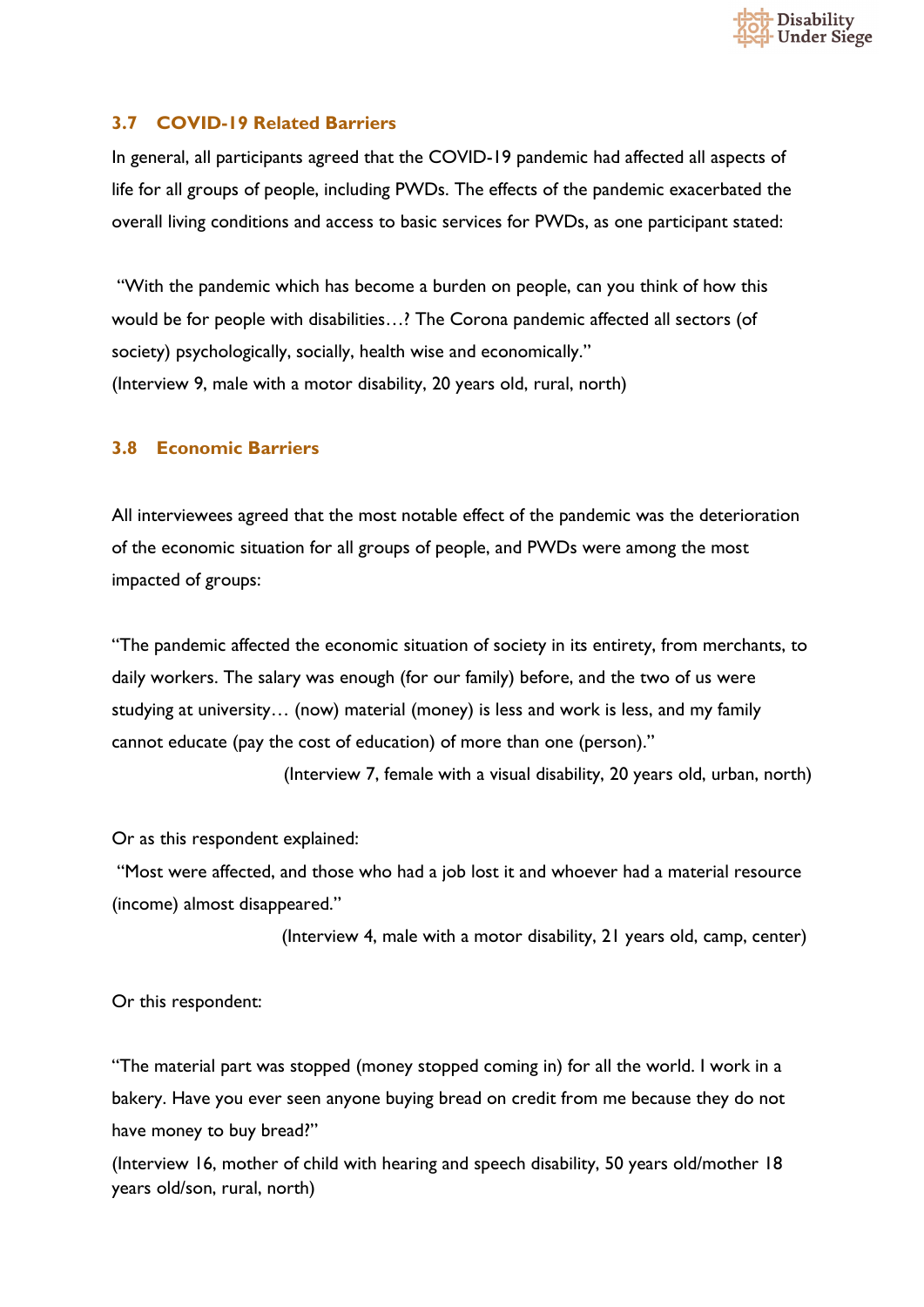

However, almost all participants already had stressful financial situations prior to the pandemic as the following participant explained:

"My life is all Corona (in bad financial situation), not a year or two." (Interview 16, mother of child with hearing and speech disability, 50 years old/mother 18 years old/son, rural, north)

Or as this participant put it:

"I used to work on projects with 1600 Israeli Shekels as the minimum wage. How could this be sufficient for, rent, water, and electricity? It was not enough (before Corona), just some support. When corona came they stopped everything. I had finished a project and was about to go into another. Everything stopped. As a married man and with family, God knows how one managed one's affairs."

(Interview 5, male with a motor disability, 33 years, urban, south)

Despite the financial crisis PWDs were experiencing during the pandemic, most participants did not receive significant financial aid from the Palestinian Authority. Some participants complained that they were already excluded from the Ministry of Social Development's (MOSD) monthly stipends prior to the COVID-19 pandemic. This exclusion was due to MOSD's social needs assessment, as some PWDs were not considered in need of financial aid, and as an interviewee maintained:

"I tried to contact MOSD to give me some money but it did not response, they tightened their conditions (for financial support) and they are harsh. I went to the responsible person and she told me that I do not need help, one must see a destroyed home or a broken wall to give you help even though you fulfil the requirements (for providing help). The material situation is hard and I have a disability (which qualifies me for financial help from the MOSD) and support a family of seven, and this requires that they provide me with a salary. I talked with the Union (of PWDs) and they tried (to discuss with the MOSD) without result." (Interview 4, male with a motor disability, 21 years old, camp, center)

Even interviewees who reported receiving a monthly stipend from the MOSD maintained that the stipend is insufficient: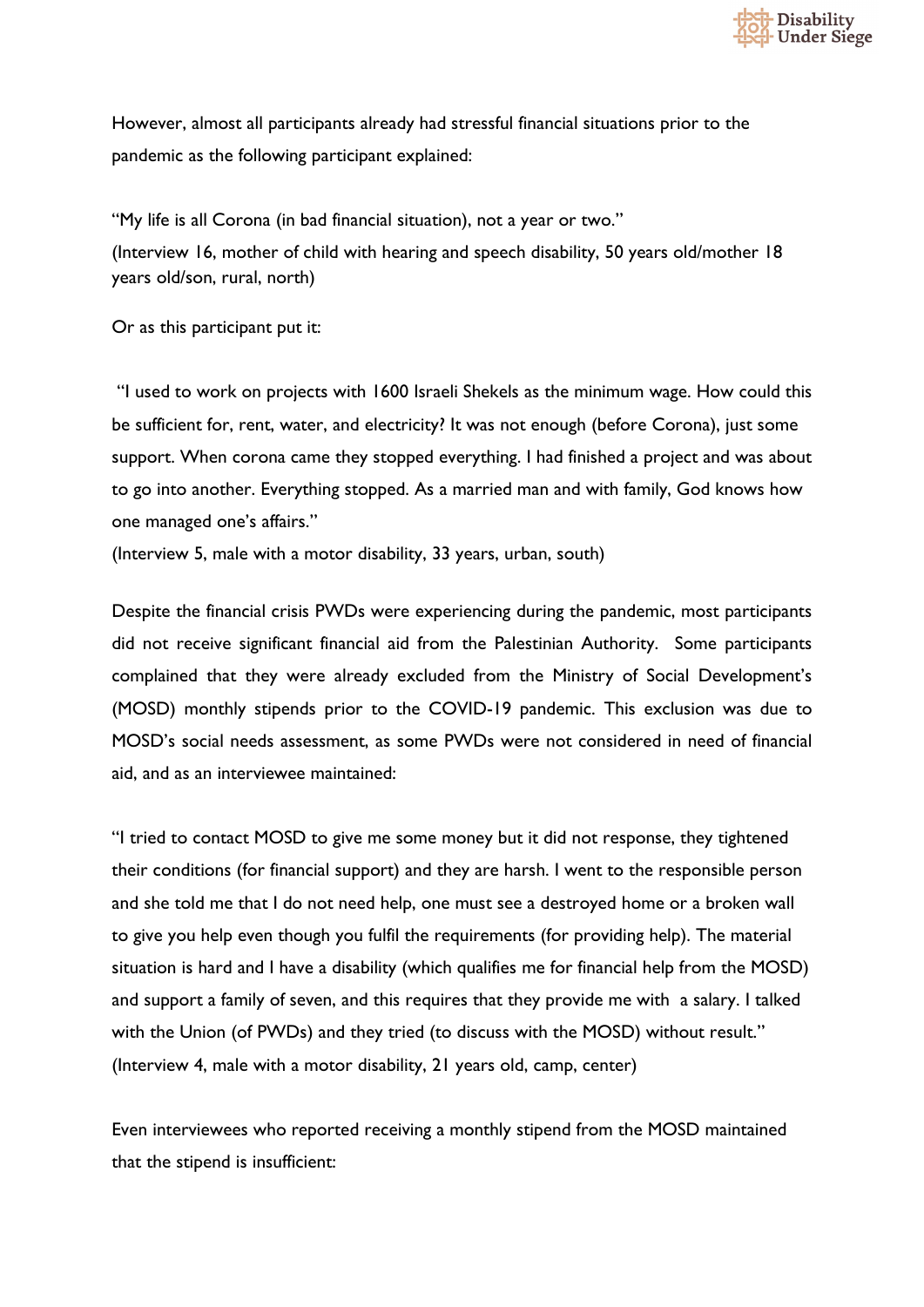

"We benefit from the MOSD, even though this benefit is the shadow of shadow (very little benefit)."

(Interview 6, mother of son with autism, 47 years old/mother 9.5years old/son, rural, north)

Additionally, the participants reported a consistent delay in receiving their stipends. The payment is scheduled to reach participants every 3 months. Instead, it is usually received every 4 months. This was always the case prior to the pandemic and was exacerbated during the pandemic as this participant elaborated:

"The MOSD gives me 750 Israeli Shekels every three months and sometimes every four months. (But) they do not abide by the timing (of payments) sometimes it takes (them) 5 months (to send payments)."

(Interview 5, male with a motor disability, 33 years, urban, south)

Surprisingly, PWDs who benefit from the MOSD monthly stipends were excluded from the COVID-19 related governmental limited financial aid launched during the first year of the pandemic under the title of the *Waqfet Izz* or 'Dignity Stand": A participant noted:

"I was infected with Corona and I have diabetes …. And got sick with corona and all my family got sick with corona… money (was given) to those with corona but us no, we (PWDs) are among the people who are forgotten."

(Interview 1, mother of 8 children with intellectual disabilities, 66 years old/mother, rural, south)

Informal financial aid to PWDs, described by interviewees as aid received from people here and there who support PWDs sometimes but as persons, not institutions, was also negatively affected since the pandemic broke. Most interviewees reported that such aid was cut because all people were affected financially. They only received small amounts of financial aid or in-kind aid mostly as food baskets during Ramadan (the holy fasting month for Muslims):

"People of good deeds used to give (us money and help), now there is none." (Interview 10, female with a motor disability, 50 years old, rural, north)

And as this participant explained: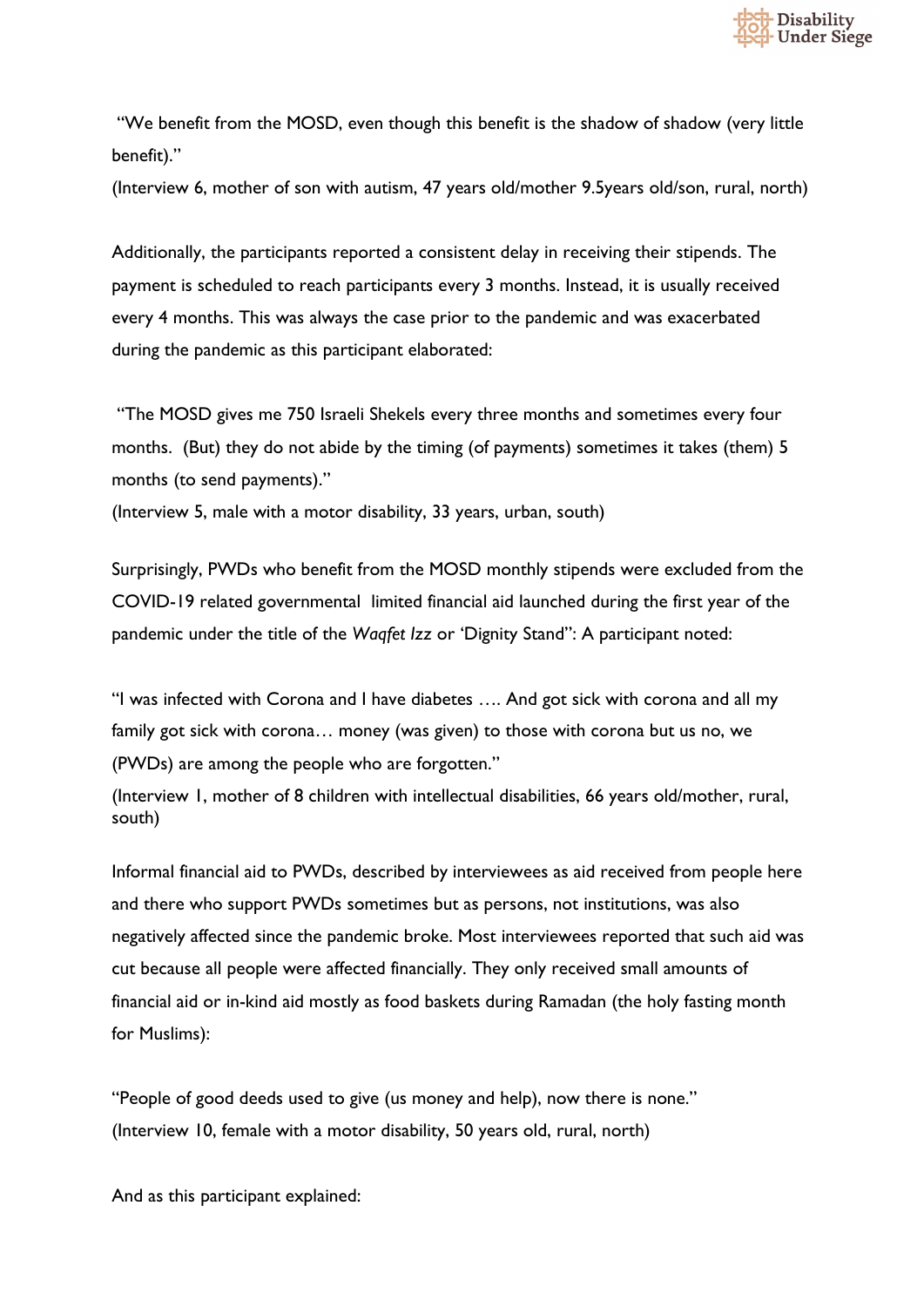

"Now no one looks up anyone (meaning helps) because everyone sat (at home) with Corona and did not work, so whoever wanted to give you (money or support), brings it to himself and home (instead)."

(Interview 8, mother of 3 children with intellectual disabilities, 60 years old/mother, 41 years old/son, 36 years old and 25 years old/daughters, urban, center)

This financial hardship caused some PWDs and/or their families to live in debt as this participant revealed:

"When debts are piled up the shop owner demands (that we pay), and sometimes, they scream at my mother. Once the shop owner exposed and disgraced us to the world when my mother took on debt washing soap and he came and made a wedding at home (meaning figuratively lots of noise at home so everyone heard and the family was exposed and disgraced). And my mother was very upset and sad."

(Interview 4, male with a motor disability, 21 years old, camp, center)

And in some extreme cases to be deprived of food:

"Sometimes during the pandemic, there would be no food at home

(Interview 14, female with a hearing disability, 18 years old, camp, center)

#### <span id="page-30-0"></span>**3.9 Social Life Barriers**

Another general barrier intensified by the COVID-19 pandemic is related to social life. Almost all participants affirmed that the changes in social life due to lockdown restrictions were a significant challenge during the pandemic period. Several interviewees described how they have been isolated before the pandemic, and how the pandemic's isolation affected them, as this interviewee reported:

"The most difficult thing is to be cut off from the outside world. I am used to going out and coming back and seeing people, and I got cut off all of a sudden and this changed a lot ( of things) and (negatively) affected (me)."

(Interview 5, male with a motor disability, 33 years, urban, south)

And another as follows: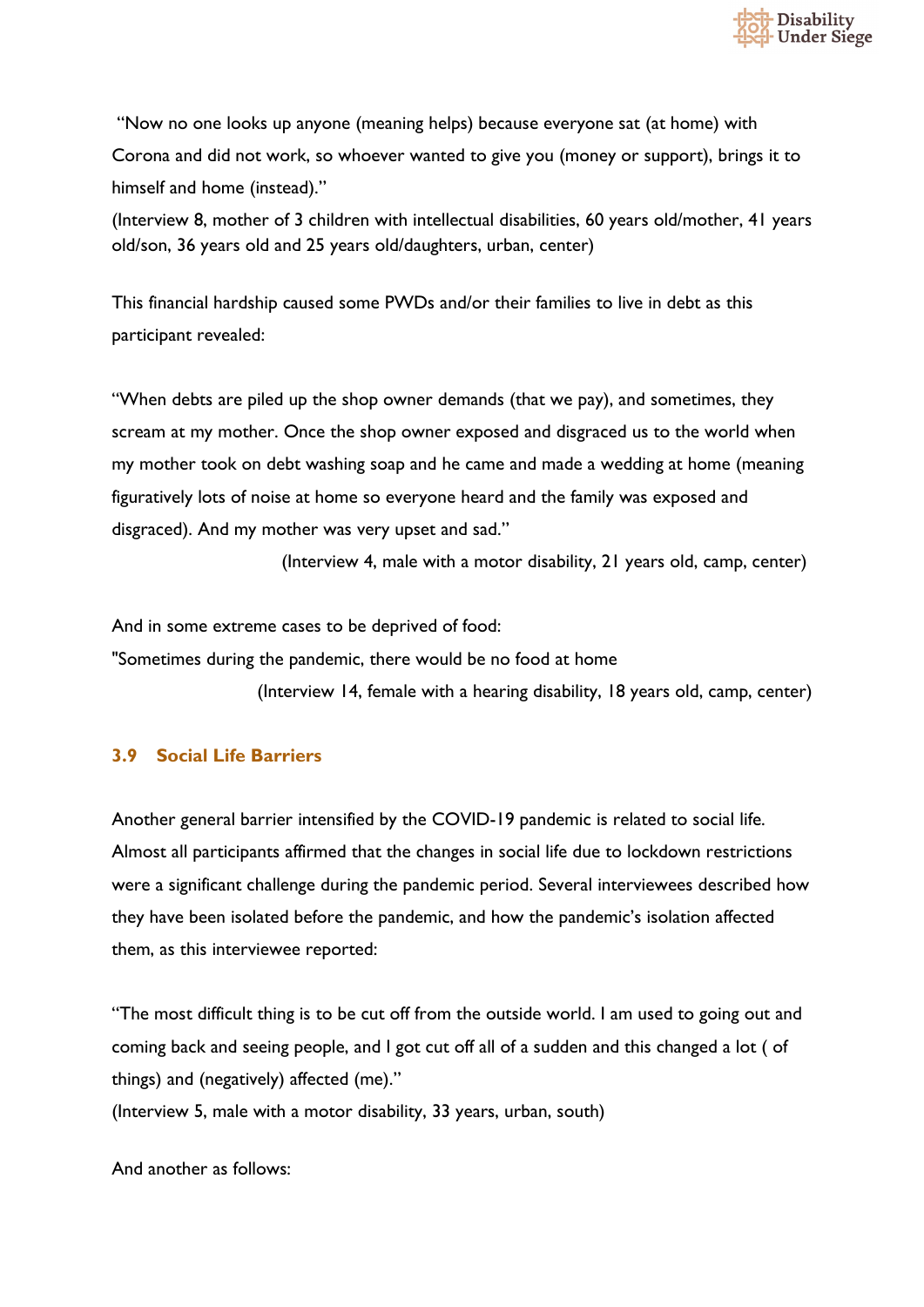

"The effect (of the pandemic) was from the social angle, it was the biggest, because one is obliged to sit at home, I stopped seeing my friends."

(Interview 7, female with a visual disability, 20 years old, urban, north)

And another:

"Social isolation which affected the psychology of PWDs in a big way. Social isolation and the psychological state, a bit of frustration and a bit of depression on top of a bit of despair. And if you want to go out to an area around you, you stay afraid, even in the presence of methods (of sanitation and protection). I was horribly restrained." (Interview 4, male with a motor disability, 21 years old, camp, center)

Most participants explained that they have been experiencing general anxiety due to the fear of being infected with COVID-19. Due to this fear, some participants have refrained from visiting family members. They recounted that the lack of visits and gatherings along with the absence of community events affected their psychology since they missed being with others. This participant elaborated on this sentiment:

"Social events were cancelled completely, one stopped going to visit people, and would not allow people to come to him because one is afraid and in the presence of children and fear for yourself and your family." (Interview 4, male with a motor disability, 21 years old, camp, center)

Many participants commented on using social media to connect with others, while one participant said that this approach did not work for her because she does not have consistent Internet connection.

""After the pandemic face to face communication was cut...... and we replaced this with the net and messenger, but this does not compensate for one going out." (Interview 5, male with a motor disability, 33 years, urban, south)

Or as this respondent maintained:

"There is no realistic social life, except using social media, but the net kept being interrupted."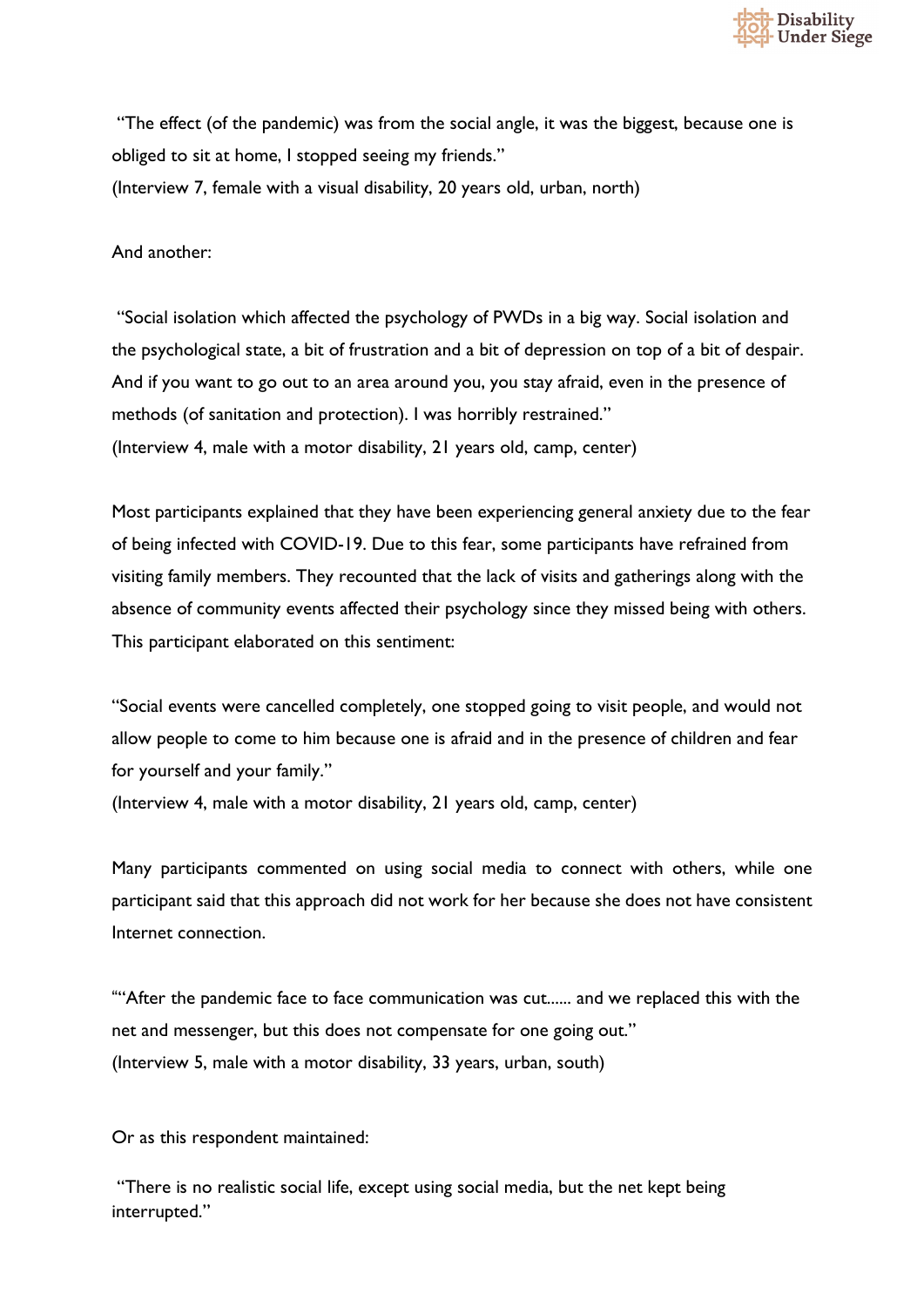

(Interview 7, female with a visual disability, 20 years old, urban, north)

The social effect was most notable among participants with intellectual disabilities. Mothers or siblings of persons with intellectual disabilities recollected the challenge in explaining to their children or siblings that they could no longer go out and socialize with others. This disruption of daily routine deeply affected those with intellectual disabilities, causing them to be angry and upset. A participant with a visual disability discussed the problem of explaining the social distancing and the spread of COVID-19 to his younger sister and brother who both have intellectual disabilities and reported that:

"It affected a lot. The situation changed… no going or coming, this is it, Corona....but for a person with a mental disability how can the person understand that there is Corona, how can the person understand that there is a virus, there is a disease." (Interview 2, male with a visual disability, 20 years old, rural, north)

Another participant explained how her brother with autism became more anxious and irritable. During the lockdown, her brother began hitting his younger sister when upset, became less talkative and refused to go out and play in the neighbourhood. Instead, he spent most of the time in the bedroom. To counter this, his family would do activities together so that he would become less irritable, as his sister explained:

"He began to have a problem, screaming at home, and hitting my younger sister, letting out with everything…. He began to have stressful, tense and jittery states and did not like to talk to anyone, locking himself up in the room, so we tried to talk with him me and my brother and create a (rehabilitation) center at home with activities so he does not deteriorate."

(Interview 7, female with a visual disability, 20 years old, urban, north)

A mother with a child with autism described the increased isolation her child had experienced due to the movement restrictions, and reported on how they tried to deal with the problem:

"He was imprisoned at home, and isolation increased. He spent the whole day on the phone and TV or eating or sleeping….. lack of going out and lack of contact with other children stopped his development. I bought him a bicycle so that he would go down to the *hara* (neighbourhood street), trying to integrate him a bit (with other children and people in the neighbourhood). He got used to sitting at home and likes to keep sitting watching TV or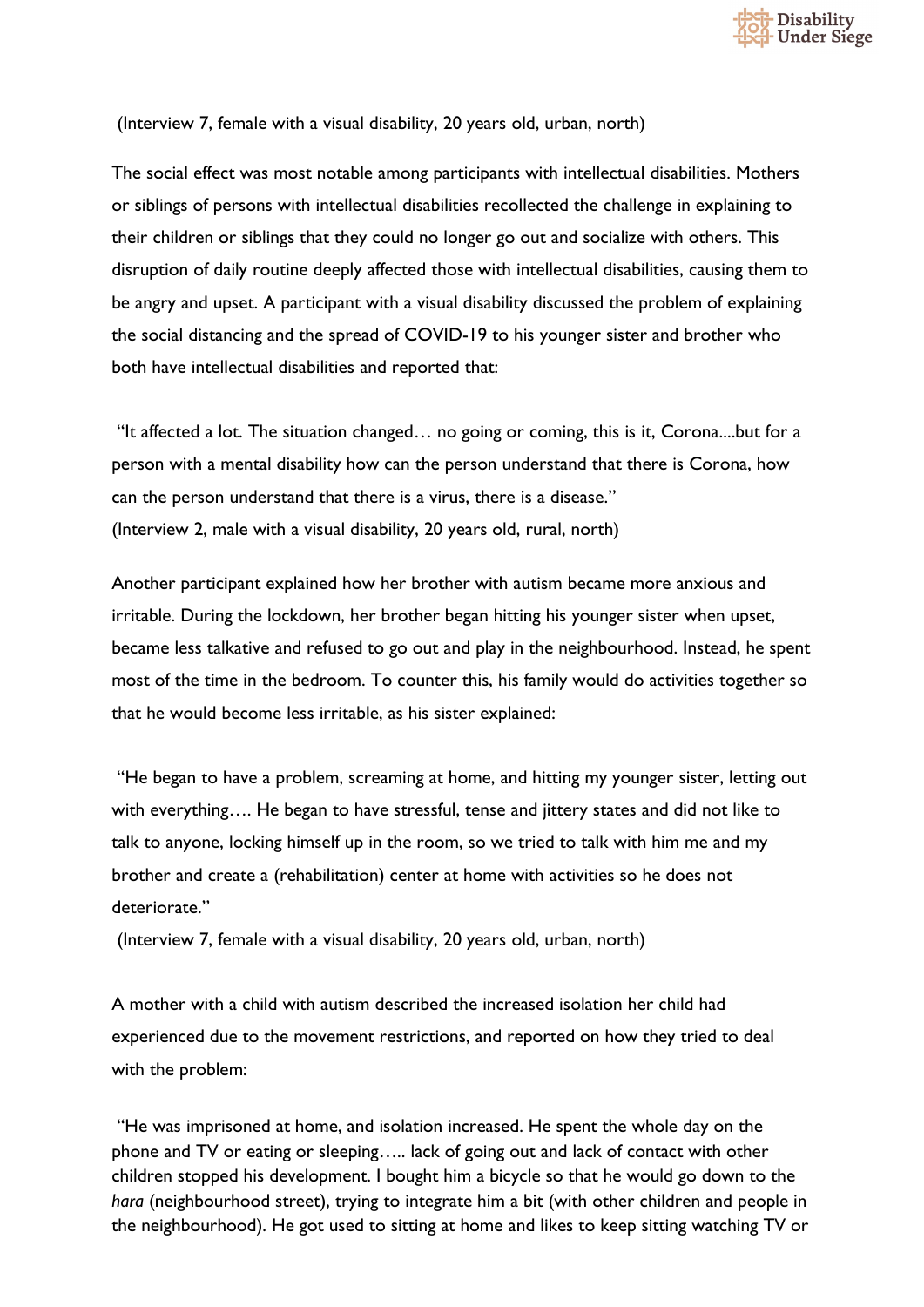

the phone screen. Sometimes his older brothers force him to go down (to the street), but he would get upset and cry and tension has increased at home. (Interview 6, mother of son with autism, 47 years old/mother 9.5years old/son, rural, north)

Another problem highlighted by an interviewee was the effect of the closure of centres for people with severe intellectual disabilities as this interviewee clarified:

"Centres closed their doors, especially those for intellectual disabilities, and as a result they (PWDs) began to go home and big isolation was imposed on them." (Interview 15, female with hearing disability, 30 years old, rural, center)

The social isolation effect during the pandemic was equally important for people with hearing disabilities. A participant who was in her final year of high school said that she felt isolated and angry at home. This was because she was not able to communicate with her family members as her family did not know how to use sign language, and also due to having an ineffective hearing aid:

"When they talk about closure I go crazy…. At home there is limited communication, I remain silent because my family does not understand sign language, so I have developed isolation at home and I am very pressured during Corona." (Interview 14, female with a hearing disability, 18 years old, camp, center)

Furthermore, a mother with a child with hearing disabilities emphasized the importance of social life for those with hearing disabilities. She said that her son became reclusive during the lockdown and was not active as he was prior to the pandemic:

"The deaf wants life, wants people, wants to go and come, wants to get to know. It was hard for them to be accept or believe (the presence of the problem of the pandemic) so he became introverted more than necessary, almost to the point that I felt that he would be having autism... he did not want to get up, he stayed in front of the play station and did not want to get up."

(Interview 16, mother of child with hearing and speech disability, 50 years old/mother 18 years old/son, rural, north)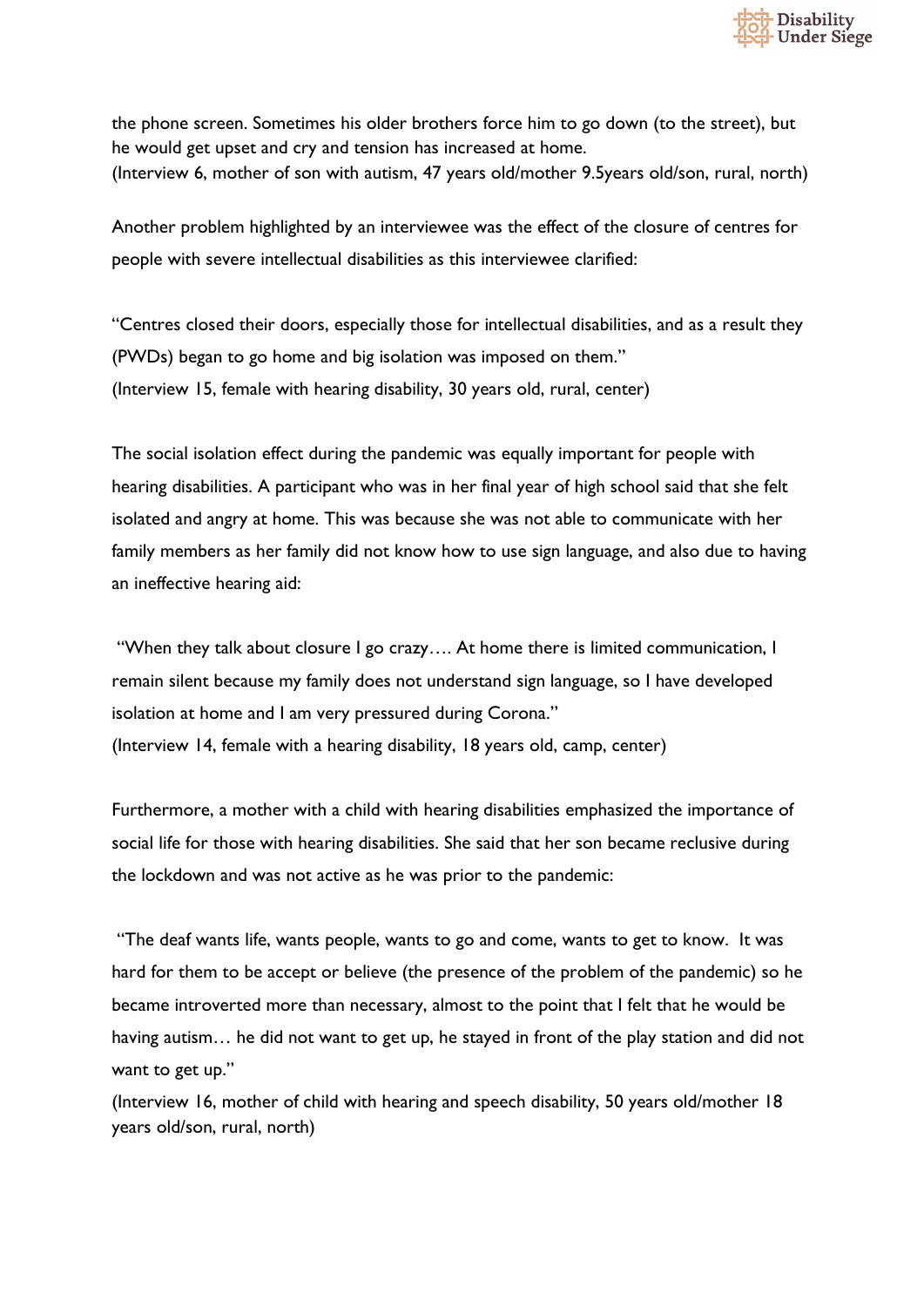

#### <span id="page-34-0"></span>**3.10 Public Transport Barriers**

Public transportation was again one of the key issues that was shared by most participants struggling with during the pandemic, as it was either disrupted partially or completely. The interviewees admitted that this barrier was also for all people and not specifically for them. The disruption was due to different lockdown requirements enforced on people and private and public transportation vehicles. For example, most participants noted the placement of checkpoints at city entrances. This lockdown restriction hindered all movement completely, which barred access to key services.

A participant noted:

"By God I took a risk once, and the police was following me. I went to bring medications for my children as they (the police) were following me. I told them that I want to take medications for my children, I took a risk for my children. Yes *wallahi* (by god), they were about to send me back but when they saw the children's cards they agreed (to let me go). *Wallahi* I faced difficulty and fear too, fear."

(Interview 1, mother of 8 children with intellectual disabilities, 66 years old/mother, rural, south)

Another participant with a hearing disability elaborated:

"A burden on us, the police did not believe that we were going for a health issue, they thought we were going for an outing. The police did not deal with us well, they were not convinced (did not understand) about the situation of people. Our village is not part of the Palestinian Authority (it is in Area C which is completely controlled by Israel) so when we would enter the Palestinian Authority areas there were difficulties." (Interview 15, female with hearing disability, 30 years old, rural, center)

A participant with a motor disability elaborated on the transportation related difficulties in accessing his university:

"Imagine during the pandemic period, one wants to go to an educational institution, one needs to think how to go and move. You have transport (which is) much harder in the Corona. So he will think of movement before he thinks of education. So here you have deprived him of more than one right. You deprived him of education. You deprived him of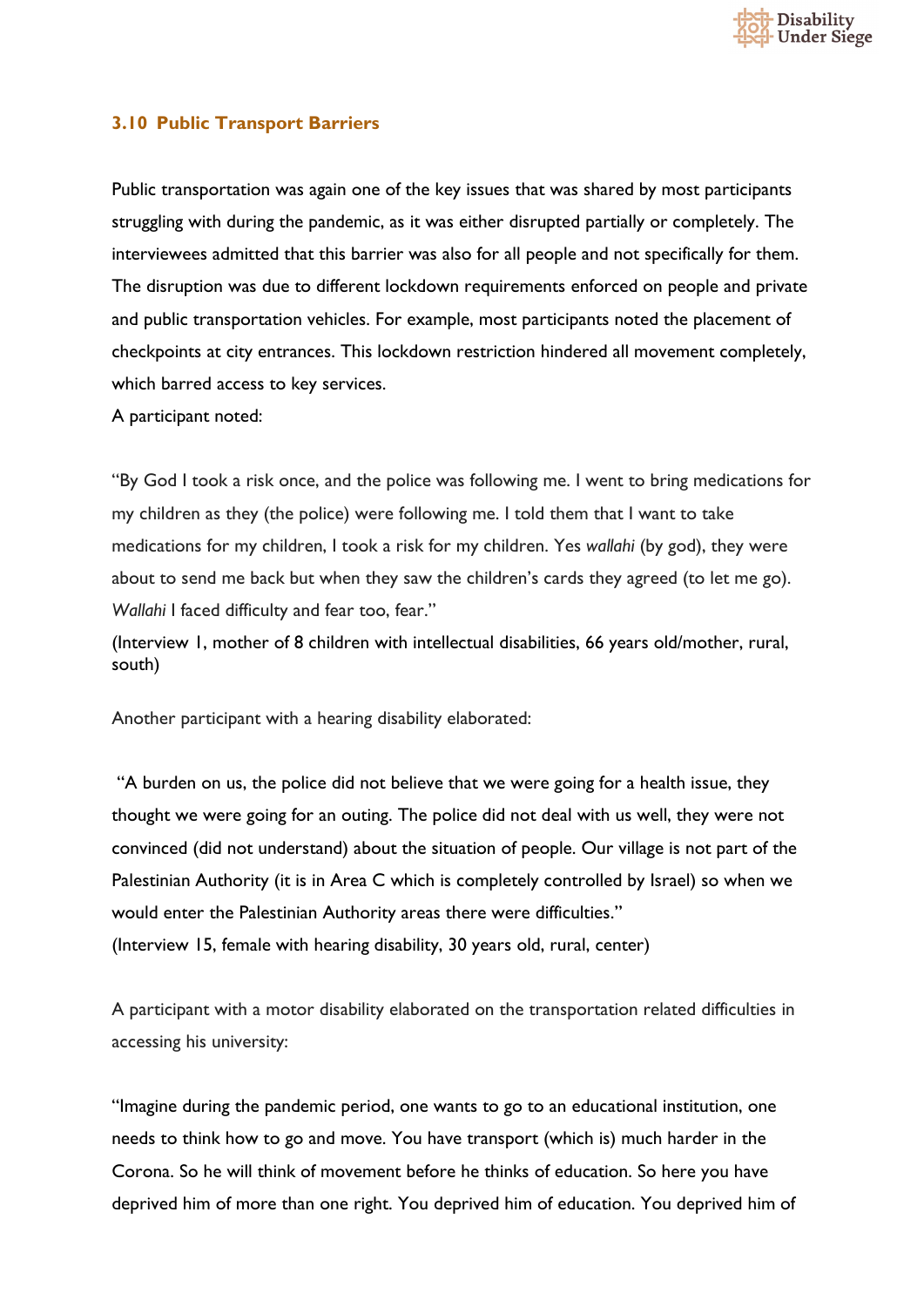

the right to movement. You deprived him of independence….. this was (the case) before Corona but when Corona came life course became harder." (Interview 9, male with a motor disability, 20 years old, rural, north)

Similarly, two participants with visual disabilities reported difficulty in accessing public transportation to reach their universities. For example, a participant elaborated on the increased challenge to access the university to buy past papers, textbooks, and paying tuition fees since the public transportation to the university was very limited because of university closures due to the pandemic:

"Public transportation is difficult, and movement by bus is not easy as when we used to go to the University to purchase questions from previous years and receive books." (Interview 2, male with a visual disability, 20 years old, rural, north)

Additionally, the increased cost of transport due to the pandemic related restrictions prevented some participants at times from accessing services, especially those living in rural and camp areas as this participant emphasized:

"The difficulty of transport and payments during Corona. Thirty five Shekels (the costs) were not available…the difficulty of getting there, the difficulty of transport to the hospital from a financial point of view."

(Interview 14, female with a hearing disability, 18 years old, camp, center)

Another participant noted:

"It is difficult for a person with disability to ensure transportation, financially difficult in ensuring transport, and he who is in a wheelchair without a private car (must pay) 100 Israeli Shekel for the smallest trip."

(Interview 5, male with a motor disability, 33 years, urban, south)

#### <span id="page-35-0"></span>**3.11 Access to Public Services and Assistance Barriers**

Another barrier reported by most interviewees was related to accessing public services. This was due to the fact that service providing institutions were working only partially during lockdown, which presented a challenge for PWDs. Most interviewees reported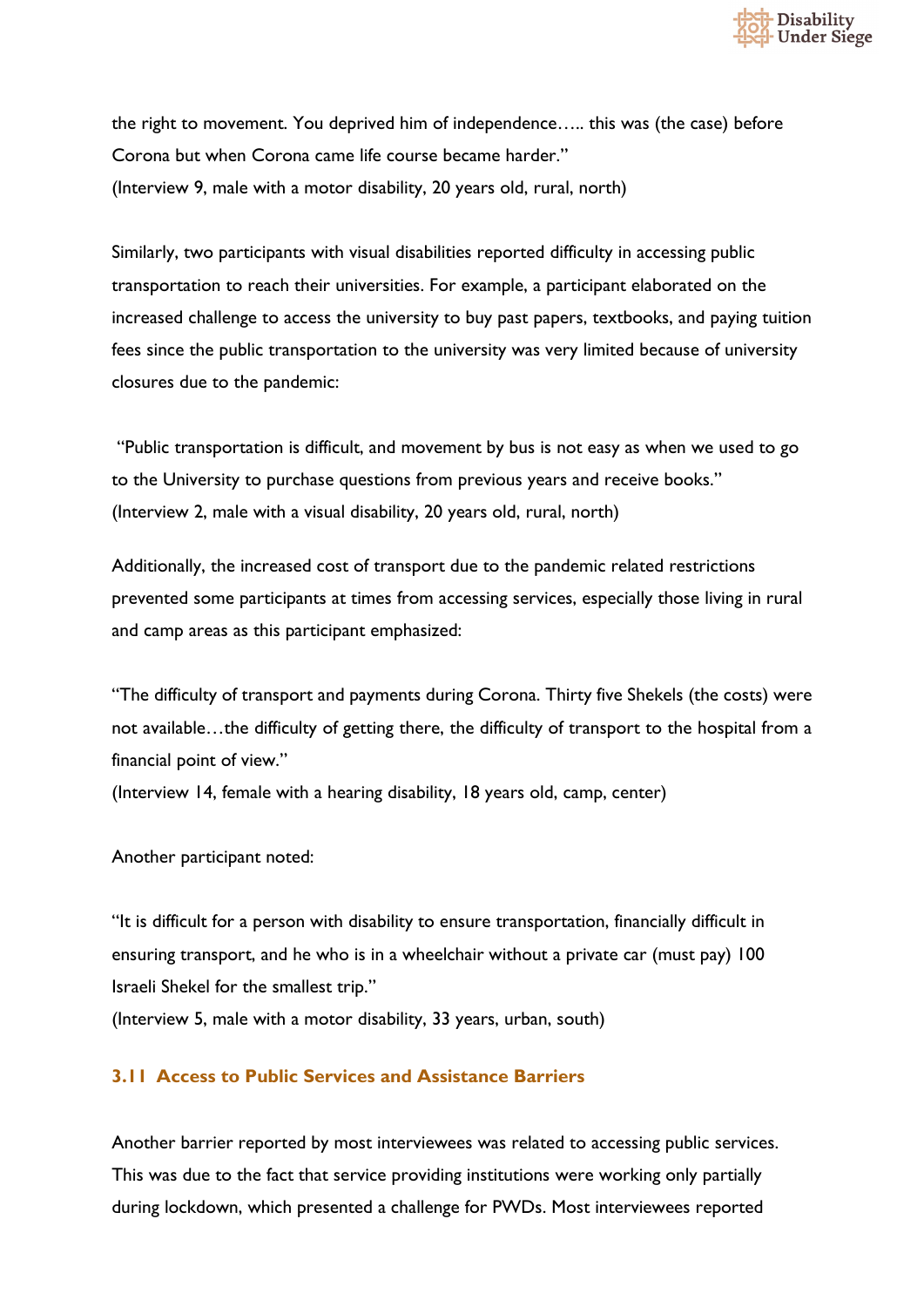

problems such as limited opening hours, the partial number of operating employees, and long waiting time resulting sometimes in multiple visits to obtain the needed service. Some participants reported the following:

"I go when the employee I want is reporting to." (Interview 2, male with a visual disability, 20 years old, rural, north)

"The conditions of closure presented challenges depending on where one wanted to go. For example if one had a trip (needed to go to) to the bank, had a trip to the Jawwal company (mobile phone company), a trip anywhere and wanted to go during a particular time and there was closure, things would get obstructed for him/her. (Interview 7, female with a visual disability, 20 years old, urban, north)

Regarding the closure of institutions, an interviewee with a motor disability shared his frustration at no longer being able to participate in trainings. These trainings were conducted by non-governmental organizations prior to the lockdown restrictions:

"I like to participate with NGOs in daily life skills training, marketing and sales trainings and conferences with human rights and international organizations, we were deprived (now because of Corona). I used to participate in summer camps and I was effective in this area, and this stopped suddenly and completely and this created a gap." (Interview 4, male with a motor disability, 21 years old, camp, center)

Likewise, two participants who are university students with visual disabilities stressed the difficulty with accessing governmental and non-governmental institutions to implement the practical training component of their university studies. Some interviewees pointed to the difficulties in accessing recreational facilities during the pandemic. This was reported mainly by the mothers of persons with intellectual disabilities. This has negatively affected the physical and mental health of people with intellectual disabilities and their opportunity to get out of the house as this mother revealed:

"My daughter's psychology has become very bad, and she started urinating on herself and keeping things in her heart (feeling bad but saying nothing) and she gained weight and her body became bloated because she needs to walk, and she began to take a diuretic (but) and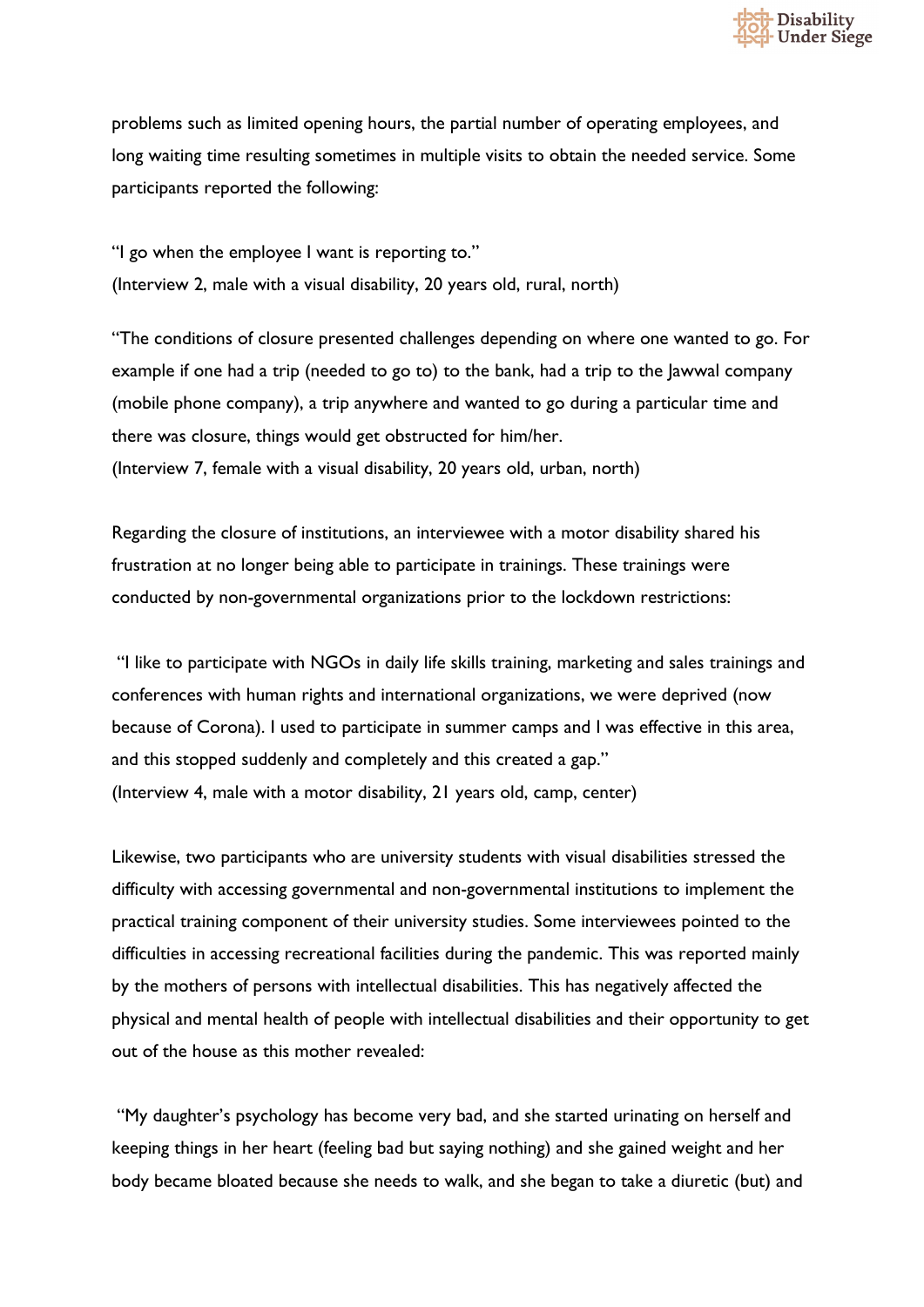

the public parks are closed and people are not allowed to shake hands, where do I take her?"

(Interview 12, mother of daughter with intellectual disability, 52 years old/mother 32 years old/daughter, urban, center)

And this mother of a boy with autism told us:

"Corona affected my son, no activities, no clubs or swimming and public parks closed and he likes such things, he was imprisoned at home sitting with the TV (on) and phone all the time and eating, he gained weight."

(Interview 6, mother of son with autism, 47 years old/mother 9.5years old/son, rural, north)

A participant with a motor disability also emphasized that confinement at home and the closure made him distressed. He noted:

"Closure created psychological pressure, created a psychological situation. That is, one stays at home with no breather. One goes out.. the shops are closed, no income this played a (negative) psychological role.

(Interview 5, male with a motor disability, 33 years, urban, south)

In addition to the above mentioned barriers in accessing public services, lockdown and social distancing requirements created a challenge for PWDs who needed personal assistance. This was especially for people with hearing disabilities and people with visual disabilities, who usually rely on personal assistants due to inaccessibility difficulties. That is, the problem was that having personal assistants during COVID-19 increased the risk of contracting the virus, as this participant said:

"Whoever needed an assistant, for example, be with assistants because of social distancing." (Interview 15, female with hearing disability, 30 years old, rural, center)

The difficulty of keeping social distancing was also a problem discussed by interviewees with motor disabilities. For example, a participant maintained that keeping social distance was difficult for him as a physically disabled person who uses a wheelchair. He explained that his friends push his wheelchair and this goes against social distancing guidelines:

"Maintaining the required distance as a movement PWD was difficult for me.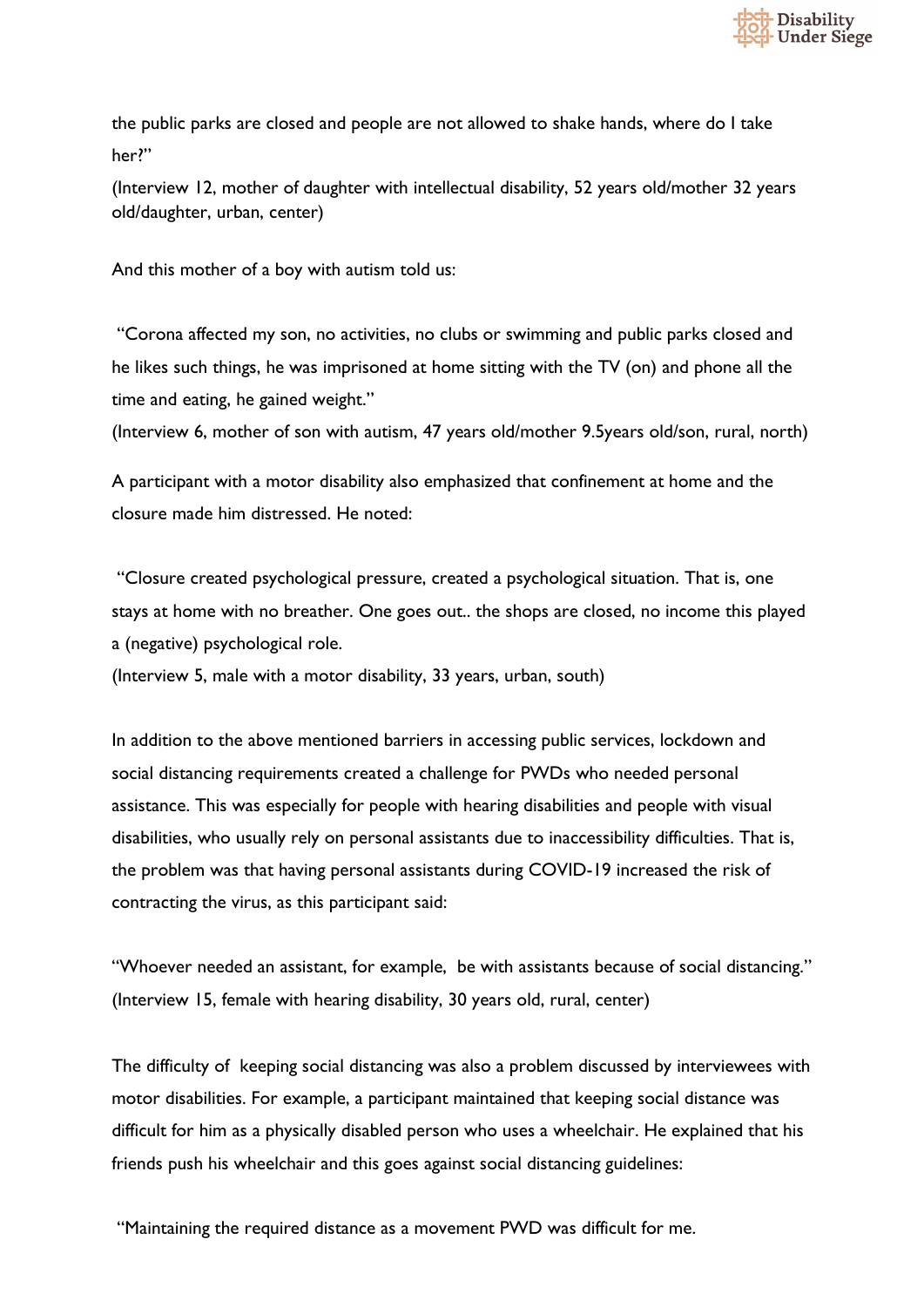

(Interview 4, male with a motor disability, 21 years old, camp, center)

Most interviewees explained that they relied on several types of media to access public health information related to the pandemic and governmental restrictions. These media include television, social media platforms, government daily briefing reports, and Palestinian Ministry of Health instructions. Sometimes participant PWDs depended on their family members to deliver updated knowledge. For example, an interviewee with a hearing disability particularly complained about no longer having a sign language translator on the national TV Channel. Prior to the pandemic, there used to be a sign language translator for one of the news broadcasts channels. However, this was interrupted during the pandemic. And this caused the participant to rely on her mother to update her on the daily news broadcasts.

#### **3.12 Access to Health Services**

In general, the participants who required health services during the pandemic emphasized the issues that they had faced. For those who did not need such services, they referred to experiences of others whom they knew had struggled to reach such services. Some of the obstacles in accessing health services were shared among different types of disabilities. Almost all the interviewees believed that PWDs have low immunity and predisposed them to catching the COVID-19 virus. Thus, some participants feared accessing health services to avoid catching the virus. One participant mother of a PWD explained:

"During the Corona I kept her (her daughter) at home, and would go out and bring her necessities such as urine bags. I install for her an internal urine bag and I change it every month. I used to take her normally to the hospital, but was afraid and protected her because my daughter does not have immunity. I placed a mask on her, and dressed her with a burns (covering all the body), and sanitized. I suffered during corona with my daughter but without making her feel this."

(Interview 3, mother of female with motor disability, 52 years old/mother, 16 years old/daughter, camp, south)

In addition, the restrictive preventive measures related to the pandemic such as mandatory face-masks when entering the health centres, reduced staff availability and limited working hours were a problem for some participants: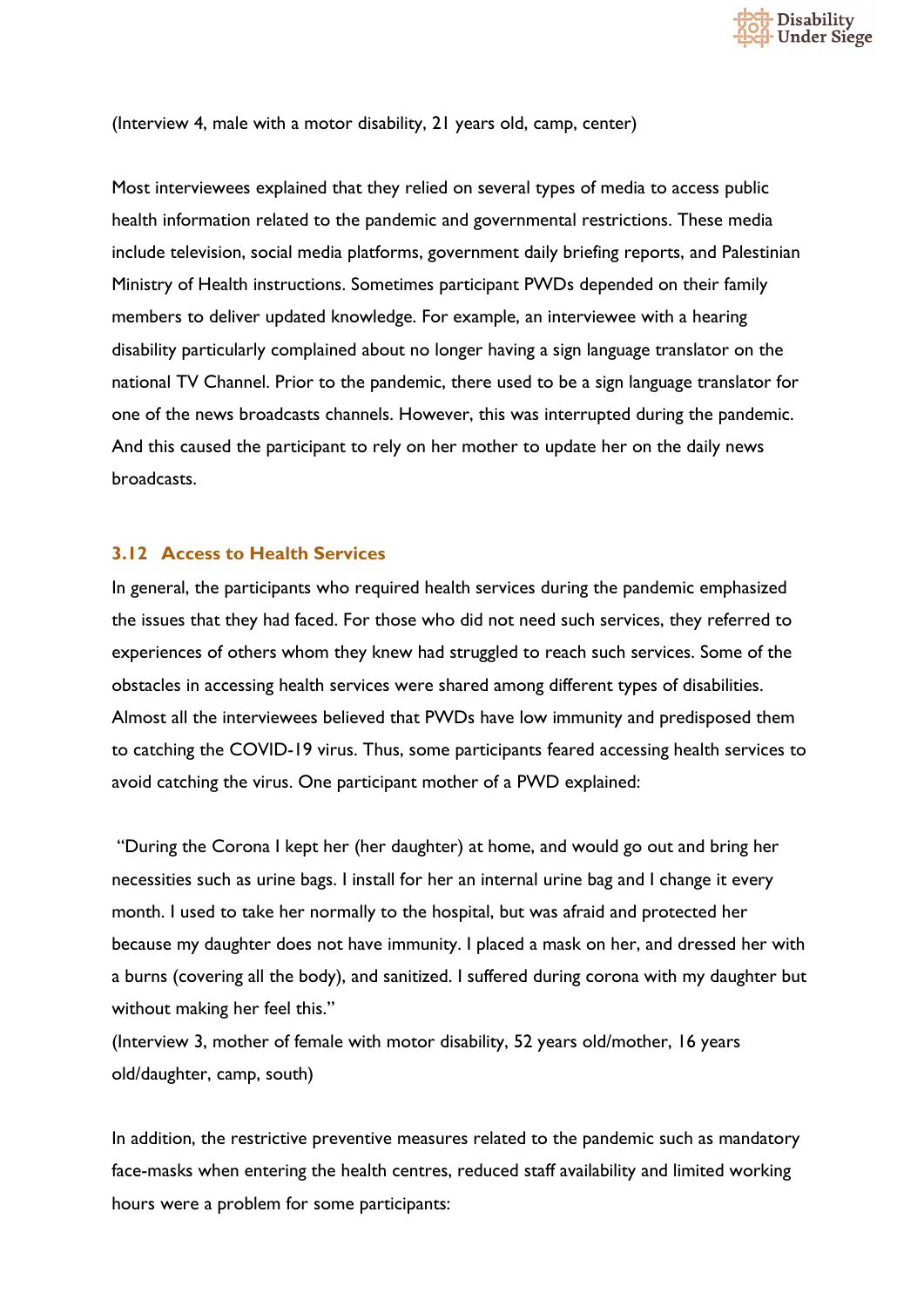

"….you must abide by the mask during the work hours of medical or rehabilitation or other services. What I need (services) have shrunk, that is, you have two hours per day if you do not go during these two ours, or five hours for example, you lose it (ability to obtain care). And when you go you find a large number of beneficiaries who want to receive the service, one would avoid the clinic, or if one wants treatment one delays or buys treatment outside (privately) because of the fear."

(Interview 4, male with a motor disability, 21 years old, camp, center)

Another main obstacle reported by almost all participants, which was also there during the pre-pandemic period, was the lack of essential medications at the government health clinics. During the pandemic, this problem was exacerbated as it also coincided with the physicians' strikes. The lack of medications forced some participants to buy them at their own expense, despite the difficult financial situation during the pandemic. As one participant noted:

"The lack of medication was there before corona, but after corona it increased. Sometimes there were no medications at all, or not all medications were available, so you go and find one or two kinds of medication (only). Maybe because of closures and strikes, they said as long as there is a clinic strike we are forced to buy (medications) from outside (the clinic, privately)."

(Interview 10, female with a motor disability, 50 years old, rural, north)

For participants who reported having been infected with COVID-19, they reported that they had to purchase the needed medications for treatment. One participant with a motor disability also complained that the process of obtaining some medications related to COVID-19 was confusing for him and his wife who also has a motor disability. He explained that there were conflicting referrals by the employees at the government clinics. He also recommended that the government should provide oxygen making machines to COVID-19 patients with disabilities as they have difficulty in accessing health services, as this participant explained:

"We had a hard time reaching services when we were infected with corona. And my wife was pregnant, and she had difficulty breathing for a period. So we contacted the health (ministry people) and they told us to go and obtain the medications. We had a hard time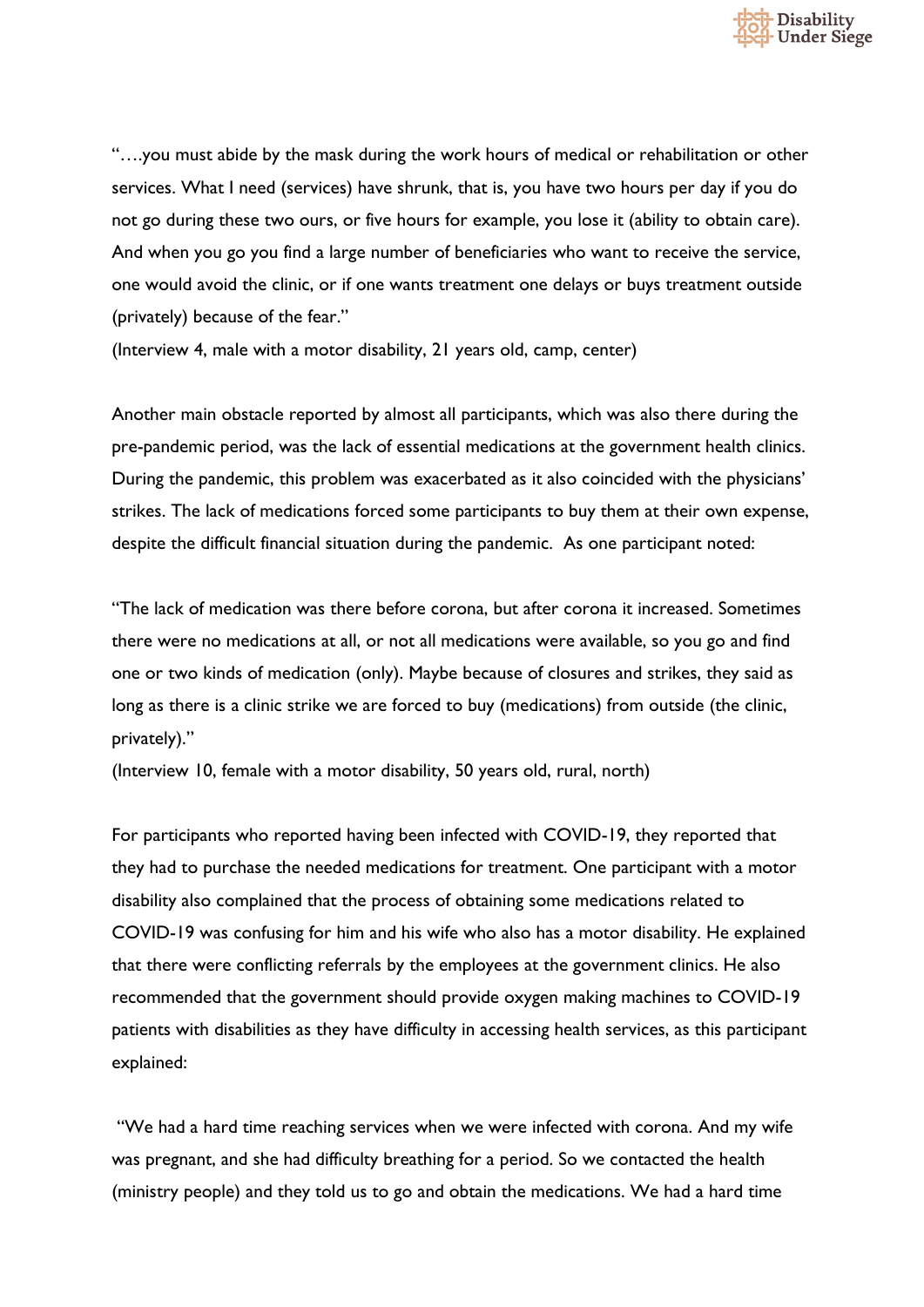

getting them such as blood thinning injection. They confused us, go there, go here, they did not give us a specific destination…."

(Interview 5, male with a motor disability, 33 years, urban, south)

Some participants viewed the closure of outpatient clinics at hospitals and the conversion of hospitals to accommodate the COVID-19 patients' cases only as main barriers in accessing health services. This affected those who were in need of regular medical follow-up. This had disrupted the provision of routine health services and delayed medical operations, as some participants reported. A mother of a person with intellectual disability stated:

"My daughter needs an MR picture and she had an appointment on the  $5<sup>th</sup>$  of October. But they told me entry to the hospital is banned and told me to do it at my expense… I do not have 3000 Israeli Shekel to make it at my expense."

(Interview 12, mother of daughter with intellectual disability, 52 years old/mother 32 years old/daughter, urban, center)

Two interviewees with hearing disabilities elaborated on their frustration over the same problem of repeated delay of required surgeries, in addition to the long process and waiting time usually related to the surgeries at the governmental hospitals. Moreover, surgical fees in private hospitals are not affordable to them as maintained by one:

"Difficulty of reaching (health services) during the pandemic because (government) outpatient clinics do not receive (patients) every day. They were closed on many days especially during corona. And there was a strike so they (clinics) did not operate, and no surgeries as before. They gave priority to corona patients and emergency. The postponement (of my procedure) puffed my eyes up and affected my vision and affects breathing."

(Interview 14, female with a hearing disability, 18 years old, camp, center)

And the other:

"I cannot have an operation at my expense, and with the government, if I were to file a request, it would take at least a year or two years of procedures (to get it done)." (Interview 16, mother of child with hearing and speech disability, 50 years old/mother 18 years old/son, rural, north)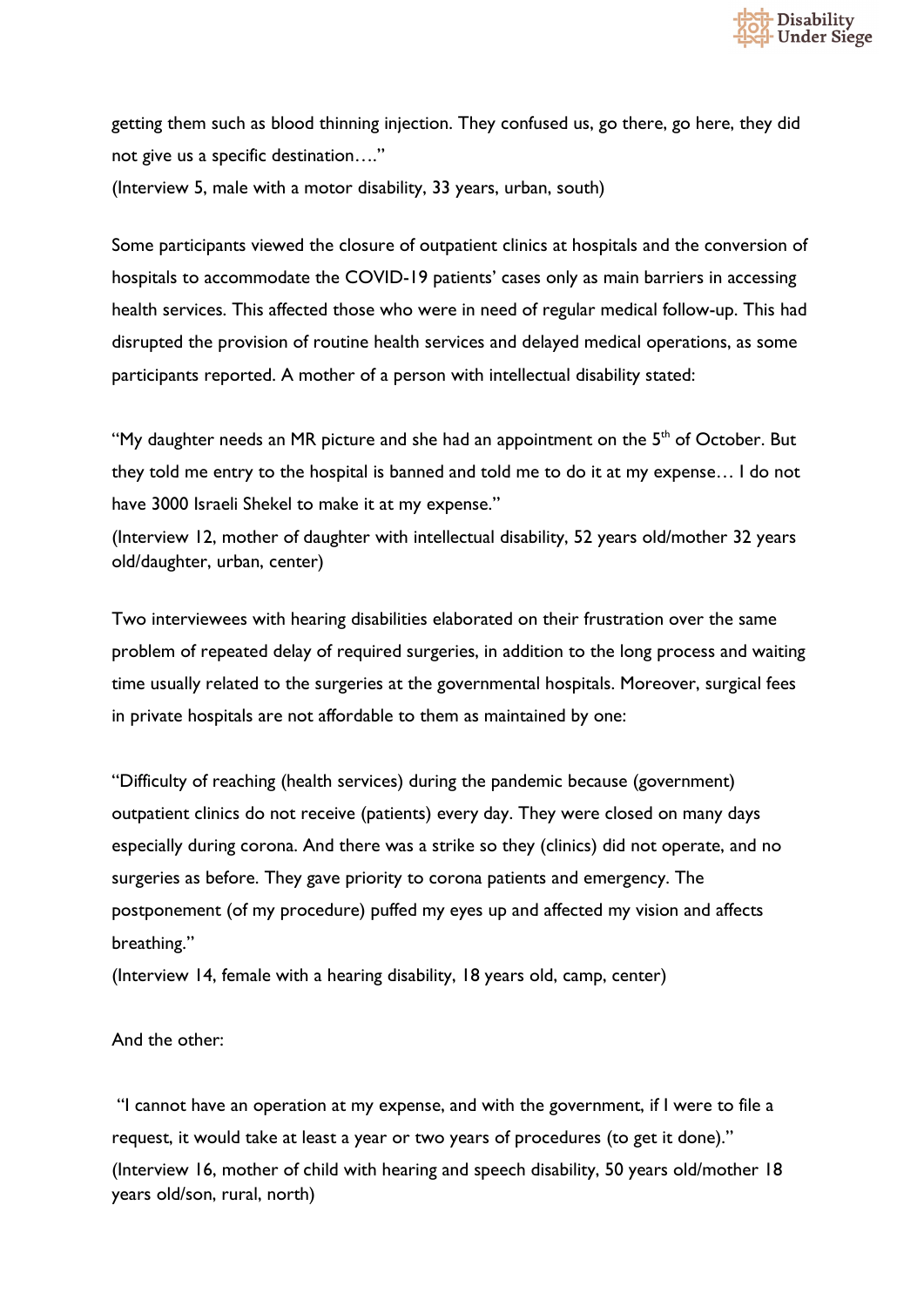

Concerning other impediments related to outpatient clinics closure, an interviewee with visual disability discussed his experience in seeking his impairment rating report when he needed it during the pandemic. He faced much difficulty in reaching the medical committee at the hospital as he had to go through multiple visits and a long period to reach the committee and obtain the report. The participant stated:

"The Corona pandemic ….hospitals would not be operational much except in emergency…. There was also the doctors' strike which affected me. Our ability to reach medical services (was affected). I needed health insurance, and each time I went (I did not succeed). There was first corona, and on strike…. I had to present a proportion of the disability report, then the insurance (request). Every time I wanted to go to the medical committee, they would tell me (they are) on strike or not there because of corona. I went back to them many times, not only once or twice unfortunately…."

(Interview 2, male with a visual disability, 20 years old, rural, north)

Additionally, the lockdown restrictions also shifted the medical follow-up routine. One interviewee, who suffers from a chronic disease decided to access the clinic close to her rural residence rather than accessing the more advanced clinic with better services due to the restrictions. This participant avoided accessing a specialist doctor in the city due to the closure and to reduce costs which resulted in deteriorating effects on her health. She noted:

" I used to attend that (Governmental) clinic every month. When corona happened I stopped going. I take my medications from another clinic. At that other (governmental) clinic (I used to go to before corona) they have more specialized doctor and modern laboratory equipment than the one I go to during corona. (Interview 10, female with a motor disability, 50 years old, rural, north)

## **3.13 COVID-19 Related Problems Accessing Health Services by Type of Disability**

While there were common problems reported by our interviewees regarding accessing the health services, there were also some varying difficulties experienced by participants based on the type of disability they had. The interviewees who have motor disabilities reported specific problems related to their disability including the closure of the rehabilitation centres due to the lockdown, and interruption of the rehabilitation follow up. A participant noted: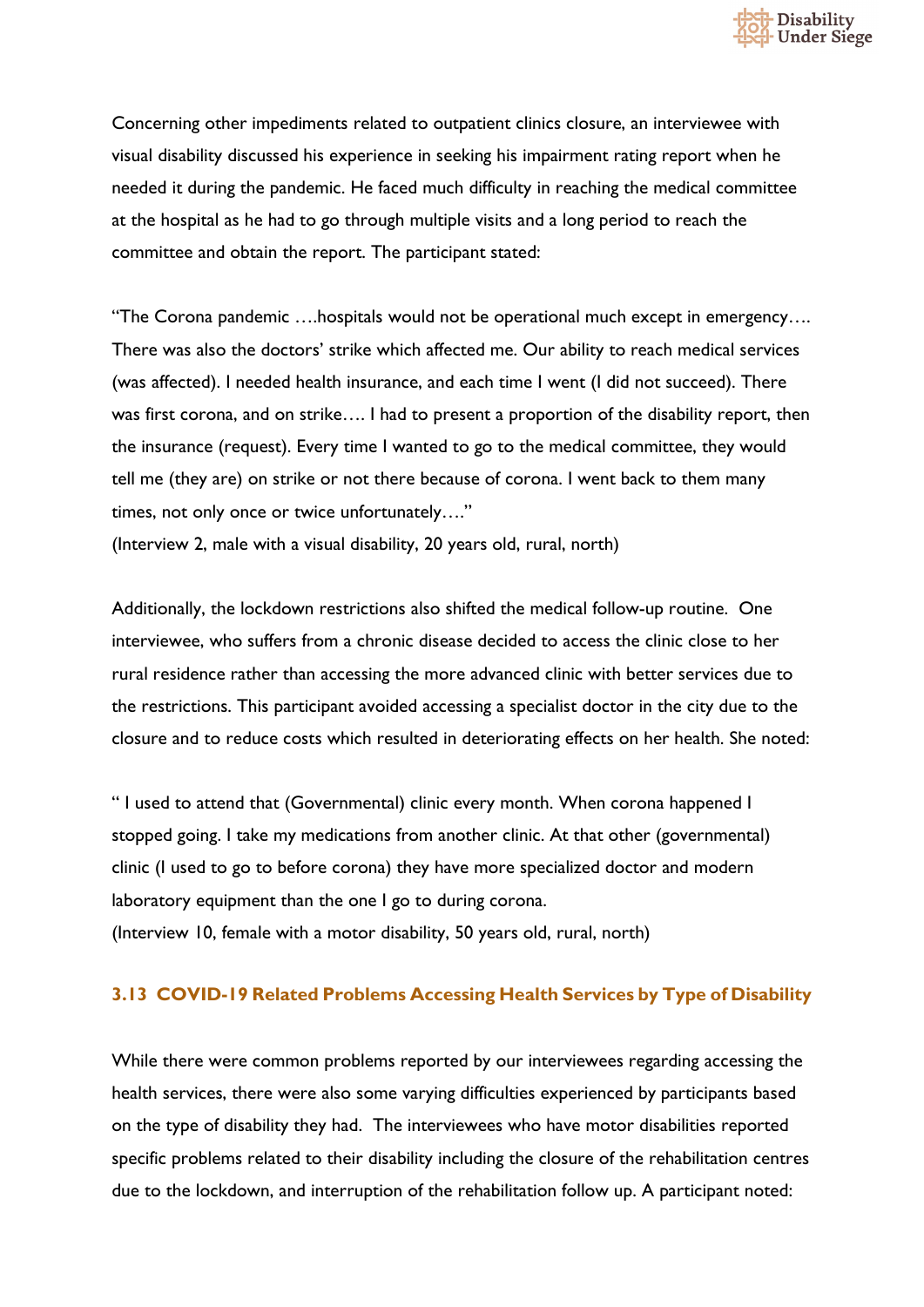

"Rehabilitation centres closed down during the corona pandemic, and they are the centres that help people with disabilities most or provide them with treatment, whether physical therapy or assistive devices or any other activity. They are the only 'breather' for some of people with disabilities, so they should have found an alternative plan or anything so that they should not close… it is coming back partially, but still (there is) fear or (those responsible) do not know how to prepare for going back (to work). (Interview 4, male with a motor disability, 21 years old, camp, center)

Moreover, some of the interviewed participants agreed that the cost of rehabilitation sessions was the main barrier even during pre-pandemic times, in addition to the cost of transport to access these centres. Fearing to contract COVID-19 during the visits was also a concern.

Two participants with motor disabilities elaborated on the difficulty of obtaining mobility devices during the pandemic. This difficulty in acquiring mobility aids was due to the closure of the rehabilitation centres. Another problem raised was the shortage of hygiene supplies such as diapers and urinary bags that were costly and scarce during the lockdown, as recalled by a mother of a child with a motor disability. She stated:

"The thing that I had difficulty with were urine bags and diapers. I had a hard time finding them because during Corona there were closures so it was difficult to bring them and they told me (at the health center) that they did not arrive, so I had to take a risk with my husband and go out and bring them from outside (the health center), from Jericho.....The most difficult thing to find is diapers.

(Interview 3, mother of female with motor disability, 52 years old/mother, 16 years old/daughter, camp, south)

Participants with hearing difficulties stressed their need to get new hearing aids and reported that closure during the pandemic further delayed obtaining them. This was because the hearing aids were not available at the centres as they were mostly closed due to the lockdown. Also, the cost of the hearing aids was a barrier both prior and during the pandemic. Another related problem is the inability to get new batteries for the hearing aids again because of the centre's closure and inaccessibility problems. This is reflected in the following quotes: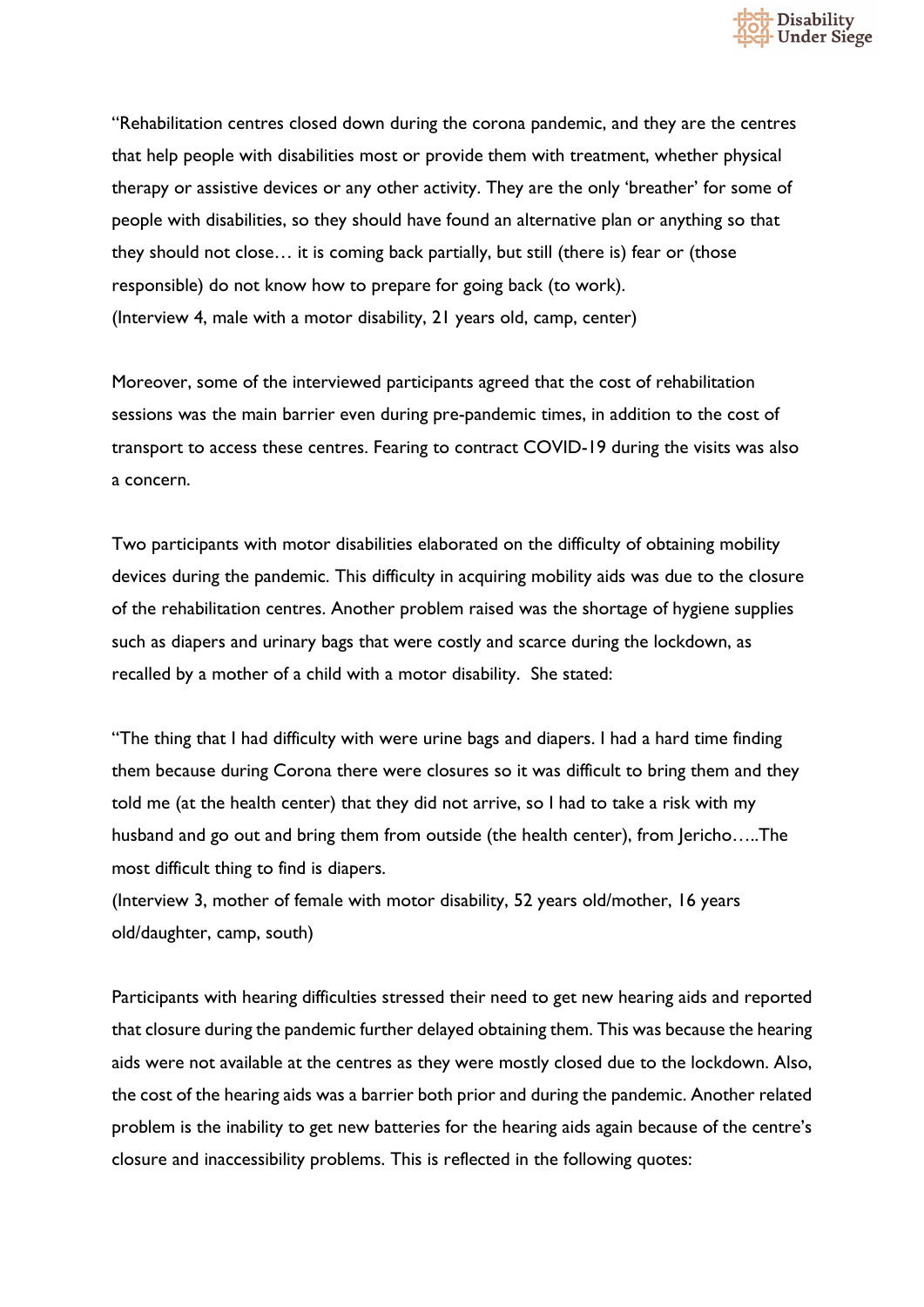

"The situation was difficult because hearing aids do not reach centres because there are no hearing aids at the crossing and because of tax, nothing gets in." (Interview 14, female with a hearing disability, 18 years old, camp, center)

And this:

"Hearing disability needs batteries and hearing aids, and they were not available during the pandemic. Also the services institutions may give them once or twice for free and for minimal fees. I need more than once or twice." (Interview 15, female with hearing disability, 30 years old, rural, center)

One of the participants told us of a striking incident related to her sister with a hearing and speech disability while giving birth to her baby. The physician made the choice for a caesarean surgery rather than a natural birth as he found it difficult to communicate with her during the delivery. Although the cost was a burden, she had chosen to give birth at a private hospital to avoid the overcrowding in the government hospital and the risk of being infected by COVID-19.

A similar story was told by an interviewee who talked about her sister who has a hearing disability and was not able to explain that she was hurting during her natural birth due to the lack of communication between her and the doctor who did not know sign language and who eventually opted for a C-section to make things easier (for him supposedly):

"My sister was pregnant and wanted to have a natural birth, and the doctor opted for surgery (C-section) just because she is dumb because he is not able to communication with her during birth."

(Interview 15, female with hearing disability, 30 years old, rural, center)

For the mothers of persons with intellectual disabilities, the main reported unmet need was the general need for day-care centres for their adult children. A mother with 8 children with intellectual disabilities and 2 out of the 8 also with motor disabilities, emphasized the negative effect of the pandemic regarding the closure of the day-care centres. Her two sons with multiple disabilities used to attend such centres before their closure. This added greater burden on the mother to take care of these two sons who require more care, particularly in terms of bathing and other hygiene tasks. The same need was reported by a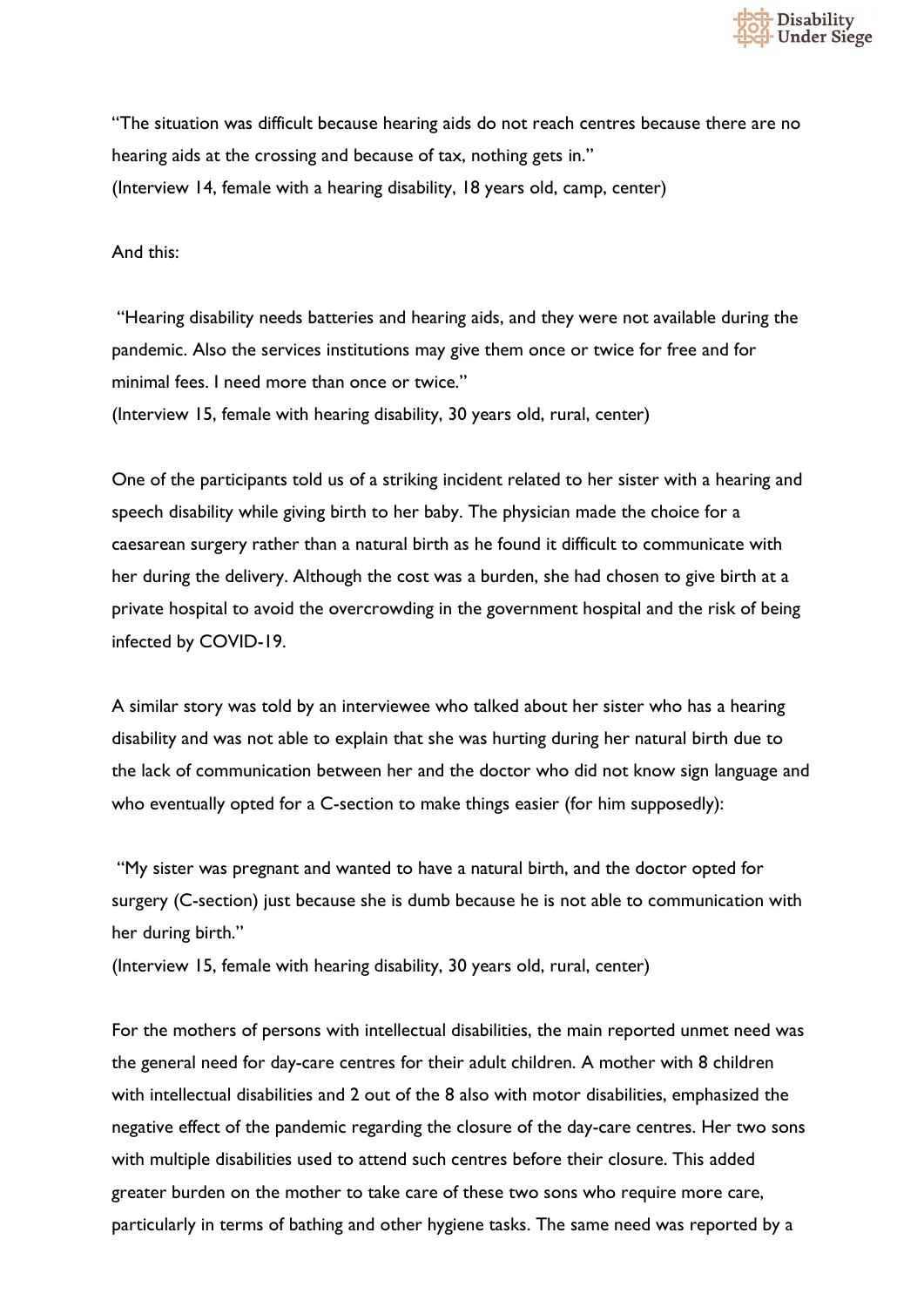

mother who has 3 children with intellectual disabilities. She stressed the need for day-care centres for adult persons with intellectual disabilities especially for those who can use the toilet by themselves. One of the mothers planned to send her daughter to a day-care centre just before the pandemic and started doing so but the center closed due to the pandemic.

## **3.14 COVID-19 Related Barriers to Accessing Educational Services:**

It is necessary to note that the "access to educational services" section was applicable to 9 of the 16 participants. The remaining participants were not eligible as they were not enrolled in school during the time of the pandemic because they are not students or the participant had a severe intellectual disability.

Overall, almost all participants who were enrolled in educational services ranging from middle school to higher education and vocational training, listed the lack of accessibility to education due to school closures, the sudden shift from face-to-face to remote learning as the most problematic aspects of education during the pandemic. Only one participant, who attended a school for children with visual disabilities, preferred online learning during the pandemic as there was more time allotted for play.

"We were so happy and did not want to go back to face to face, sitting on the net (instead)."

(Interview 13, male with a visual disability, 18 years old, urban, center)

The common barriers to education reported by participants included frequently interrupted internet connection, lack of the necessary technological devices such as laptops to attend classes and complete assignments, and the unfamiliarity of using online platforms such as Zoom or Microsoft Teams. Some participants and parents of participants mentioned that the online school and/or university classes were not of the same quality of face-to- face learning. A participant with a hearing disability maintained that there was low academic attainment with remote learning:

"Electronic education is for nothing (for empty in Arabic), and my educational achievement declined during electronic teaching."

(Interview 14, female with a hearing disability, 18 years old, camp, center)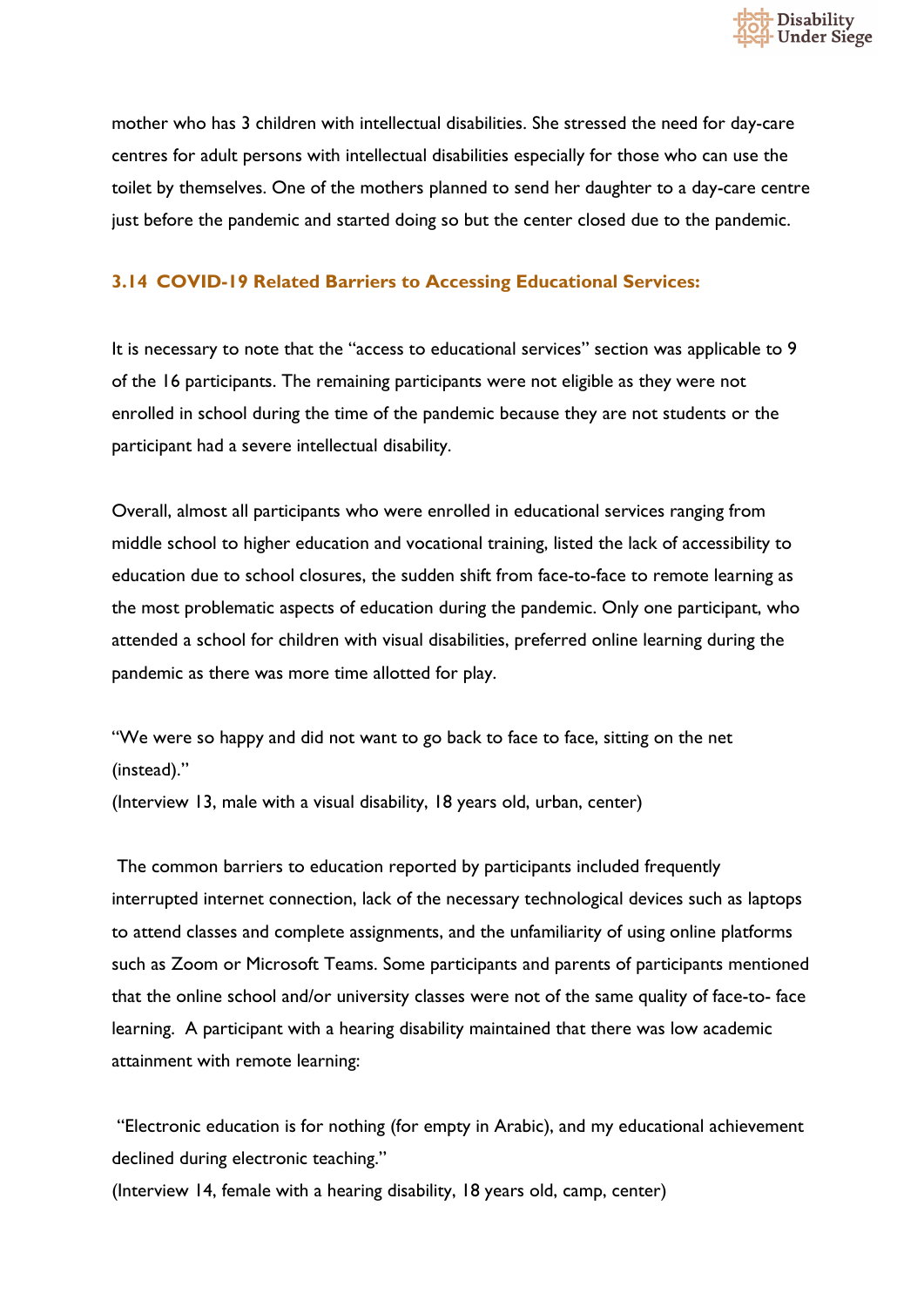

One interviewee mentioned that there was low attendance in remote learning classes for all students, not only students with disabilities. When probed about this, the interviewee reported that there were difficulties relating to clashes between the sibling's class times and a limited number of devices for all siblings at home to attend classes. Thus, priority was most likely given to the children who were in secondary school instead of the children who were in elementary grades. One participant who had the Tawjihi exams to sit for (Secondary School Education Certificate) at the start of the pandemic, said that she did not have a laptop nor a smartphone to attend classes and that she did not have an internet connection. She depended on going to her brother's home to attend some of the classes. The participant also commented on how the Ministry of Education did not have clear instructions regarding the material required to pass the Tawjihi exams. She also complained that it was a nuisance to wear a face mask and consistently use hand sanitizer while sitting for her Tawjihi exams at the examination hall.

Additionally, almost all participants mentioned that following up on online classes, exams, and assignments was demanding and added to significant anxiety and also boredom. A participant clearly spelled this out in the following quote:

"We moved suddenly to electronic learning and you feel psychological pressure, because it was hard. There was no flexibility. Meaning that psychologically you get pressured, you stay at home 24 hours (a day) following the computer screen and problems with electronic learning, and the interruption of the net, or problems with the computer, or you forget the time of the lecture, or you miss some electronic lectures….." (Interview 4, male with a motor disability, 21 years old, camp, center)

Another participant noted:

"Electronic learning was boring."

(Interview 7, female with a visual disability, 20 years old, urban, north)

Furthermore, the social aspect of education was also negatively affected. Due to school and university closures, many participants pointed to the difficulty they experienced for not seeing their friends and felt isolated. This disruption of routine caused uneasiness especially among participants with intellectual disabilities and participants with hearing disabilities. One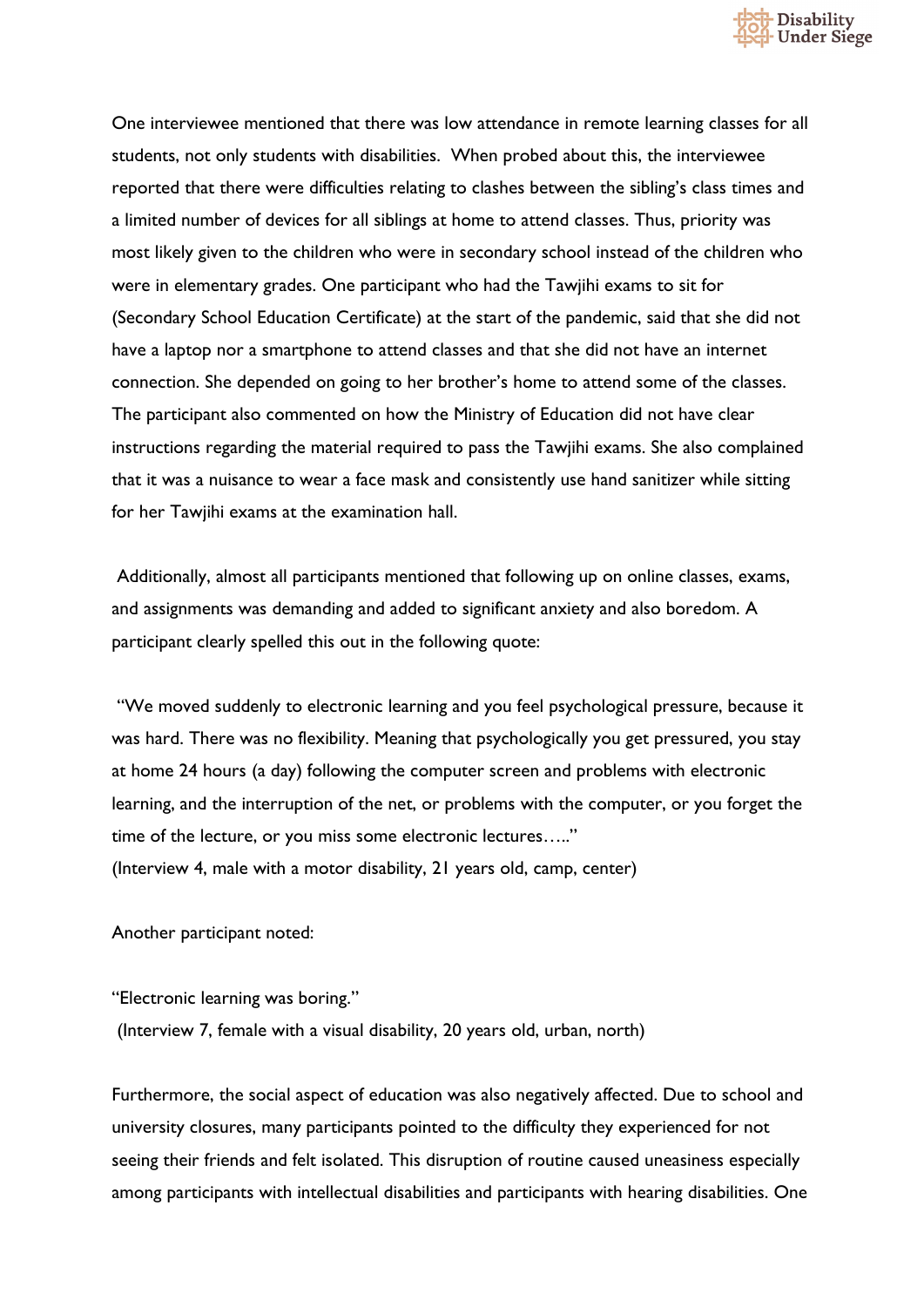

participant with a hearing disability reflected on her stagnation in speech due to not being able to communicate with her school friends.

"My speech retreated during corona because there was less communication because I stopped going out of the house and go to school and connect with my friends." (Interview 14, female with a hearing disability, 18 years old, camp, center)

A mother with a child with autism echoed this finding as well. School closure affected her child's communication, language and social skills negatively:

"If not directly, indirectly he will benefit (when in school). Other than the academic angle he will benefit from mixing, will acquire language, will acquire skills, things he sees how they (others at school) do them and how they behave with each other. This thing as if it half went, half of the education went and at the same time the other half of staying at home increased."

(Interview 6, mother of son with autism, 47 years old/mother 9.5years old/son, rural, north)

#### **3.15 Covid-19 Related Barriers to Education by Type of Disability**

Remote learning for participants with autism was difficult and inaccessible. Two interviewees, a mother and an older sibling of autistic children cited that attendance of class was usually low and the academic performance of participants deteriorated. The mother of a child with autism explained that her 9 year old son was easily distracted in class prior to the pandemic and this was exacerbated with remote learning. During online learning, the mother used to attend the classes with him to listen to the class and help him concentrate. Without her, he would have little to no concentration. She would then teach the material to him afterwards. Furthermore, she noticed that there was teacher favouritism and teachers would often give more attention to students who had higher academic attainment than her son, as the mother explain:

"I used to get shocked… how teachers do not give priority (to him) knowing that he has a lack of concentration and should be given the priority. The teacher would give priority to the better students or to students who answered her the way she wanted." (Interview 6, mother of child with autism, 47 years old/mother 9.5 years old/son, rural, north)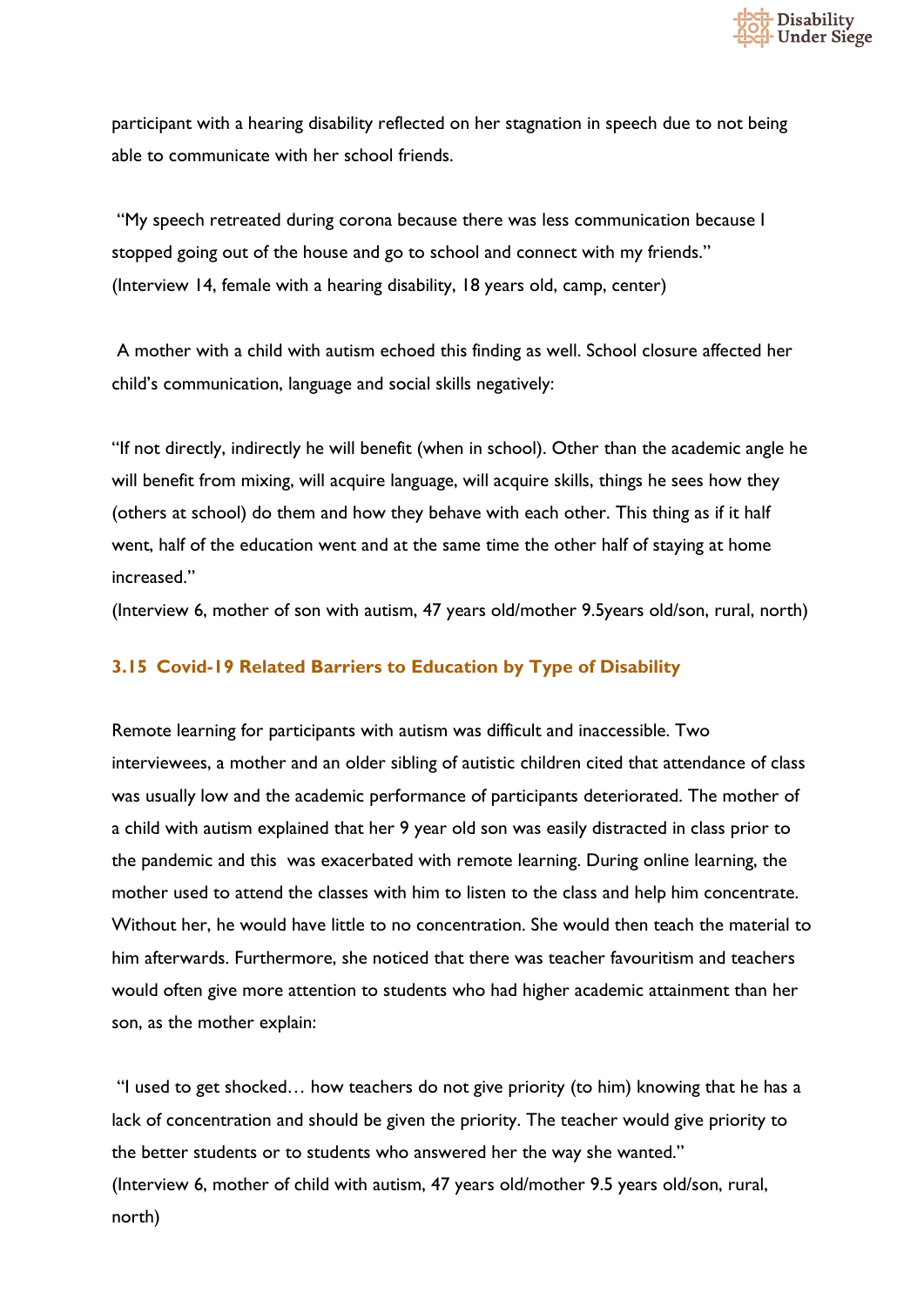

However, the mother reported a positive aspect of remote learning. She explained that prior to the pandemic; she had wanted to attend class with her son to be introduced to the teacher's teaching methods. She elaborated that attending classes would have allowed her to help her son academically. With online learning, this became possible.

A participant who has a brother with autism echoed similar troubles. Her brother had great difficulty concentrating in class remotely. The participant emphasized that the needs of children with disabilities were not taken into account with remote learning. Teachers used audio calls, rather than video calls, on online platforms and sometimes shared the screen by focusing on the book so it was not stimulating for the students. The interviewee explained that remote learning can be suitable for those who have motor or visual disabilities but not for those who have autism or learning disabilities, as children with autism like her brother need direct eye contact with the teachers. This lack of direct eye contact via audio calls affects concentration and academic attainment, as she indicated in this quote:

"Electronic learning is not suitable for PWDs like him… may be suitable for movement and suitable for visual (disabilities) that they listen and concentrate. But autism is a mental disability, difficulty learning, such things are not appropriate for electronic learning because they (PWDs) want someone to look at, face to face learning so that they would look at the teacher, listen from the teacher, understand from the teacher, you need sign, you need sight, you need a lot of follow and concentration by the child to understand the teacher, and barely.

(Interview 7, female with a visual disability, 20 years old, urban, north)

Similarly, participants with hearing disabilities found remote learning demanding and inaccessible. One of the participants maintained that the teachers would login to online classes later than the scheduled class time and would barely explain the lessons. Secondly, sign language is difficult via online platforms. This is because most teachers would sign too quickly for her to comprehend the lesson and due to the slowness of the internet; she did not understand the signs correctly. In contrast, face-to face learning was much easier, as it allows her to clearly see the signs teachers use at a normal pace, rather than the fast pace used during online learning and due to Internet issues. Also, face-to-face learning allows for lip-reading, as it is necessary for understanding sign language. Another issue with online learning was the lack of illustrative teaching aids.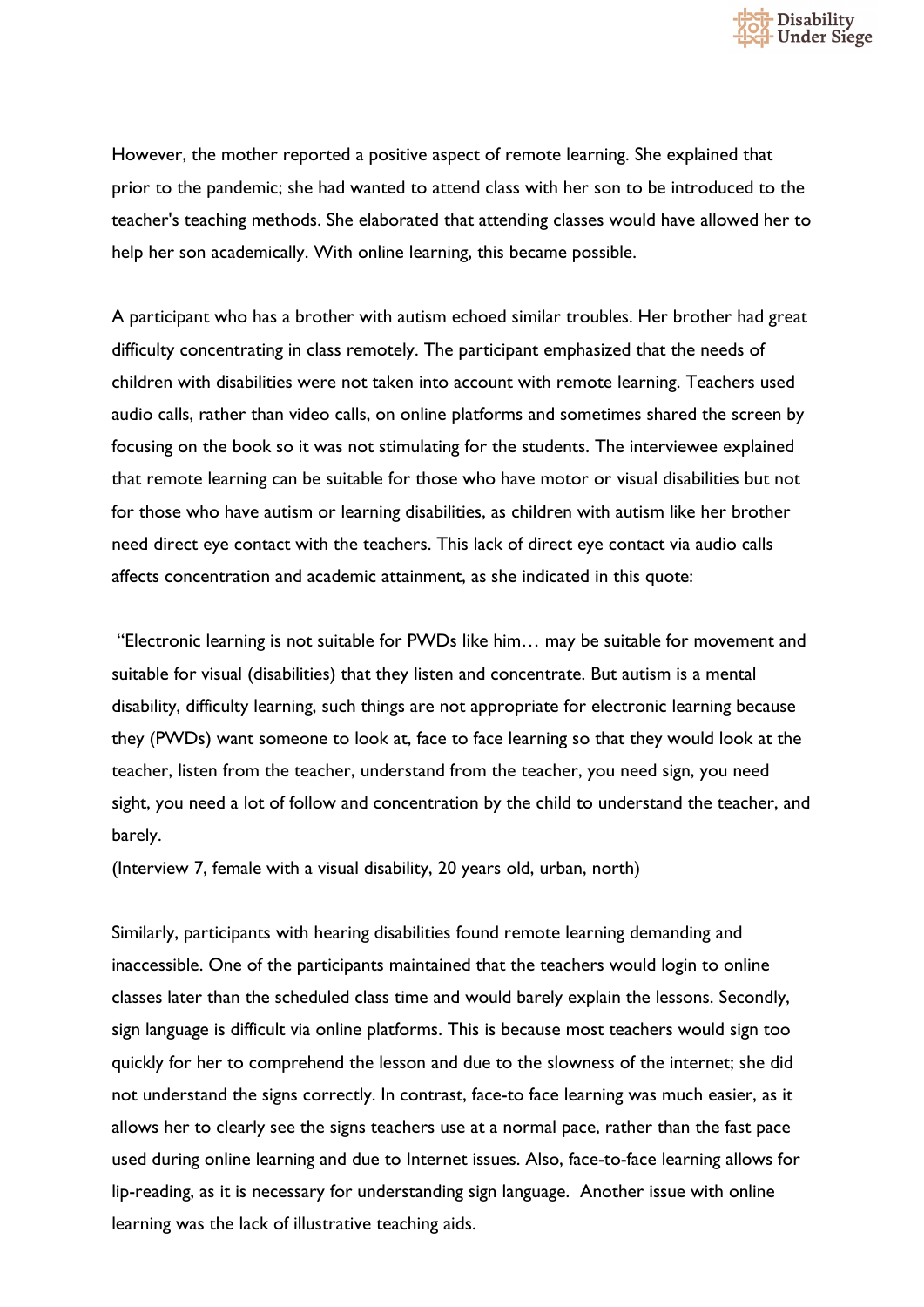

The participants with visual disabilities also had problems with online learning. Prior to the pandemic, one student explained that the university was able to provide an assistant during his exams to read the questions and answers aloud. With the shift to online learning, he now had to depend on his uncle's wife and his cousin to read the questions aloud and use the laptop to access the exams, and that was a barrier to education. This dependence on others was a real problem as a participant explained. He was the oldest of the siblings and had no one at home to depend on for such assistance. Additionally, he had difficulty commuting to his uncle's house as he depended on family members to take him. Due to these constraints, the participant said that he felt that he was a burden on his uncle's wife to assist him as explained in the following quote:

"At University they were obliged to provide me with someone (to help), but with electronic learning I started to feel that I am a burden on my uncle's wife… during Ramadan, there were visits she had to go to she postponed because of me." (Interview 2, male with a visual disability, 20 years old, rural, north)

The other participant also reported problems with online learning as there was difficulty in taking exams online, attending classes and accessing the school online portal and knowing essential information such as exam dates. She linked this to the inaccessibility of screenreading laptops among some students. Thus, academic performance was poor, as she explained:

"People with visual disabilities face difficulties in exam taking. They needed someone with them to read for them, and write on their behalf and they did not have an electronic speaker on their equipment…. without which they could not know the dates of exams….. So if there was no one at home, the person would lose the exam. They benefited more during face to face lectures especially that they had (help)… they would have someone to write on their behalf (the answers to questions) or would sit for the exam using modern equipment in a blind laboratory with Braille available at the University." (Interview 7, female with a visual disability, 20 years old, urban, north)

In contrast to the difficulties above, a few participants considered remote learning easier than face-to-face learning for persons with motor disabilities because commuting to and from the school and/or university was no longer required. Since educational institutions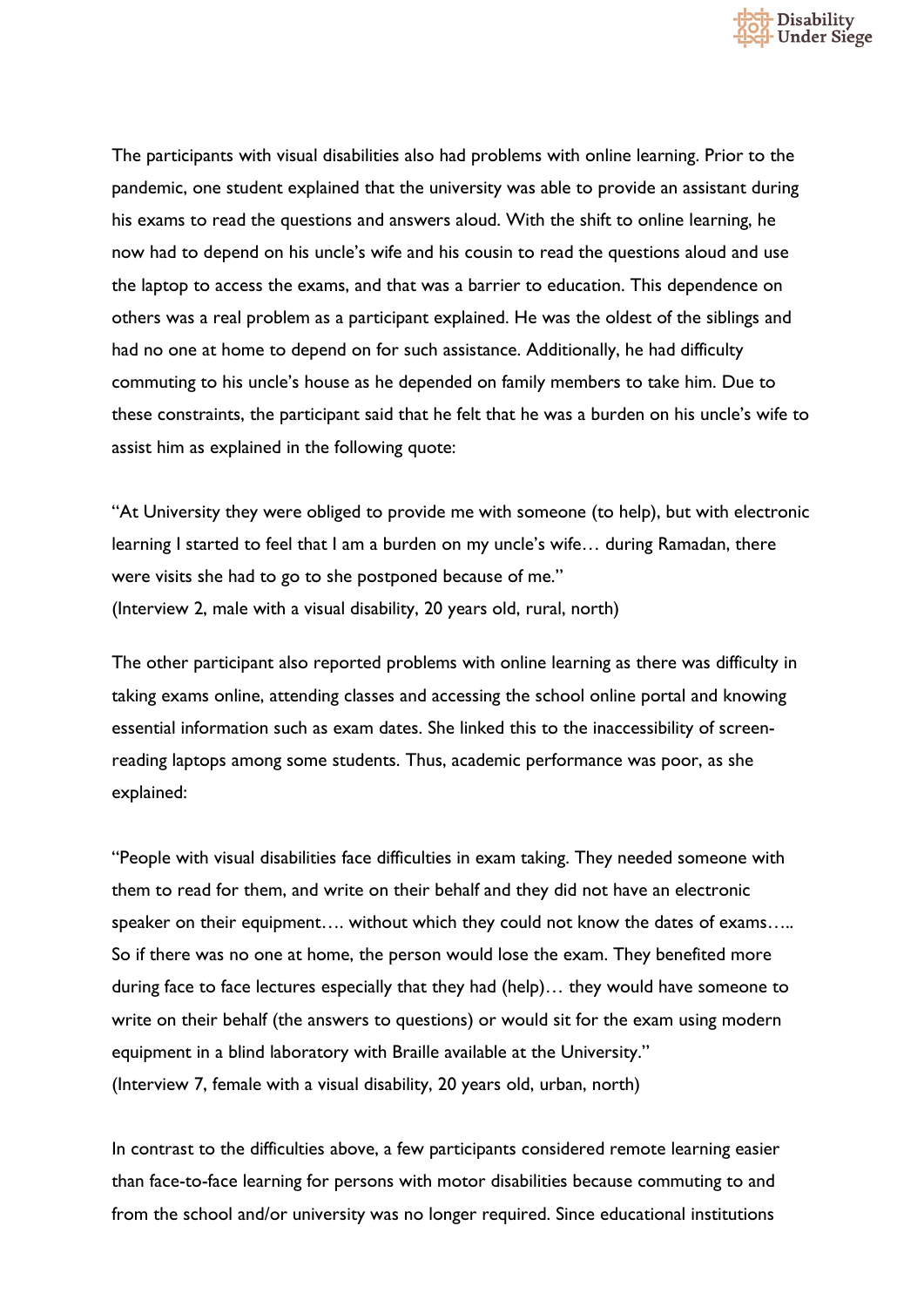

generally are not accessible nor adapted for motor disabilities, less effort was needed and less dependency on others was needed. Moreover, online learning was less costly due to the lack of commuting costs. A participant clarified as follows:

"Electronic (learning) was easier, in one sense I was not obliged to go to University, from the transport perspective, expensive and requires more effort. As for education, electronic presentation was easier."

(Interview 9, male with a motor disability, 20 years old, rural, north)

## **3.16 Problems Facing PWDs Related to Israeli Occupation Measures**

In addition to what has been reported by the interviewees in regards to barriers related to the PA and community, they particularly emphasized the problems caused by the Israeli occupation. A few participants reported no direct effect on the personal level. However, these participants recognized occupation's impact (on the nation, society) in general as this participant maintained:

"The biggest enemy for us (Palestinians) is (Israeli) occupation, and Corona topped it on us, it became an extra (burden).

(Interview 12, mother of daughter with intellectual disability, 52 years old/mother 32 years old/daughter, urban, center)

Other participants, especially those who live in Palestinian refugee camps reported experiencing direct Israeli violence such as being exposed to invasions (the Israeli army going into camps, firing in the air, searching homes, arresting people, firing at people, tear gas etc) even during the pandemic, as one interview reported:

"During the Corona pandemic, invasions are continuous as well as arrests here in the camp. They would shoot, invade during the day. All throughout, the (Israeli ) occupation ( army) invaded the camp at night, after midnight. During the Corona pandemic they attack during the day for long hours. You leave the lecture (on Zoom) and you observe what happens, and you become afraid for those around you, and this affects the psychology and the economic situation and work."

(Interview 4, male with a motor disability, 21 years old, camp, center)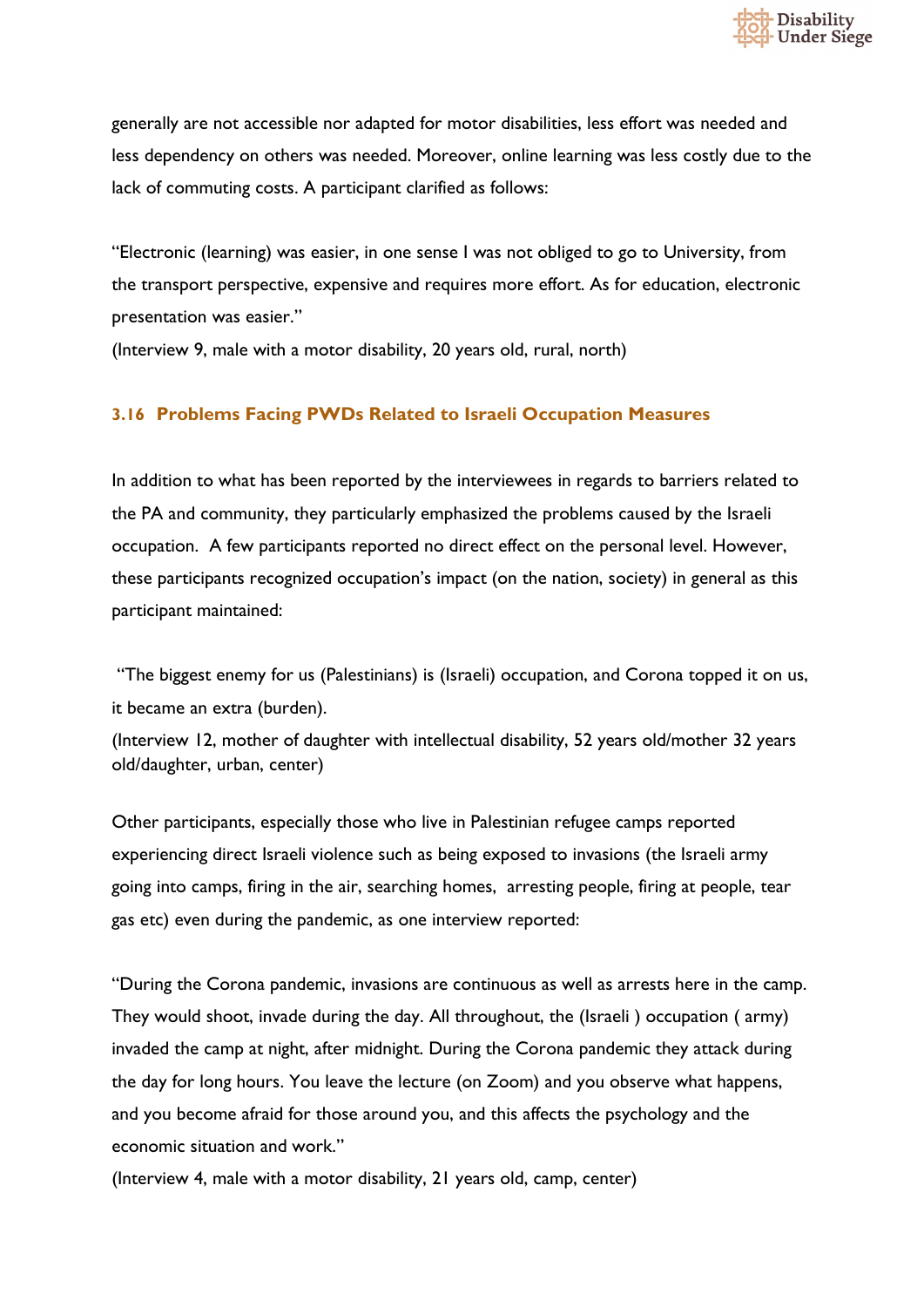

Or as this respondent reported:

"When my daughter used to go to the center and they (Israeli occupation forces) would return the bus (denied entry) my daughter would cry and cry… I used to go out when they showered tear gas and get her siblings to go out to bring her because I am afraid for her from the gas."

(Interview 3, mother of female with motor disability, 52 years old/mother, 16 years old/daughter, camp, south)

A participant with a motor disability summarized the direct effect of Israeli occupation on him as demonstrated in the following quote:

"When you go to the (Israeli army) checkpoint the treatment is very bad. First, they do not give you priority as a PWD especially when passing through the checkpoint. They search you, then you hear them mocking your health situation and laughing. And this happens all the time, not the first or last time. This does not have to do with the corona pandemic but I wanted you to know."

(Interview 4, male with a motor disability, 21 years old, camp, center)

Moreover, a mother of a child with a hearing disability does not allow her son to visit his married sister in another city in the West Bank by himself. This is because she worries that he could be shot at the checkpoint, since he has a hearing disability and may not comply with the Israeli soldiers' orders. The mother provided an example of how one of her son's friends was killed at a checkpoint during the First Intifada because the soldiers called to him and he did not respond. For this reason, she taught the international sign of "I'm deaf" and sign this whenever they travel between the oPt and Jordan:

"When we used to travel to Jordan, he would sign from far to the Israeli at the window (security), I am deaf, he would spread his hand and place two of his fingers on his mouth and then raise them onto his hears. This is the international sign, that I am deaf. (Interview 16, mother of child with hearing and speech disability, 50 years old/mother 18 years old/son, rural, north)

# **4 Stakeholders Interviews Results**

Most stakeholders interviewees agreed with almost all of the results of the study. They stated that the majority of obstacles reported by PWDs existed before the pandemic. They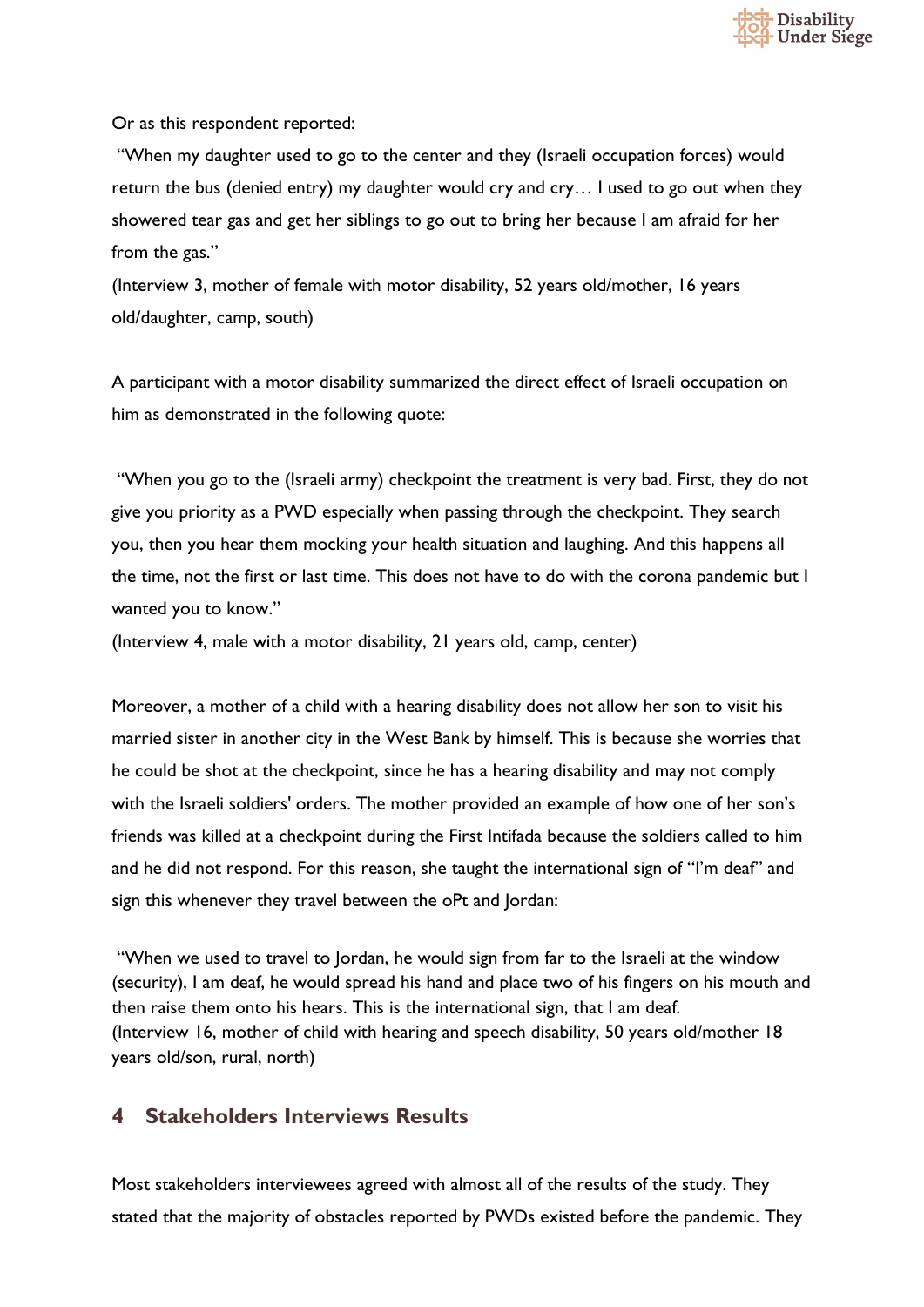

explained that these obstacles were exacerbated during the pandemic. One interviewee explained that most of the pandemic related difficulties reported in the study apply also to persons without disabilities. However, some of PWDs' difficulties are related more to their poor financial situation rather than the disability itself. Another interviewee reported that only a few results from the research were directly due to the pandemic, mainly issues related to remote learning and closure of centers for persons with severe intellectual disabilities, as the remaining results were related to the pre-pandemic situation. However, most interviewees agreed that PWDs are affected more than other groups in emergency situations.

While PWDs are more likely to be negatively affected by emergency or pandemics, most interviewees agreed that the needs of PWDs were not considered during the pandemic. Some participants attributed this lack of prioritization of PWDs partly to the PA focus on pandemic related precautionary measure which negatively affected health services, as one interviewee noted:

"Preventive measures to control the spread of the virus affected health services in remote areas and those most affected where PWDs, they were an excluded group and they became a neglected group during Corona." (Interview 3, male, MOH)

All interviewees agreed that the new disability law is equitable for PWDs, and once implemented, it will meet their needs. According to the law, all PWDs regardless of their disability impairment should have health insurance including assistive devices. Additionally, this new law obliges all ministries to provide appropriate services to PWDs. The new law was approved by the PA president in 2020 but it is still pending at the Council of Ministers for discussion and approval, and requires implementing regulations.

A participant from the MOH maintained that the pandemic delayed the promulgation of the disability law and preparation of the implementing regulations. Another interviewee from MOSD reported that the high cost of implementing the law is the reason claimed by the PA for the delay:

"The PWD Law (new) has been with the Council of Ministers and has not been approved till now, and this is unjustified."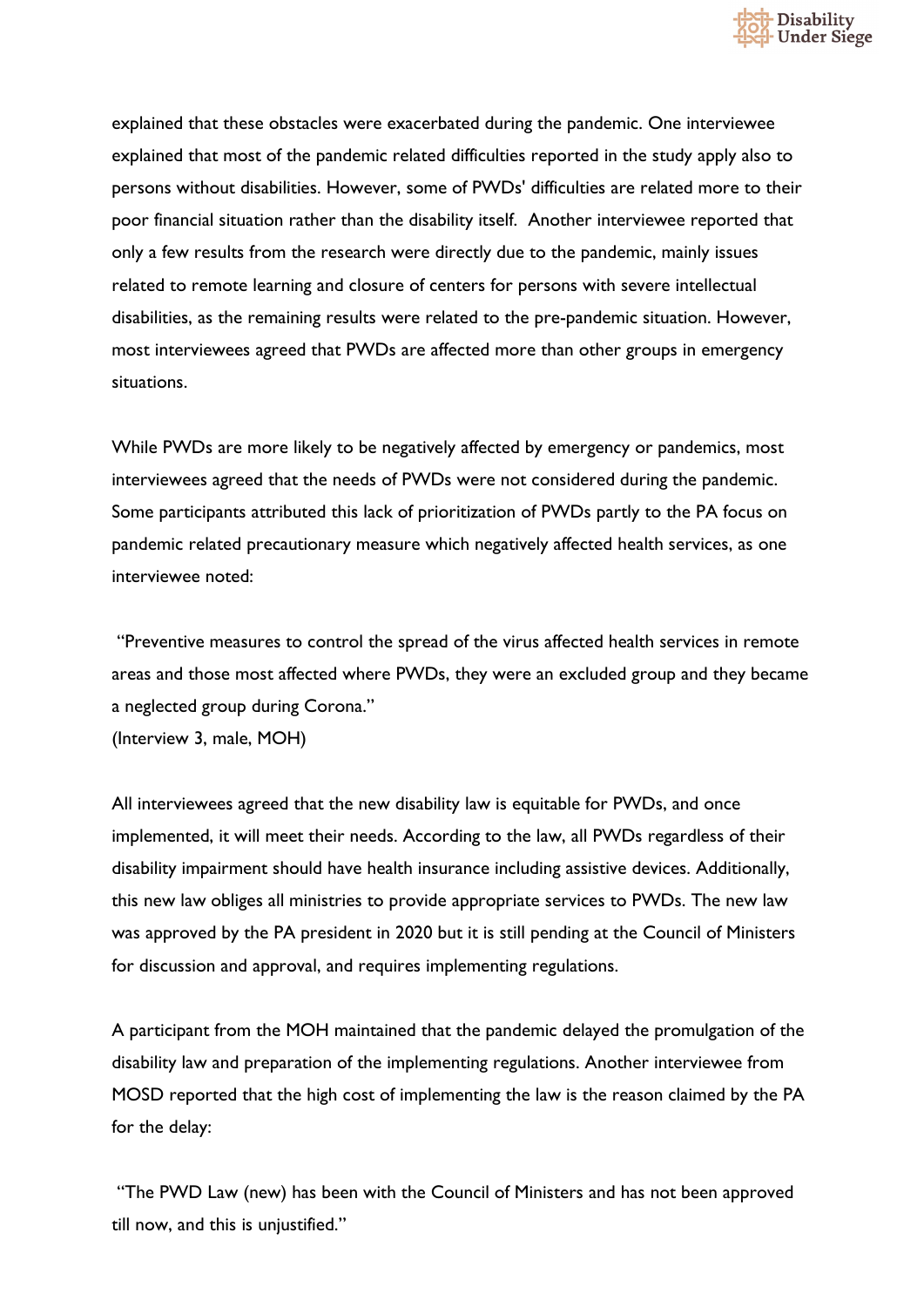

(Interview 4, male, MOSD)

He added that implementing the law needs lobbying from the community, and the General Union of Disability should follow up and push for implementation.

All of the participants agreed that the negative view by the community towards PWDs has changed and has become less negative than previously especially within the PA given that the PA had signed the Convention of the Rights of People with Disabilities (CRPD). The interviewee from the MOH asserted that the Ministry is doing well in terms of measures to prevent disability but its performance is less (acceptable) in terms of dealing or responding to disability. He stressed that disability issues should be in the agendas of all ministries nationally and not only related to MOH.

All interviewees agreed that public transportation has always been a challenge but it became increasingly more difficult during the pandemic. A participant from the MOSD maintained that the transportation problem is complex and there is a lack of cooperation from taxi drivers. He stated that drivers do not consider that PWDs require more time to get into the vehicle. This emphasizes PWDs demand to obtain special transportation services for them and this should be the responsibility of the Ministry of Transportation according to the participant. Our interviewee from the Ministry of Education (MOE) was not fully in agreement with other interviewees with regards to the transportation issue. He pointed out that the problem only affects people with motor disabilities and specifically those on wheelchairs and not all PWDs.

For the lack of accessibility of public buildings, almost all interviewees agreed that this barrier exists for all types of disabilities. Interviewees said that some health facilities are partially adapted for people with partial motor disabilities, but they are not adapted for other kinds of disabilities such as those with visual and hearing disabilities. Those with hearing disabilities in particular face this barrier as the provision of sign language translators in all services is absent. The participant from the MOE reported that 65% of schools are adapted and that environmental adaptation became a requirement by village councils/municipalities for all public services buildings. The interviewee from MOSD reported that the Ministry requested banks to provide sign language translators and to have a Braille system available for banking services. According to the same interviewee, the law does not prevent a person with a disability to have full autonomy regarding their banking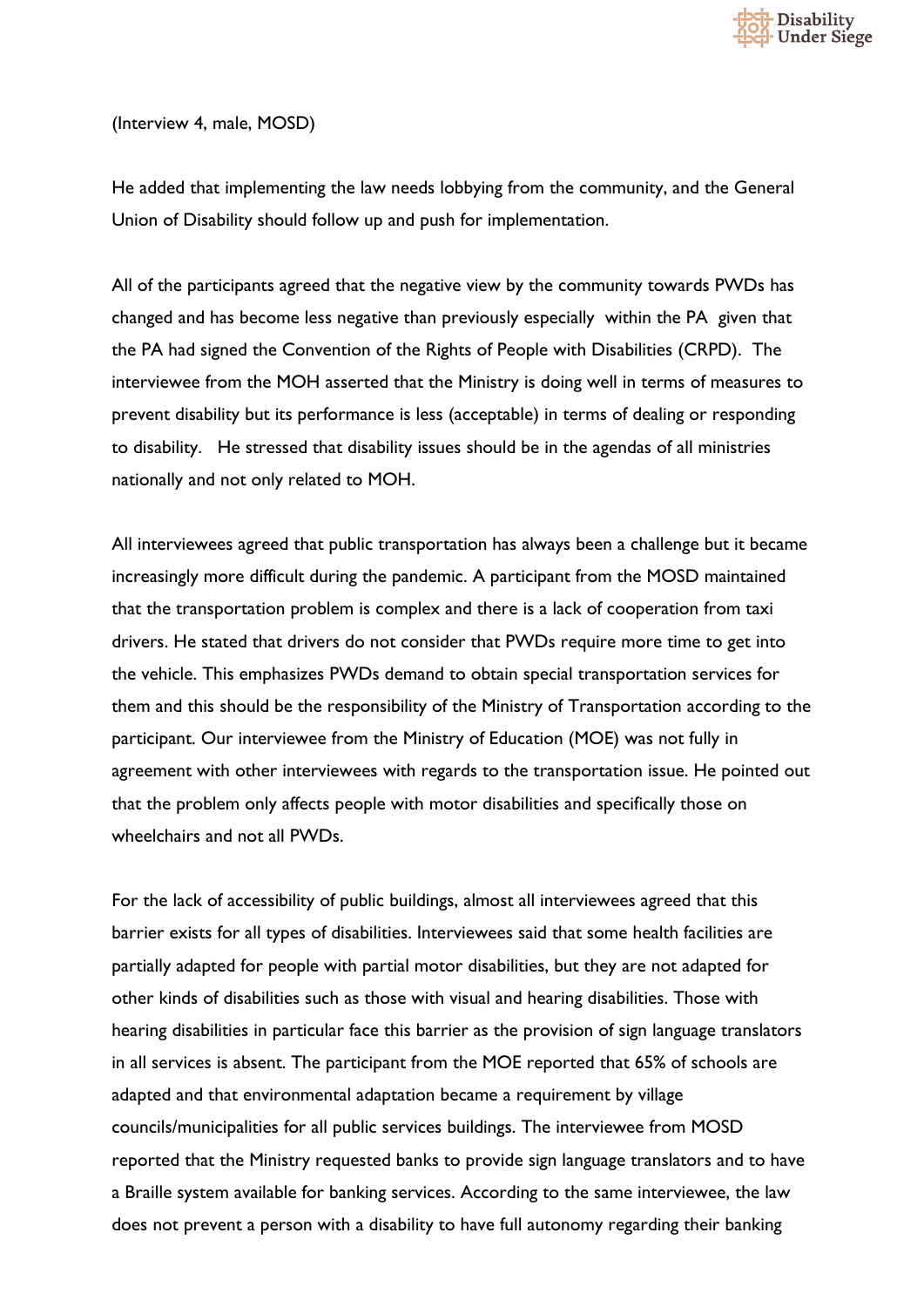

services and thus there is no need for a guardian. However, this request has to yet be implemented.

For pre-pandemic related difficulties regarding the access to health services, all interviewees agreed that the consistent lack of necessary medications is a chronic problem. The participant from MOH elaborated that the MOH has debt for the local medications companies, which contributes to the inconsistent supply of certain medications. The MOH must pay part of the debt before they can receive new amounts of medications. A participant from a local NGO reported that some medications are always not available at MOH such as backbone injury medications. On the other hand, the participant from the MOH reported that the Ministry usually responds positively to orders by health directorates to buy medications that are not listed in the essential medications list. He added that prescribed medications by authorized physicians that are not listed under the essential medication list might be provided. For free supplementary medications, he clarified that the Ministry provides some that are prevention-related such as the nutrients offered to children who have PKU to prevent complications that might cause disabilities.

The participants also emphasized PWDs' complaints about not including assistive devices in the health insurance. A participant working in a community organization reported that organization helps in providing these devices either from community donations or through some institutions.

The interviewee from MOSD mentioned that the Ministry distributed 750 devices of artificial limbs, medical beds, crutches, and wheelchairs 2 years ago but the program stopped due to lack of funding. Additionally, some hygiene supplies such as diapers, which may be needed by some PWDs, are usually excluded as they are not donated by any institution. Such institutions may donate assistive devices instead. However, the participant from MOE argued that most PWDs receive assistive devices, particularly school-aged children. He reported that both MOSD and MOE distribute such devices including hearing devices, but he admitted that there might be a delay sometimes in providing the devices to PWDs. In relation to rehabilitation services, some participants agreed that these services are not covered by the health insurance. A participant from MOH noted that the Ministry sometimes approves referrals to some non-governmental hospitals that provide rehabilitation services to PWDs.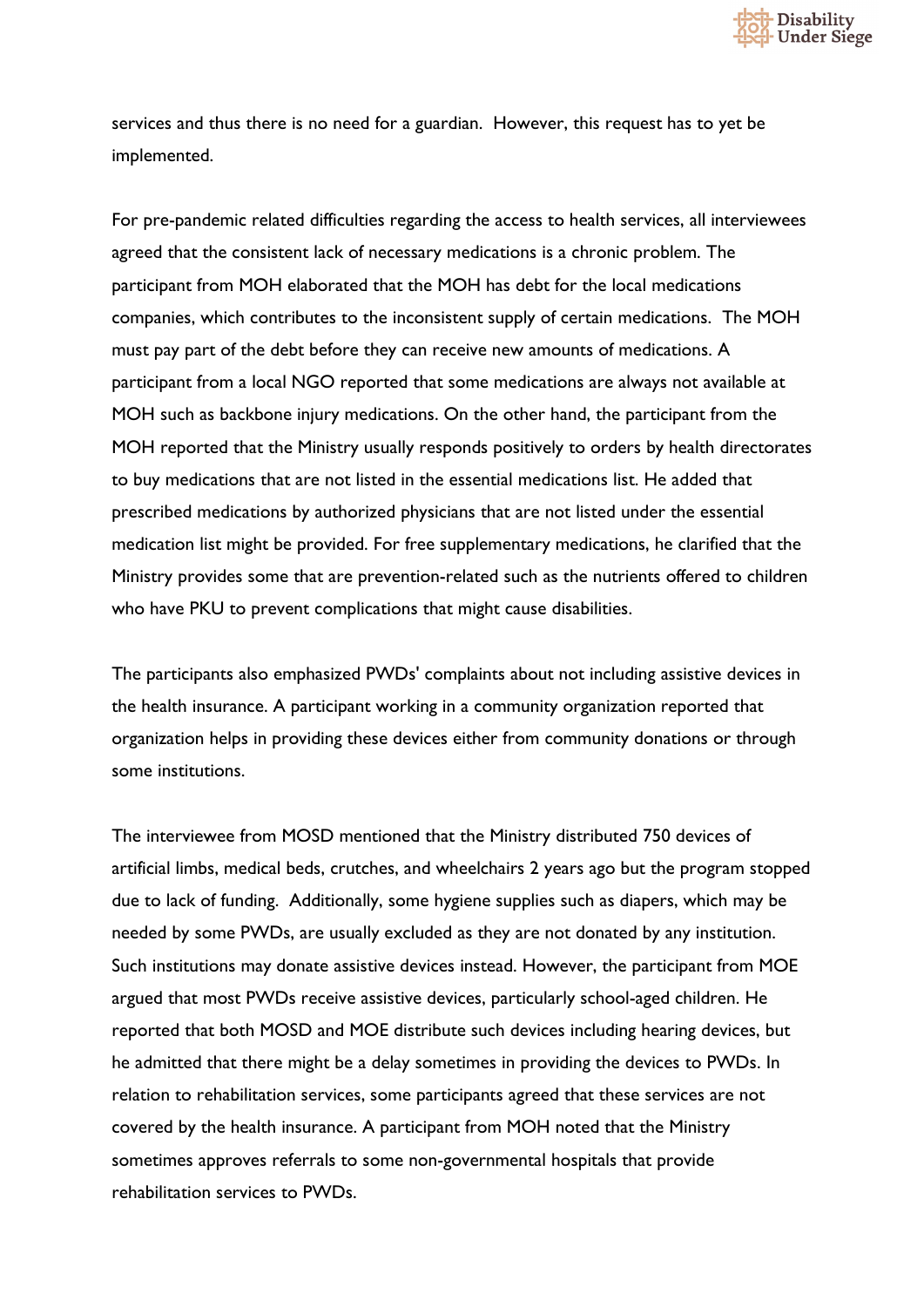

Some participants agreed that access to health services during the pandemic was difficult for PWDs. The MOH interviewee agreed that closure of outpatient clinics created problems for PWDs. He reported that the MOH was forced to take strict precautionary measures to stop the spread of the COVID-19 virus. This was because hospitals were a possible place of infection. The participant from MOSD stated that the effect of this closure affected PWDs more than other groups. He noted:

"Closing outpatient clinics affected all people but PWDs were affected more, their rights were violated twice, once as PWDs and another because of Corona."

#### **(Interview 4, male, MOSD)**

Importantly, some participants referred to a problem related to PWDs who were infected at the beginning of the pandemic and were kept in the quarantine centers. Being away from their families was difficult especially for those who have hearing or severe intellectual disabilities and autistic persons as they needed to be cared for by family members. Moreover, the staff in the quarantines were not qualified on how to communicate with PWDs and had scarce knowledge about their needs, let alone how to respond to these needs.

Closure of rehabilitation centres during the first lockdown was also confirmed by participants and as another problem facing PWDs. According to a participant from a local NGO, the organization had planned to fill in the rehabilitation gap for children with disabilities who may require physiotherapy services during lockdown. While the organization intended to employ physiotherapists to provide such services through home visits, this was not carried out due to high cost and fear of employees from contracting COVID-19. Participants also commented on the closure of the centres for people with severe intellectual disabilities and how the closure impacted the PWDs and their families who were unequipped to respond to their needs. According to a participant, this had mostly affected the mothers of persons with intellectual disabilities who preferred their children to stay in the centres.

"Closure of centres was a problem for families although I see it as a double edged sword. Some families had not seen their children for a while, and this (closure) was a burden because they are not used to it, mothers preferred that their children would stay at the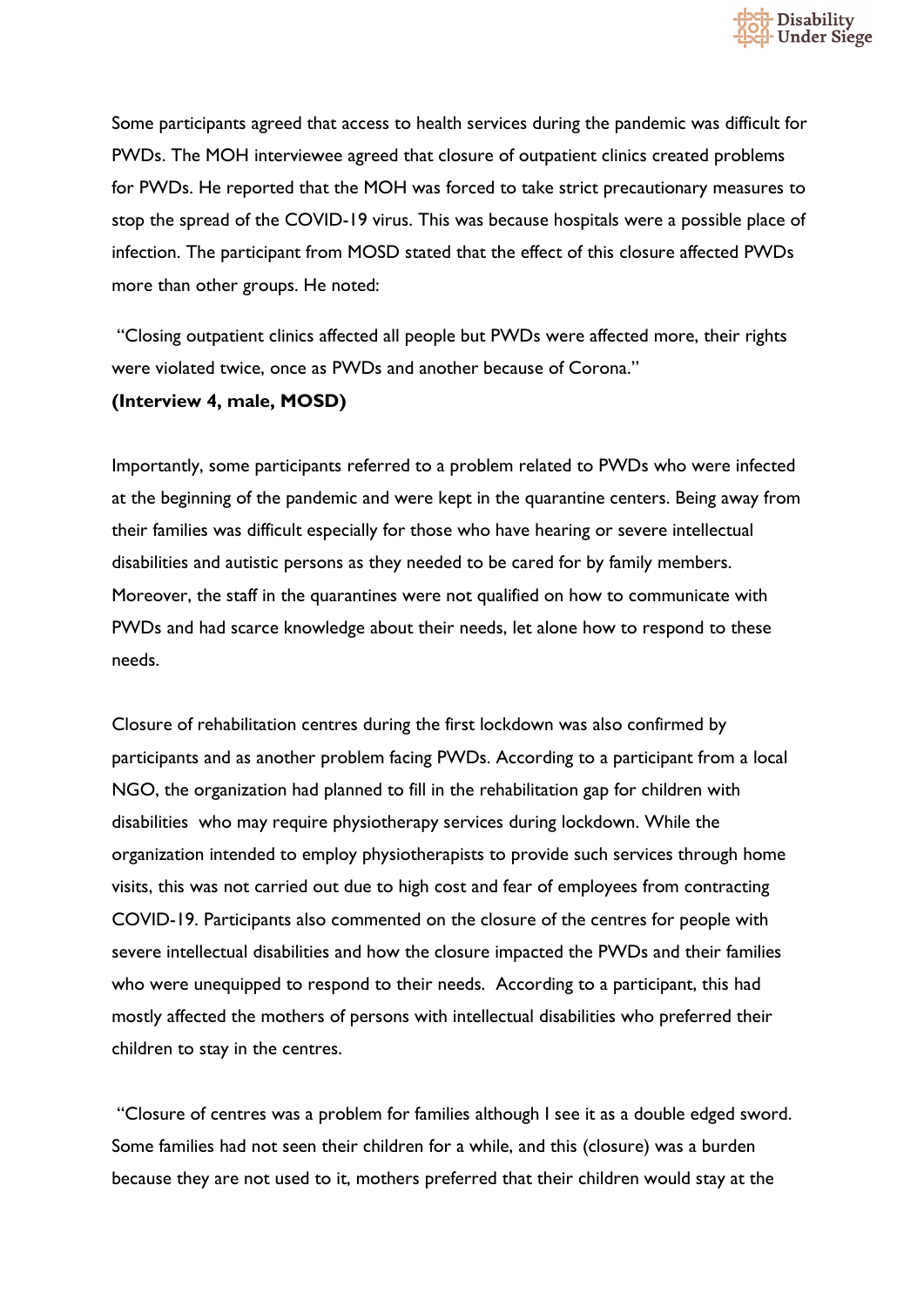

centers, and I see that people with mental disabilities have a right to be in their families' homes."

### **(Interview 5, female, international NGO)**

A participant from a local NGO also confirmed the general lack of services for persons with severe intellectual disabilities. Some participants also emphasized that there was a shortage of hearing aids and the devices' batteries, and were only available in the main centres located in the cities.

All participants agreed that the financial situation of PWDs and their families deteriorated during the pandemic. They also confirmed that there is a consistent delay in MOSD stipends and particularly during the pandemic. The interviewee from MOSD reported that beneficiaries are also not reimbursed for the unpaid stipends. A participant from an international NGO stated that MOSD paid only one partial payment during 2021 (750 shekels for all beneficiaries regardless of the actual payment that might reach 1800 shekels for some families). This is due to the financial crisis of the PA in general as some participants reported, and in particular during the pandemic because of PA's focus on the pandemic related costs such as costs of COVID-19 tests and treatment at hospitals as an interviewee from MOH reported. One respondent reported that the MOSD does not accept new cases also because of the lack of funds even before the pandemic began:

"There is a widow who has a disability whose case fits the criteria for assistance, and she has applied since two years ago to the MOSD but did not take (obtain assistance) because they do not add anyone new, no budget. Failed ministry, all talk and slogans.

## **(Interview 1, female, local NGO)**

In contrast, a participant from an international NGO reported that the MOSD takes the disability status into account as PWDs are more likely to be poor and PWDs from a technical point of view are eligible for receiving such aid. He added that 30 % of the 116,000 families who receive financial aid from MOSD are PWDs. All participants also agreed that COVID-19 related governmental aid called the "Dignity Stand" was directed toward people who lost their jobs during the pandemic, mainly workers on a daily basis, and PWDs were excluded from this aid. This financial aid was organized by the Ministry of Labour, not by MOSD, which might explain why PWDs were excluded.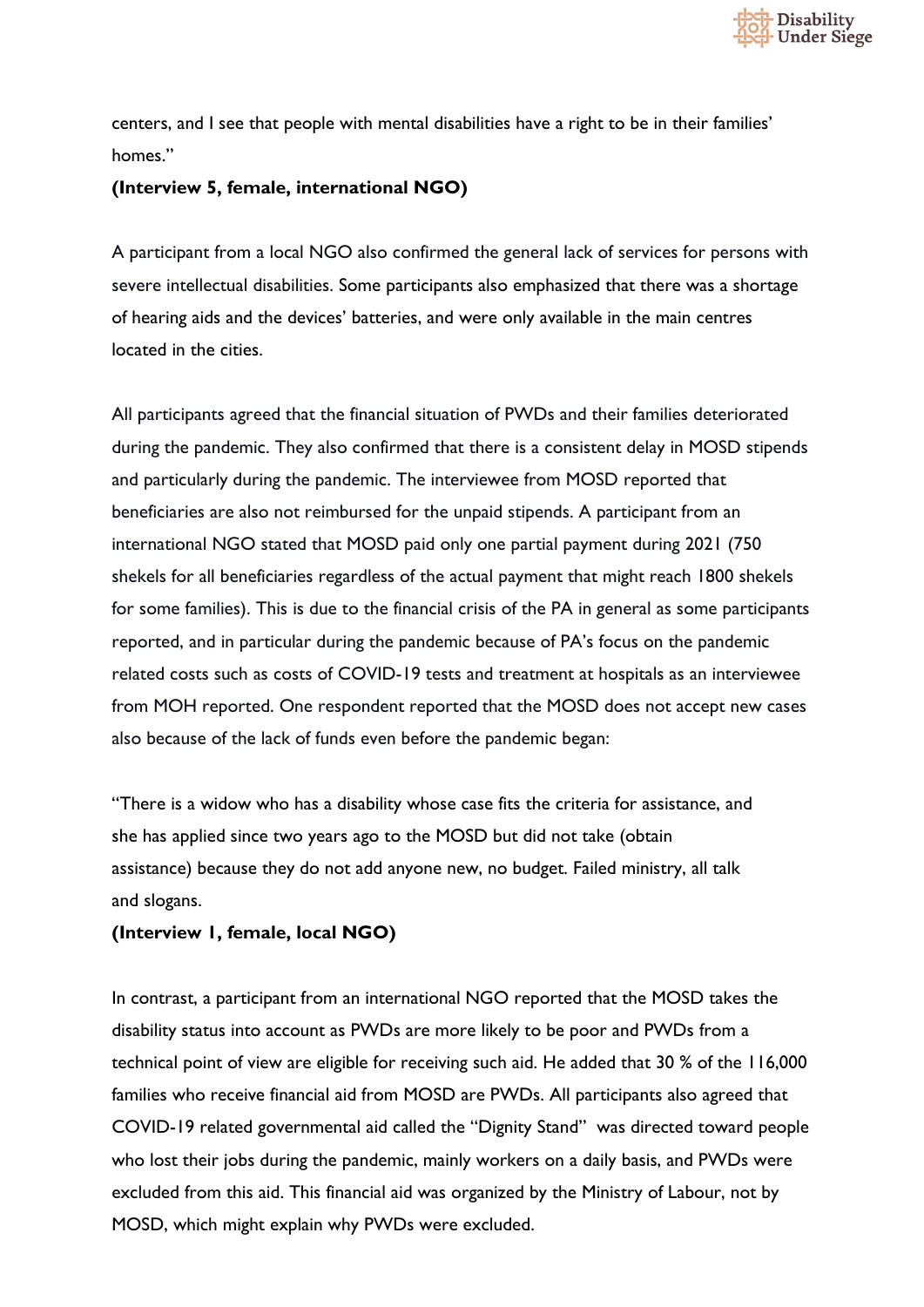

Most participants were also in agreement regarding the general educational problems of PWDs. Some participants said that the integration policy adopted by the MOE for children with disabilities in schools is not efficiently implemented. They maintained that it is necessary to qualify teaching staff in schools along with providing suitable educational material. A participant emphasized:

**"**Inclusive education at the MOE does not do anything except place the child with disability at school and the child comes out with a complex….inclusion means the adaptation of the physical environment, and the rehabilitation of the educational staff and the preparation of students that there will be a child with a disability in class and that educational materials would be appropriate for a disabled child… this is how integration is. But to bring a child and throw him/her at school is useless, based on experience."

**(Interview 1, female, local NGO)**

In contrast and contradiction, the participant from the MOE reported that the Ministry is doing well in terms of integrating students with disabilities. He asserted that the proportion of children with disabilities integrated in schools is high except among children with intellectual disabilities, autism and learning disabilities. He added that there are around 6,000 students with disabilities who are integrated and enrolled in schools, and 365 resource classes in the schools that are distributed among various directorates. This participant also stated that the students with visual and hearing disabilities who sit for the Tawjihi exams (general secondary school examinations) are well- supported to undergo their exams. The MOE also follows up with university students who have disabilities and supports them with the assistive devices.

The interviewees agreed that the shift to remote learning has detrimentally affected children with disabilities more than other groups of children without disabilities, as this interview explained:

"I have reservations about electronic learning, but (we are obliged to use it). I call it distance from teaching more than teaching from distance."

#### **(Interview 3, male, MOH)**

Some interviewees maintained that there was no preparedness for remote learning and the educational needs of children with disabilities was not taken into consideration. They also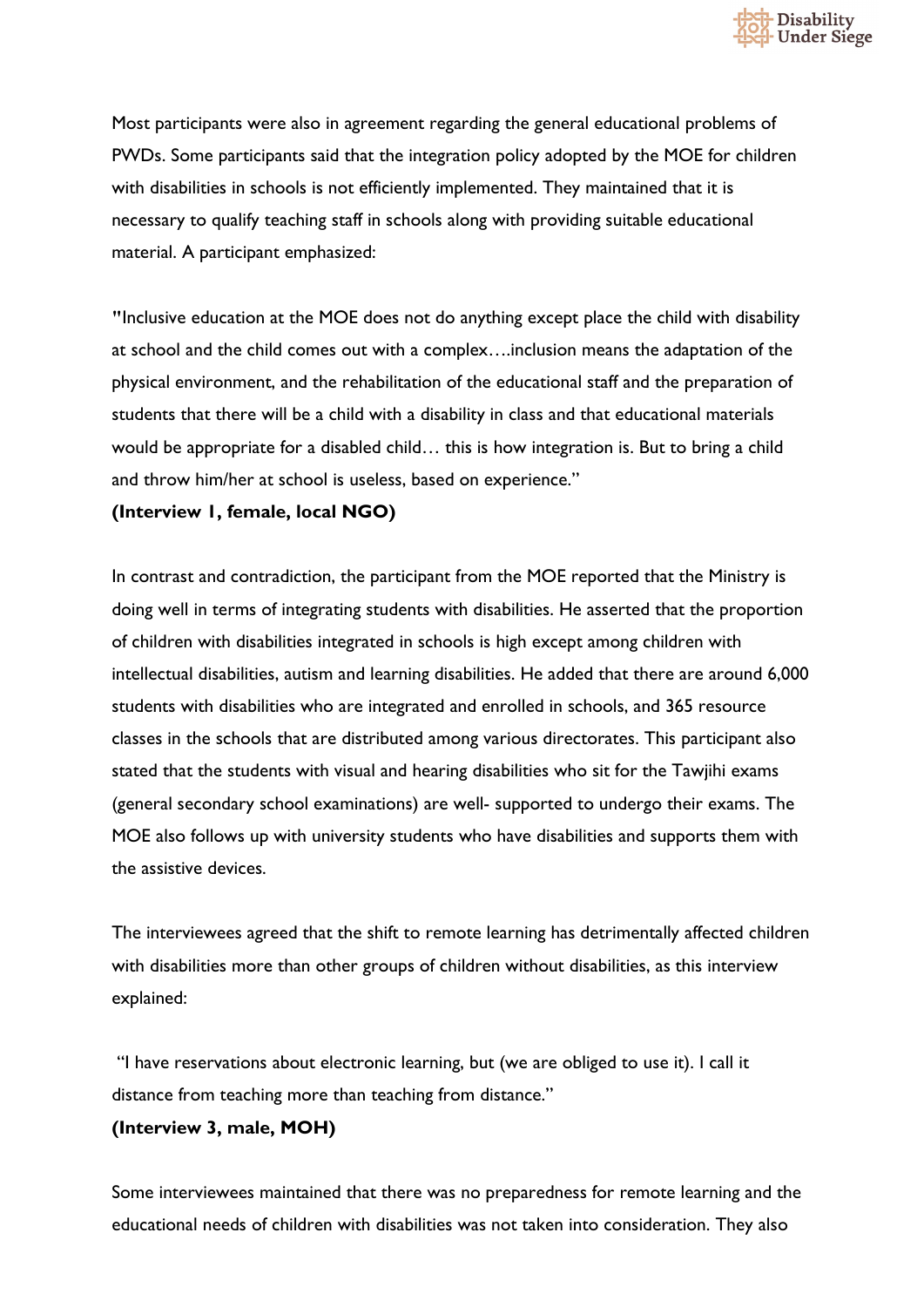

confirmed essentially all the problems of remote learning reported by PWDs. In addition a participant commented that electronic bullying increased during remote learning along with an increase of domestic violence against children. Participants also agreed that students with visual disabilities, hearing disabilities and children with autism were the most afflicted groups among PWDs. For example, the participant from the MOE admitted that there was a lack of educational materials translated in sign language for students with hearing disabilities. The participant from the MOH added that students with learning disabilities who attended the resources classes in schools were negatively affected due to school closures. This participant explained that the closure also negatively affected students with behavioural or psychological problems who used to be diagnosed by school health committees and referred to health clinics. A local NGO participant also mentioned that the regular follow up of children with disabilities was not possible during the pandemic due to the COVID- 19 restrictions of entering schools.

Most participants pointed out that PWDs and their families faced social problems during the pandemic which resulted in increasing psychological distress for them. Some participants emphasized that financial hardship and PWDs' fear of getting infected with the COVID-19 virus explain some of this distress, and other participants thought that the psychological burden was especially high for families who have more than one person with a disability. A few participants also indicated that domestic violence increased among families of PWDs. They suspected that girls and women with disabilities were exposed to violations including sexual abuse within their families. One participant suggested focusing on women with disabilities in future research as he maintained that PWDs are usually considered overall, but that there is a need to specifically focus on women with disabilities.

## **4.1 Institutional arrangements to deal with problems facing PWDs during the pandemic**

Regarding what institutions did or planned to do (by devising action plans for example) during the pandemic to address the problems of persons with disabilities, two participants from governmental organizations explained that such mechanisms were not devised; all the governmental efforts were centered on the emergency situation and combating COVID-19 disease. In contrast, the participant from the MOSD reported that 95% of the allocated aid that MOSD provided during the pandemic was for hygiene supplies. The interviewee from the MOE reported that his unit of inclusive education at the Ministry prioritized students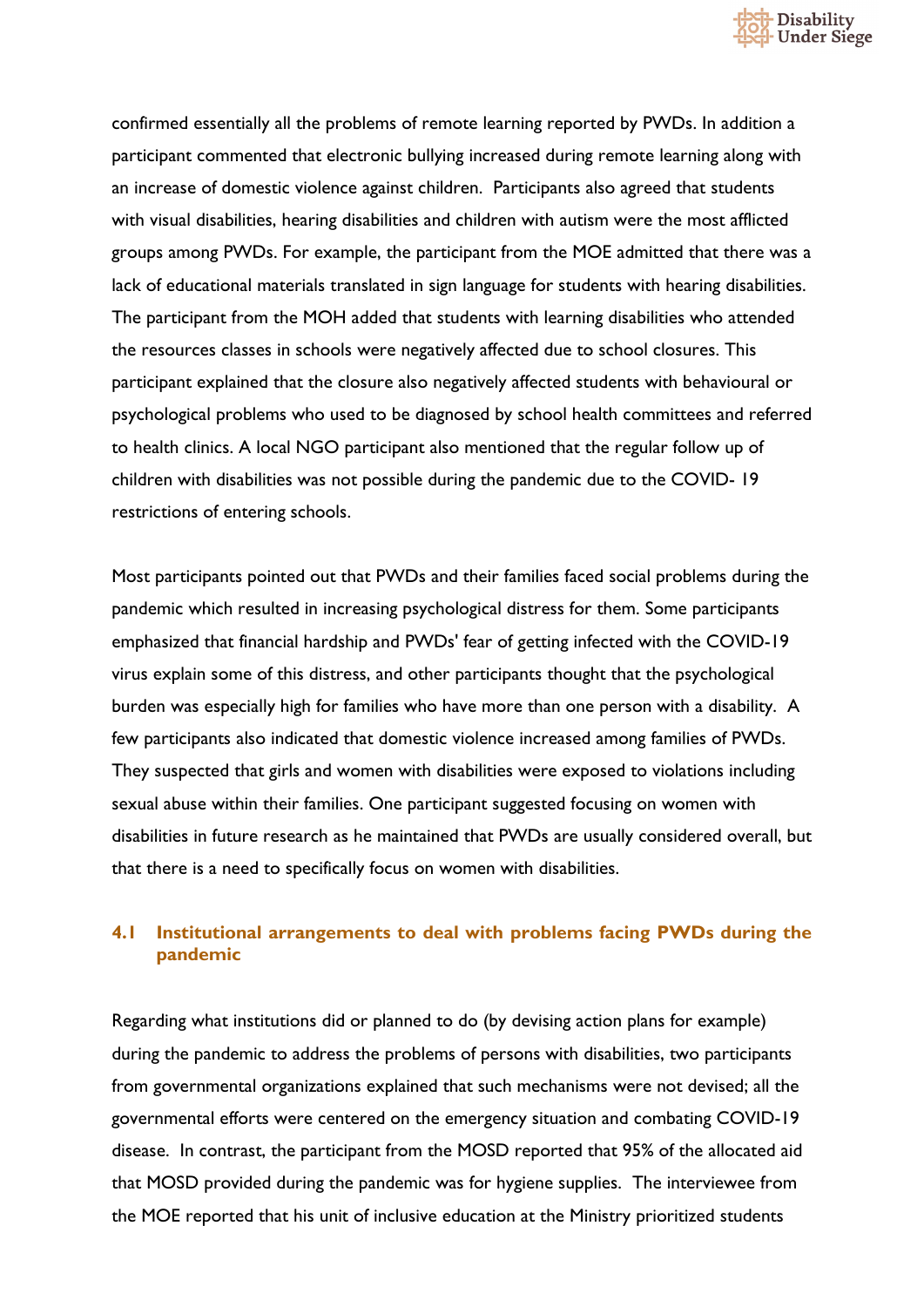

with disabilities. He developed COVID-19 awareness raising videos supported by sign language and posted them on some local organizations' online and social media pages. The Ministry also provided sign language translation for most of the Tawjihi lectures last year. Additionally, they provided clear face masks to schools of students with hearing disabilities to help them with lip reading.

The interviewed participant from the local NGO mentioned that her organization tried to respond to the needs of PWDs during the pandemic. The community workers were in contact with the mothers of children with disabilities via Whatsapp groups. These community workers at this local NGO played a role in aiding PWDs during the pandemic as these community workers were also members of emergency committees formed during the lockdown. For instance, these community workers ensured that PWDs were incorporated into any assistance by emergency committees. They distributed in-kind assistance (food packages, detergents, etc.) that were donated to the village councils, to the poorest among PWDs. They also provided medications, assistive devices when available, and sometimes respirators for PWDs who were infected and had difficulty reaching health centres. On the educational side, the community workers coordinated with teachers who volunteered to conduct online teaching with some children with disabilities, and they also produced short educational videos to help children with disabilities with their curriculum.

One of the participants from an international NGO reported his organization's short and long term action plans in response to the needs of PWDs. Regarding short-term interventions during the pandemic, they offered in-kind aid of hygiene supplies (diapers, soap, face masks) for thousands of families in the WB, concentrating on families of PWDs. They also provided assistive devices to some PWDs in coordination with the MOSD and the local NGO the Red Crescent Society. For the long term action plan, they plan to develop a database for PWDs (information about PWDs disaggregated by age and gender, along with the type of services provided for PWDs by area) in the West Bank and Gaza Strip as part of the national registration system. The participant explained that such a registration system would allow for disability mapping in the oPt, which is fundamental for future policies and interventions. Such a registration system will also aid in determining the service packages for PWDs which vary according to the type of disability. They will also conduct mapping for social service providers in both the West Bank including East Jerusalem and the Gaza Strip for all kinds of services. This mapping has two aims: one is to provide a directory for the organizations that provide social services; the second aim is to identify the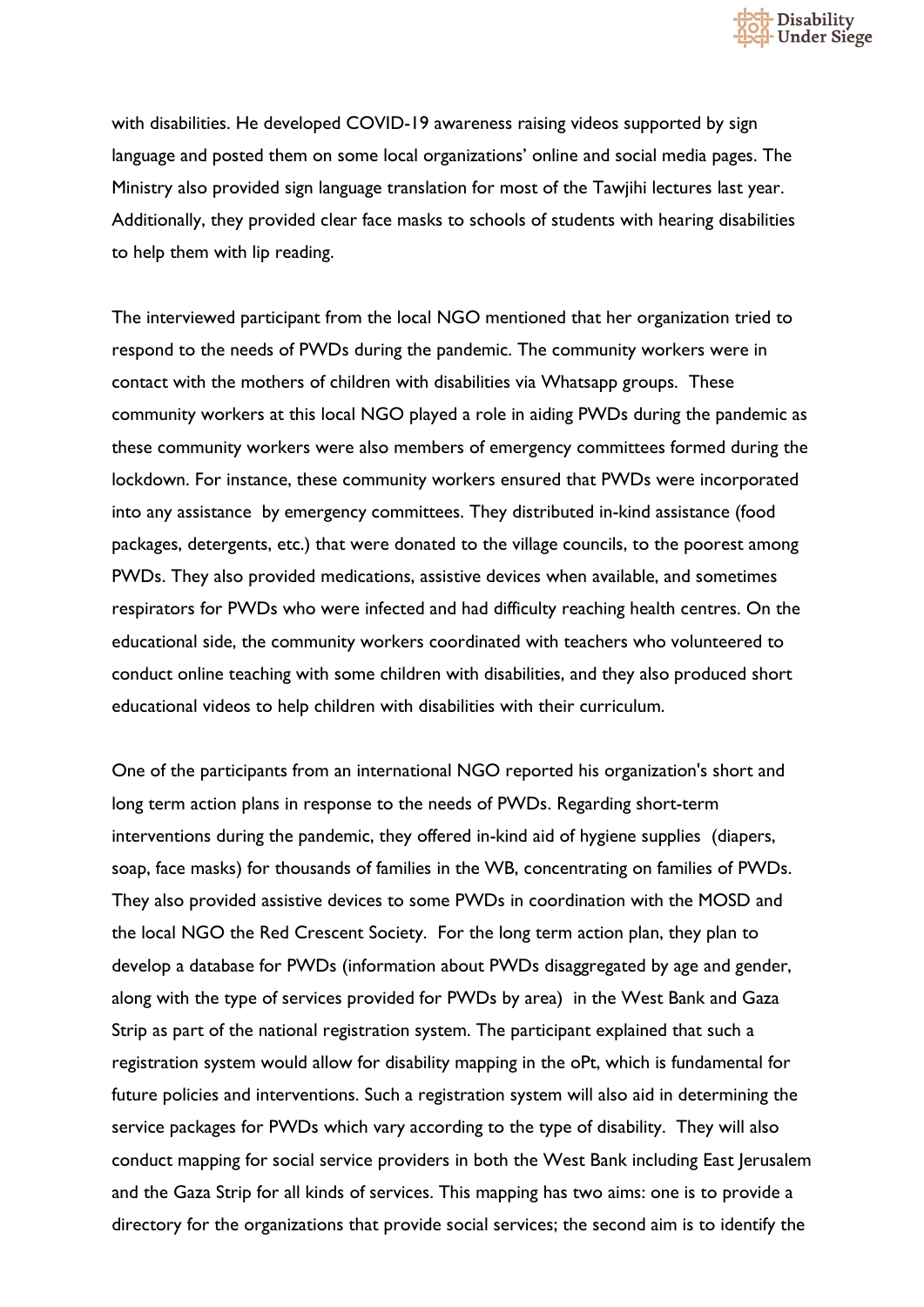

gaps in the provided services (whether spatially or with types of services) especially for PWDs and elderly people.

## **4.2 Barriers to the appropriate provision of services to PWDs, and problemsolving in the health/economic/development/education sectors**

Most participants touched upon the structural problems that impede addressing and responding to PWDs needs that existed pre-pandemic. Some asserted that the main impediment is the PA financial crisis and the lack of prioritization of PWDs. Another notable impediment is that the new disability law has not been promulgated yet. According to a participant, the unresolved discussion on whether the Higher Council for PWDs should be under the MOSD's authority or as a separate independent body delays the endorsement of the law. He also stated that the lack of coordination and scattered efforts among various stakeholders both at the governmental and civil society organizations level is another problem coming in the way of the new disability law's promulgation and implementation. Additionally, the participant argued that the General Union of Disability is not functioning well and lacks a clear vision, and also pointed to the lack of proper coordination between different branches of the Union as another problem limiting the effectiveness of the Union in pushing for the implementation of the new disability law. Regarding the impediments during the pandemic, there was no aid set specifically to support PWDs. A participant stated that an additional problem was the lack of representation of PWD organizations in the emergency committees. She noted:

"There were no institutions of PWDs in emergency committees to take decisions (relevant to the needs of PWDs). No one felt the problem, they were not seeing it, and this indicates a defect. No one talks about the needs of PWDs without them being there."

#### **(Interview 5, female, international NGO)**

Some participants thought that there should have been a follow-up committee for PWDs and their needs during the pandemic. Assessing essential and priority needs of PWDs during the pandemic by the organizations that work with PWDs would have been possible according to one participant. He also thought that had there was an efficient management of the available resources in the community, the basic needs of PWDs would have been covered. Another notable point raised was the importance of investing in community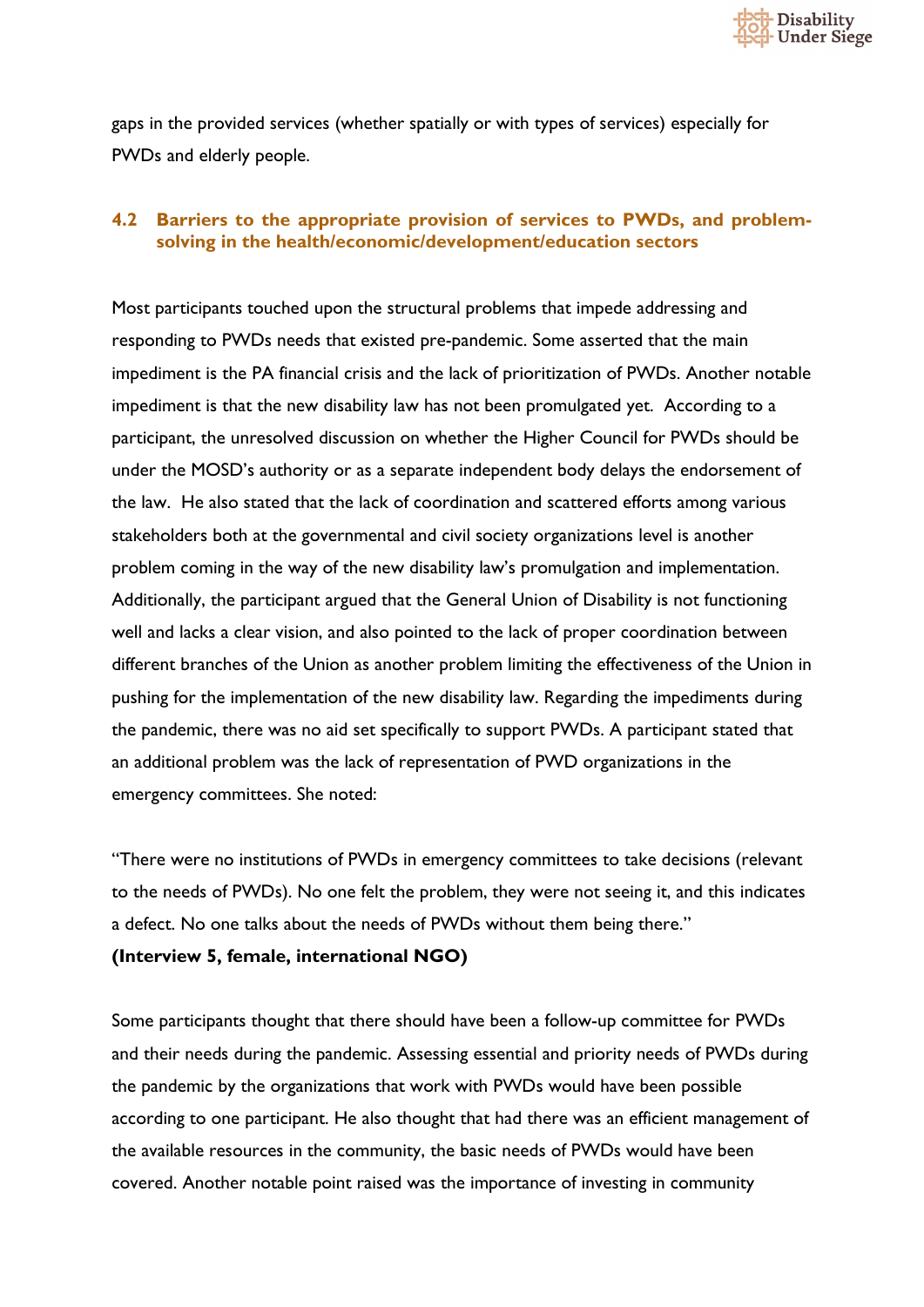

initiatives to fill in the gaps relevant to marginalized groups especially PWDs, as such initiatives proved to be efficient during the pandemic. A participant noted:

" One of the Corona lessons was that responding to the Corona crisis was at the level of local communities, collection of funds, distribution of nutritional help, every village or town took self-initiatives. So we must build on such initiatives and try through them to improve the situation of human rights and specifically for the marginalized and poor groups including families suffering from poverty or those who have PWDs.

**(Interview 2, male, international NGO)**

#### **Prioritization of PWDs at the institution level**

Most participants reported that PWDs are not considered a priority by the government at all levels and there is a lack of policies that support them. However, the participants agree that PWDs should be identified as priority groups. Some participants reported that PWDs were not a priority for COVID-19 vaccination campaigns launched by the government. One participant stated that vaccination centres were mainly located in the cities at the beginning of the vaccination process. The MOH should have also considered providing the vaccine at primary health care clinics located in the villages. In this way, it would be accessible for people who cannot access the cities easily, including PWDs. He also asserted that a database involving names and home addresses should be available for the Ministry to reach PWDs who could not reach the clinics to get their vaccination. He suggested providing vaccination services via the use of mobile clinics. In this regard, another participant mentioned the lack of disaggregated data about PWDs who were infected by the virus which the MOH should make available. The same interviewee also suggested that MOH should improve its documentation by specifying if the person has a disability or not.

## **5 Discussion and Recommendations**

This study indicates that most of the reported barriers to accessing essential services and public spaces which are needed by PWDs in order to attain a decent and dignified life existed in the period before the pandemic began in March 5, 2020. It should be stressed that most of these problems were intensified during the pandemic, but were NOT caused by the pandemic, and that PWDs have endured such impediments to a decent life throughout, and not only during the pandemic period where such problems seem to have been exacerbated.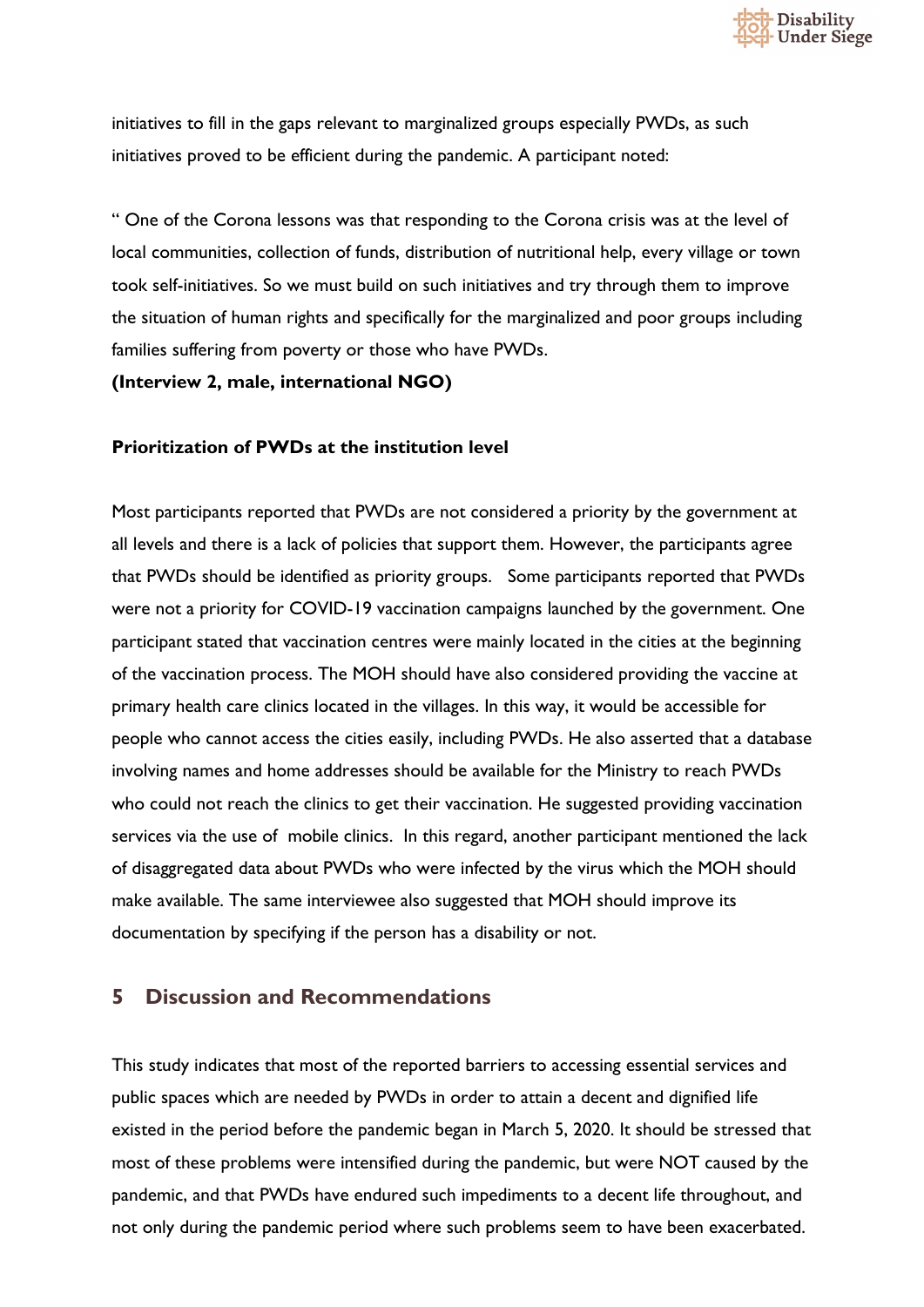

Adding insult to injury, PWDs continue to suffer from communal stigma and exclusion, even though this seems to have improved somewhat during the past few years, but clearly not sufficiently.

It is equally important to emphasize that the majority of the COVID-19 barriers listed in this report were also relevant to all Palestinians on the West Bank, who suffered in major ways from the lack of income, lack of support to deal with this lack of income, lack of access to a variety of services and access to vaccines during the 2020 period, problems with remote learning experienced by students, and the stifling social isolation and stay at home orders during lockdown which have had important negative consequences on people, including especially young people's mental health as we are finding out from another study we have just completed on the effects of COVID-19 on the mental health of Palestinians on the West Bank.<sup>[51](#page-61-0)</sup> However, such barriers have had a stronger intensity among PWDs who needed very special care to deal with disability and overcome some of its consequences in the context of emergency. It does seem that in any emergency situation (as we have experienced other forms of emergency on the West Bank, including for example invasions by the Israeli army, uprisings etc) PWDs are the ones who suffer the most from the interruption of basic services, and the inhibition of normal life. One would have thought that Palestinians' repeated experiences with states of emergency should have made PWDs a priority for action by those in charge, especially by the PA institutions. But clearly, this lesson has not been learned.

Sadly, the results point to the lack of prioritization of PWDs by the PA, which should have considered PWDs essential needs as a basic citizen's right, and human right before and during the pandemic, with the lack of prioritization explained in this study in terms of the lack of budgets to implement laws related to PWDs. However, with the accusations of PA institutional corruption rampant,  $52, 53$  $52, 53$  $52, 53$  and reports of large amounts of money going to where they should not go, the lack of budget argument represents a mystification of the actual situation and the tip of the problematic iceberg of a failed quasi state.

<span id="page-61-0"></span><sup>&</sup>lt;sup>51</sup> Report to be published in December 2021

<span id="page-61-1"></span> $52$  Aman Transparency Palestine. 13<sup>th</sup> Annual Report. The State of Integrity and Combatting Corruption in Palestine 2020. Executive Summary. Aman. The Coalition for Integrity and Accountability, Ramallah. [https://www.aman-palestine.org/cached\\_uploads/download/2021/04/28/corruptionrpteng2021-ex-final-](https://www.aman-palestine.org/cached_uploads/download/2021/04/28/corruptionrpteng2021-ex-final-1619567481.pdf)[1619567481.pdf](https://www.aman-palestine.org/cached_uploads/download/2021/04/28/corruptionrpteng2021-ex-final-1619567481.pdf)

<span id="page-61-2"></span><sup>&</sup>lt;sup>53</sup> Giovannetti M. Palestinians furious and fed up with corruption of Abbas's 'mafia' PA. Middle East Eye 15 February 2019.<https://www.middleeasteye.net/news/palestinians-furious-and-fed-corruption-abbass-mafia-pa>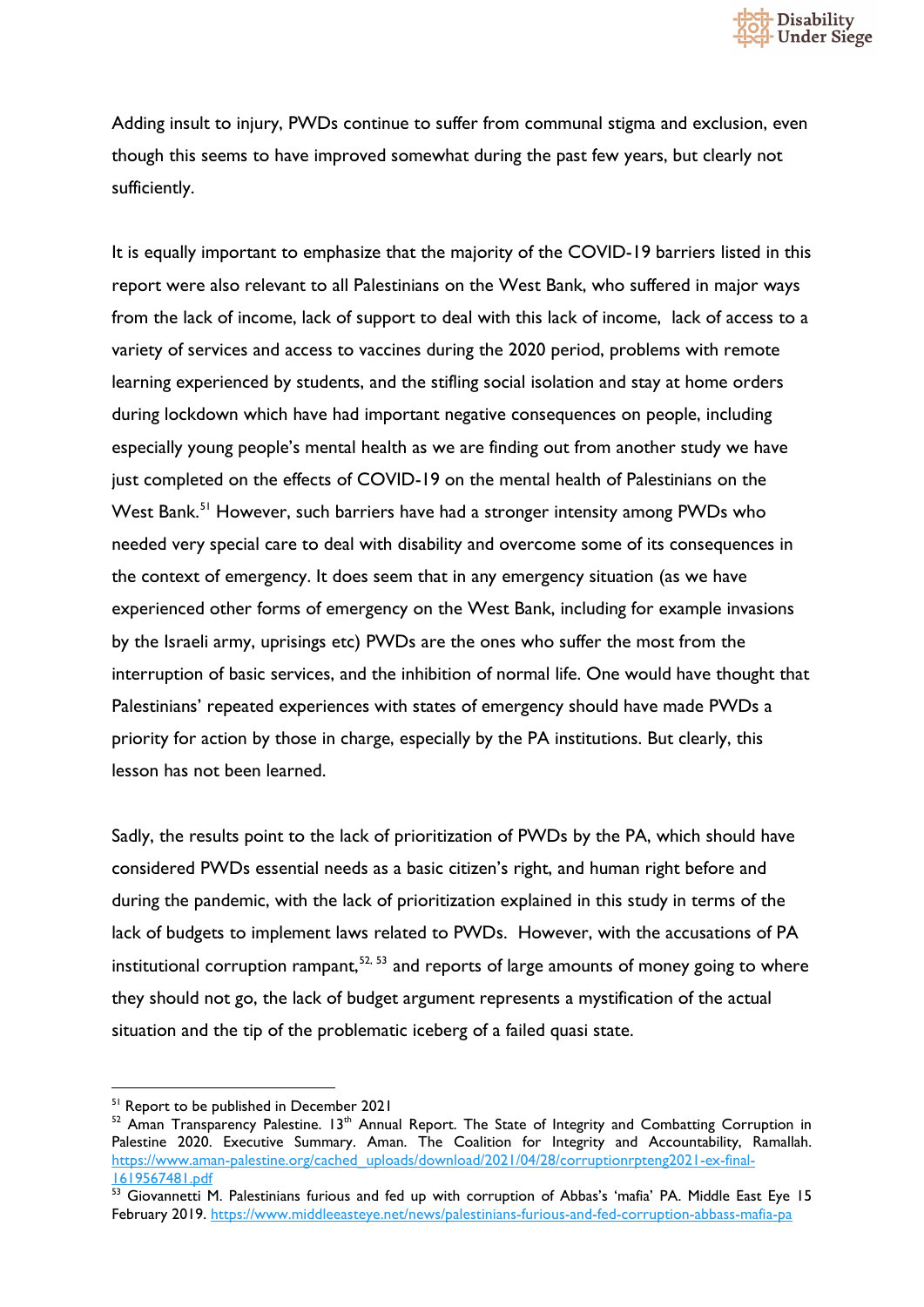

To be sure, the PA is not in tune with the notion of citizen's rights as this relates to all of the population, and not just PWDs. The PA continues to be accused of violations of the basic rights and freedoms of Palestinian citizens which undermines capacity to deal with the challenges of continued Israeli military rule of Palestinian land.<sup>[54](#page-62-0)</sup> It does not see itself as responsible for the welfare of the Palestinian population in the oPt, and that it is its duty to provide services to all, PWDs or others. And when it does provide services, it does so as if providing citizens with favours in a charitable manner depending on the whims of those in charge, as opposed to a right of citizens and duty of government. The story of what happened to the vaccine shipments during 2020 described in the context part of the introduction is indicative of the workings of the PA in general, and not only as an isolated incident related to the corruption and lack of appropriate prioritization of who should get the COVID-19 vaccine first on the basis of a clear list of priority needs.

What this study indicates is not only what should be done to provide PWDs with a decent and dignified life as citizens in their own right, but also indicates that without a major shift in understanding of what the PA is about and its roles and responsibilities, and the implementation of equitable policies with PWDs on top of the list of those needing assistance, PWDs, and other sectors in Palestinian society will continue to suffer the consequences of a failed quasi state structures. One must also recognize that while internal Palestinian reform is possible despite context, reform will continue to be limited in the face of ongoing Israeli military occupation of Palestinian land, the control of so much of West Bank land and resources, as well as the control of the movement of people and goods by the Israeli army, making it impossible for the PA to effectively rule benevolently with the needed freedom, sovereignty and self-determination, and of course to attain justice to Palestinians before peace can be achieved.

<span id="page-62-0"></span><sup>&</sup>lt;sup>54</sup> Musawa. Human Rights and Civil Society Organizations Hold the Head of the Executive Authority and Government National and Legal Responsibility for Violations of rights and Freedoms and the Weakening of Official Institutions. Position paper, 25 August 2021. [https://musawa.ps/post/human-rights-and-civil-society](https://musawa.ps/post/human-rights-and-civil-society-organizations-hold-the-head-of-the-executive-authority-and-the-government-national-and-legal-responsibility-for-violations-of-rights-and-freedoms-and-the-weakening-of-official-institutions.html)[organizations-hold-the-head-of-the-executive-authority-and-the-government-national-and-legal-responsibility](https://musawa.ps/post/human-rights-and-civil-society-organizations-hold-the-head-of-the-executive-authority-and-the-government-national-and-legal-responsibility-for-violations-of-rights-and-freedoms-and-the-weakening-of-official-institutions.html)[for-violations-of-rights-and-freedoms-and-the-weakening-of-official-institutions.html](https://musawa.ps/post/human-rights-and-civil-society-organizations-hold-the-head-of-the-executive-authority-and-the-government-national-and-legal-responsibility-for-violations-of-rights-and-freedoms-and-the-weakening-of-official-institutions.html)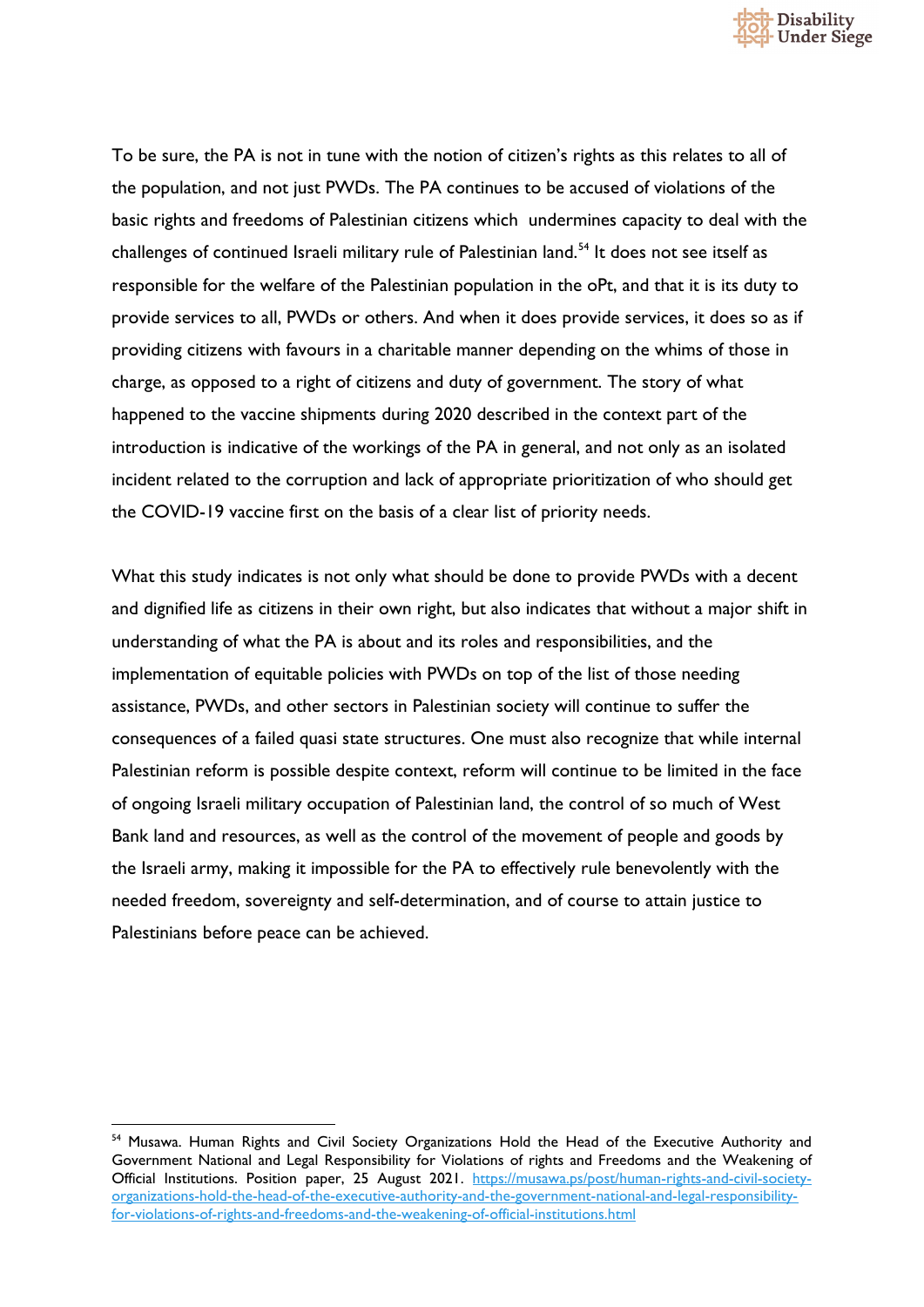

#### **5.1 Enhancing the Living Conditions of PWDs**

There are major structural factors influencing the persistent exclusion of PWDs, including but not limited to what has been noted in this report as: a] Israeli military occupation of Palestinian land and the limited capacity of Palestinians to act freely in implementing policy and reaching people who need help; b] the various power structures of the PA with officials who in general do not understand the role of government and recognize citizen's rights as needing to be fulfilled by government, and with some notable exceptions; c] international aid's influence on the country developmental direction including dictating policy to provide financial support, the dishevelment of policy development given international aid's vagaries and shifts from one priority to the other in little time, and often undoing what was accomplished previously; d] increasing societal conservatism since the PA arrived back to the country beginning 1994; e] and the retreat of social action compared to the 1980's and 1990's, among other factors which are operational vis-a-vis the continued exclusion of PWD and other societal sectors, notably young people. This recognition alerts us to the fact that radical/fundamental changes are not possible to achieve right now, but that one can still work towards at least relieving PWDs from impediments and problems which are within Palestinian, and international and local NGO control. Drawing on participant PWD and stakeholder recommendations, and combining them with this teams' experience in observing and participating in creating change, and what this team believes can be achieved in the short and medium terms, the following recommendations could be considered as priorities for action:

- 1. Several PWDs emphasized the priority recommendation of providing PWDs with a regular monthly salary, or creating for them job opportunities in order to improve their living conditions. This underscores the notion of the right to work also contained in the disability law which requires that PWDs should form 5% of employees in each establishment. Another suggestion was to set up facilitated loans schemes at the MOSD which PWDs could use for income generating projects.
- 2. PWD participants called for comprehensive health insurance which includes rehabilitation and occupational health services, assistive devices such as mobility and hearing aids, and medical hygiene materials. Some called for having health insurance regardless of impairment rating. Other participants stressed the importance of providing free of charge educational and occupational therapy services for the PWDs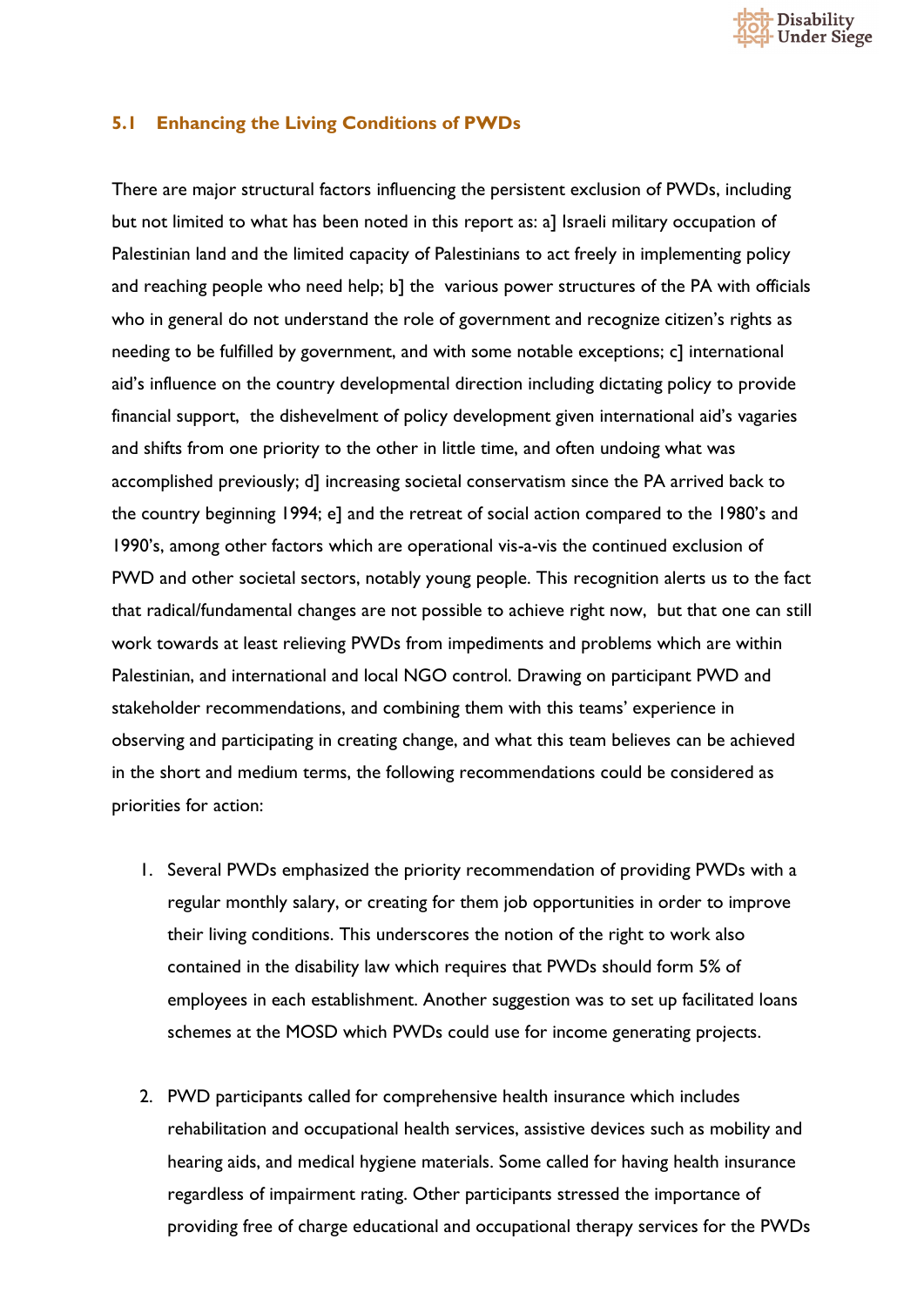

beyond the age of 18 years. Some participants proposed assigning special physicians to PWDs or increasing the number of medical staff in health clinics and hospitals in order to avoid queuing and the long waiting time they endure at the health centres. And that PWDs or others with a 'humanitarian' situation would have access to care through a special window at the health center which can facilitate their receipt of the required treatment promptly.

- 3. Specific PWD participant recommendations related to people with hearing disabilities included providing sign language translators at health centres and hospitals (including labour rooms). Furthermore, it was stressed that the medical staff should receive training in sign language to effectively communicate with people with hearing and speech disabilities, and awareness raising for medical staff on how to treat PWDs. Another recommendation was to confirm appointments through mobile messages rather than phone calls. Some mothers of persons with intellectual disabilities called for the availability of day-care centres to care for their intellectually disabled children during the day, and giving them the chance to, for example, deal with their own health situation.
- 4. Most PWD participants recommended that resources such as laptops, wellfunctioning telephone lines, and consistent Internet connection should be provided by ministries and the PA for remote learning purposes. Participants with hearing disabilities emphasized the importance of pre-made lesson videos. Additionally, they stressed that online learning should take into consideration individual and financial differences among PWDs. A university student with a motor disability suggested that universities should ensure that online teaching is accessible for all students with disabilities. Participants with visual disabilities recommended that exams during the pandemic should be taken face-to face by PWDs, rather than online, as they are a small group at the university. Thus, the possibility of being infected by COVID-19 would be low. A participant from the MOE suggested that one of the lessons learned from the pandemic was that it would be possible to incorporate educational materials on educational satellite channels thus making them accessible to students with visual and hearing disabilities. Finally, the recommendation for children with autism was partial face-to-face teaching while implementing precautionary measures.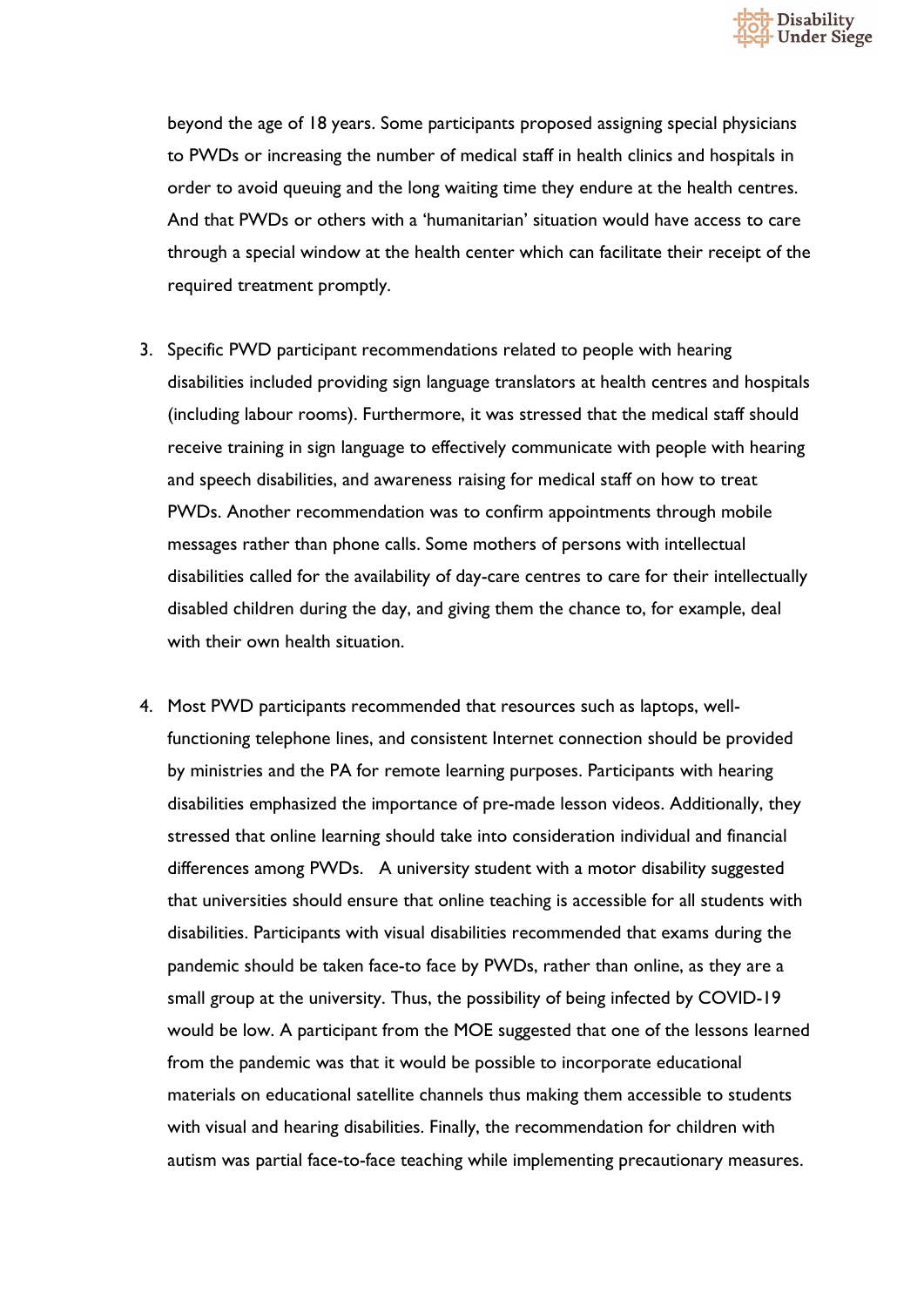

- 5. A participant stakeholder recommendation what was echoed in another study this team completed related to young people during the pandemic, that psychological support for PWDs and their families should be provided as it is highly needed. This is because the pandemic exacerbated their daily life stressors, especially among families who have persons with intellectual disabilities.
- 6. Participant stakeholders called for increased public awareness and advocacy in communities related to the draft Disability Law of 2019, which is yet to be implemented. At the community level, one interviewee declared that the community should be open to integrating PWDs and reducing barriers and adaptability of surroundings should be a community-based responsibility and priority. However, although it is important to involve communities in providing for some of the needs of PWDs, this is ultimately the responsibility of the PA which should generate not only the funds but also develop policies and plans for implementation while actively involving communities and encouraging community participation. Indeed, community participation is one of the essential three pillars of primary health care, with intersectoral collaboration and equity as the other two.
- 7. Participant stakeholders from governmental organizations reported that they developed a strategic plan derived from the National Strategic Plan of the Disability Sector<sup>[55](#page-65-0)</sup> but it was never implemented with no allocated budget for this strategy. It was clearly understood that without a realistic budget allocation, a strategy will not work. This is undeniably the case with other policies and plans, devised but with little or no implementation because of the claim of the lack of funds and therefore no budgetary allocations for implementation.
- 8. Another recommended initiative was advocating for the Highest Council for Disability to be an independent from the MOSD body, and supported by an independent budget. Such a recommendation was rejected in the past, and continues to be an integral part of the bone of contention between the disability movement and those who wrote the draft law on one hand, and the government on the other. The impetus has been so far to keep control and power in the hands of the PA, as

<span id="page-65-0"></span><sup>&</sup>lt;sup>55</sup> The National Strategic Plan of the Disability Sector in the Occupied Palestinian Territories For the Supreme Council of the Affairs of Persons with Disabilities is a framework developed in 2012 by the Development Studies Center at Birzeit University, funded by the Swedish organization Diakonia, in effort to unify the disability sector to ensure the rights of PWDs in the oPt.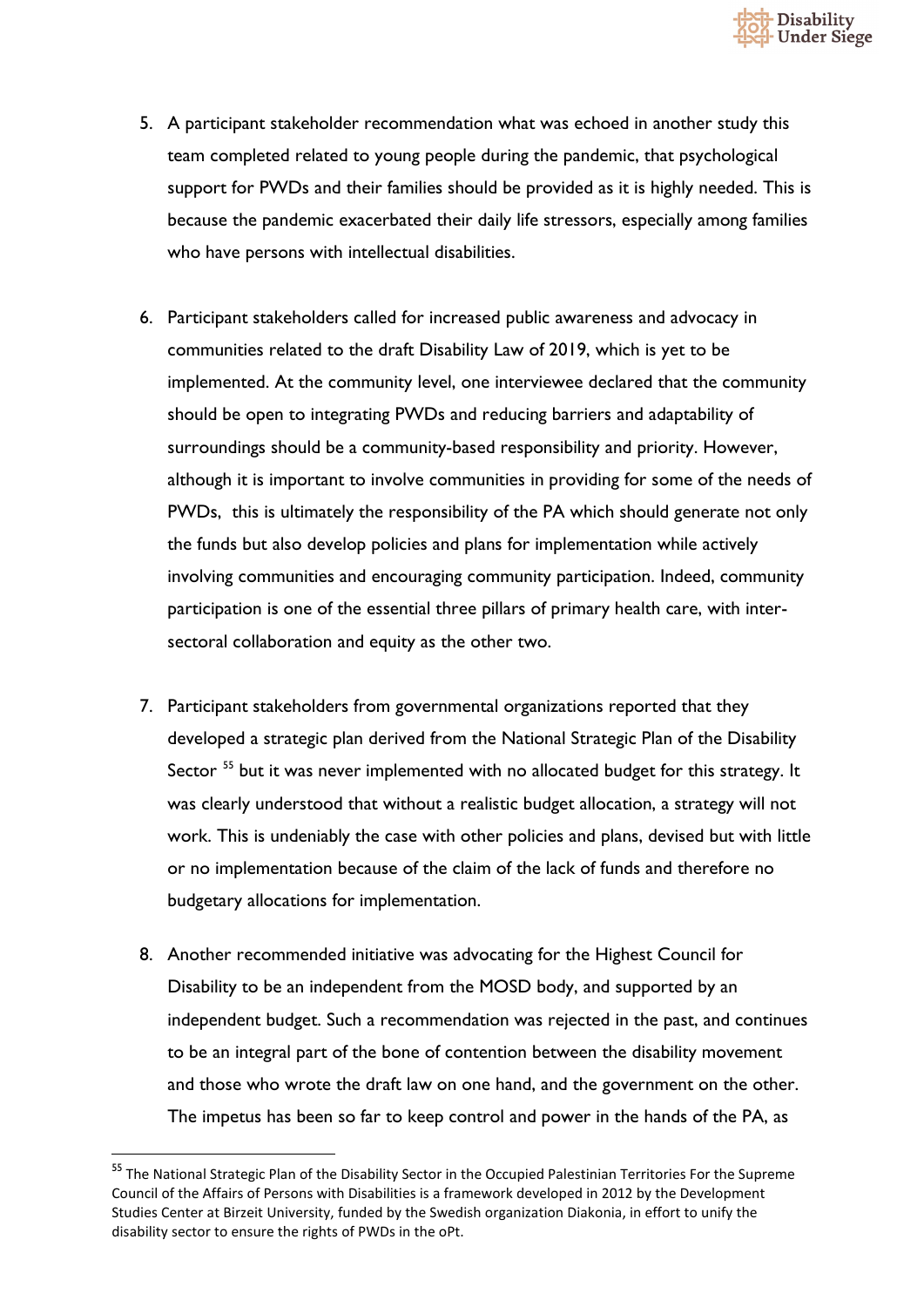

with almost all other initiatives working towards establishing independent from the PA bodies which could set policies related to the needs of a variety of population groups. A case in point is the national governmental health insurance, where last year, specialists from the World Health Organization, Eastern Mediterranean Region worked intensively to try to set up a special health insurance fund to be overseen by a committee composed of the MOH, UNRWA, and various local non-governmental organizations, which was turned down, presumably because the PA would lose total control of the funds contained in this scheme. And the power struggle continues.

Finally, it should be re-emphasized that a government and country under military occupation will continue to have limited possibilities for effective policy development and implementation; and that as long as Israeli military occupation of Palestinian land continues, the Palestinian government, any government, will continue to be seriously constrained by the presence of the occupier in fulfilling its people's needs.

In conclusion, two problematic assumptions need to be challenged here because of relevance to this study, namely the notion that coherent and relevant country needs policies are developed by the PA, and other governments, simply based on the presentation of scientific evidence as is usually assumed. In fact, policies are often dictated by funders with the PA agreeing to such policies to land grants, and then later on to declare that it does not have the budget to implement such policies. Such a situation is compounded by the vagaries of funding, where suddenly and swiftly, priorities and foci change, for example, from women's rights, to sexual and reproductive health, to adolescents, to youth, to PWDs, and so on and so forth. In truth, one can understand how projects and programs are made and broken by international aid support and often, policy and foci dictats.

The other problematic assumption regarding policy setting is the idea that, even without the interference of international bodies, if we provide the scientific evidence then governments would develop policies according to this evidence. In fact, this is an inaccurate assumption as well and does not correspond to the reality we experience. In our experience, the primary factor related to policy decision making is political, related to power balances among different political groups and persons in power. And if a particular policy is seen as helping in increasing the power of some over the others, then it may be adopted. Otherwise, scientific evidence is simply put aside, or maybe used to write proposal for funding and then disregarded. This is the usual process although there are always exceptions to the rule.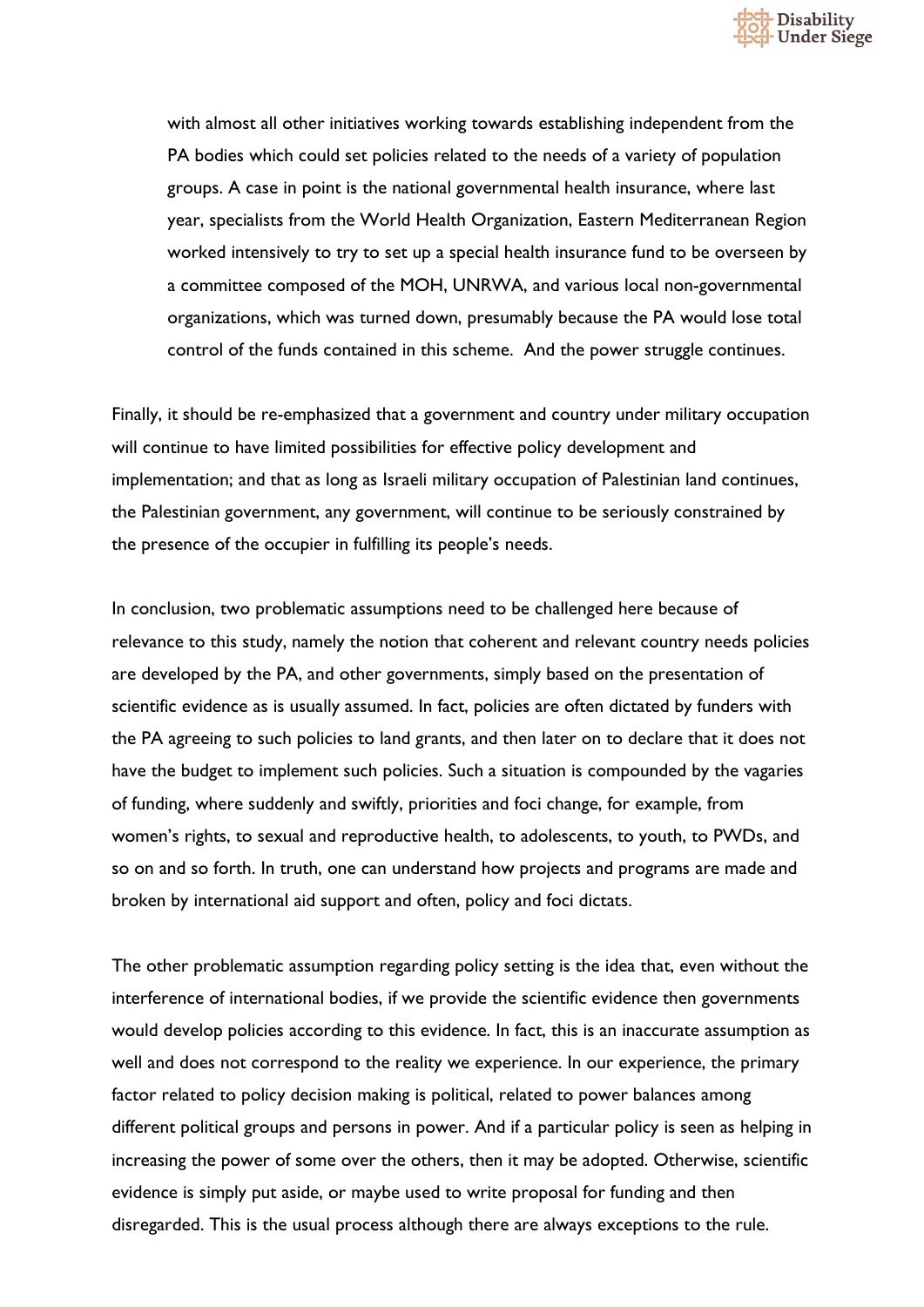

Yet, despite what seems to be insurmountable structural impediments to the fulfilment of the needs of PWDs during emergency and beyond, and as a matter of human and citizen's rights, we can still work to fulfil some of these needs. In the course of this study, we have noted wonderful resolve among PWDs and their families which should be encouraged and where activism can be supported. We have also noted the genuine interest, care and support of the employees of governments, and local and international NGOs of the cause of PWDs. These stakeholder employees are people who are caught in the middle; they can and should be supported in every way to provide what is needed to PWDs and their families, with dignity and as a matter of right, and to make the voices of PWDs and their own voices in support of PWD needs and rights heard among the upper echelons of power structures they work within.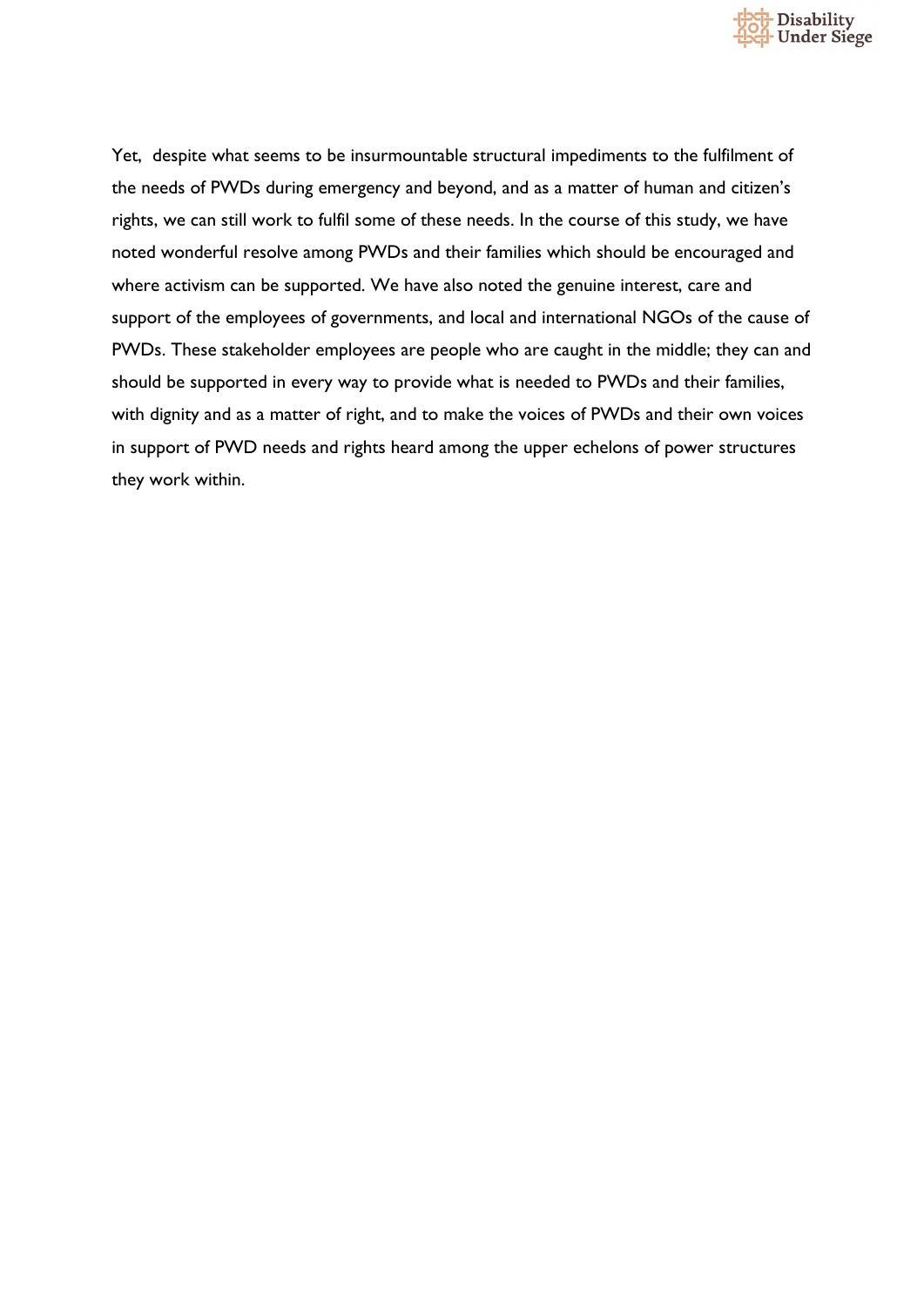

# **Appendices**

6 **Appendix 1:** Disability under Siege- Covid-19 Comparative Case Studies Interview Participants

| <b>Type of</b><br>Disability:                                   | <b>Motor</b>    |                         | <b>Visual</b>           |                | <b>Intellectual</b>     |                | <b>Hearing</b>          |                | Total:                  |
|-----------------------------------------------------------------|-----------------|-------------------------|-------------------------|----------------|-------------------------|----------------|-------------------------|----------------|-------------------------|
| <b>Total</b><br><b>Interview</b><br>S.<br><b>Conducte</b><br>d: | $6\overline{6}$ |                         | $\overline{\mathbf{3}}$ |                | $\overline{\mathbf{4}}$ |                | $\overline{\mathbf{3}}$ |                | 16                      |
|                                                                 | 3 Males         |                         | 2 Males                 |                | I Male                  |                | I Male                  |                | 7 Males                 |
| <b>Gender:</b>                                                  | 3 Females       |                         | I Females               |                | 3 Females               |                | 2 Females               |                | 9 Female                |
|                                                                 | <b>North</b>    | $\overline{\mathbf{3}}$ | <b>North</b>            | $\mathbf{2}$   | <b>North</b>            | $\overline{2}$ | <b>North</b>            |                | 8                       |
|                                                                 |                 | (1 Male,                |                         | (1 Male,       |                         | (1 Male,       |                         | (1 Male)       |                         |
|                                                                 |                 | 2 Females)              |                         | I Female)      |                         | I Female)      |                         |                |                         |
| Geograph<br>ic                                                  |                 |                         |                         |                |                         |                |                         |                |                         |
| <b>Distributi</b>                                               | Central         |                         | Central                 | $I$ (Male)     | <b>Centr</b><br>al      | I (Female)     | Central                 | $\overline{2}$ | 5                       |
| on:                                                             |                 | $(1$ Male)              |                         |                |                         |                |                         | (2 Females)    |                         |
|                                                                 |                 | $\overline{2}$          | <b>South</b>            | $\blacksquare$ | <b>South</b>            | I (Female)     | <b>South</b>            | $\blacksquare$ | $\overline{\mathbf{3}}$ |
|                                                                 | <b>South</b>    | (I Female,              |                         |                |                         |                |                         |                |                         |
|                                                                 |                 | I Male)                 |                         |                |                         |                |                         |                |                         |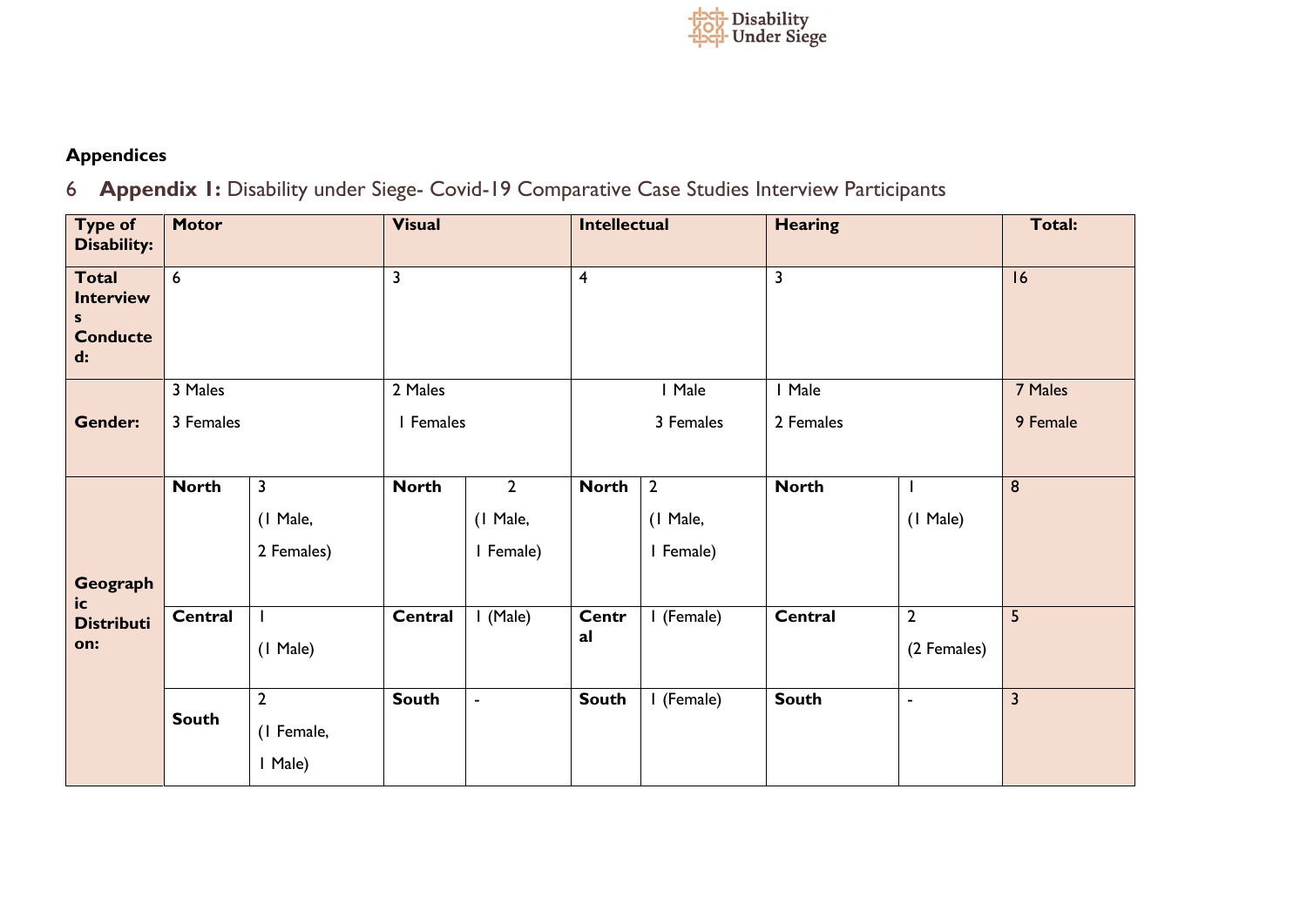

|      | Total:                  | $6\overline{6}$ | Total:                     | $\overline{3}$ | Total:                     | $\overline{4}$ | Total:               | 3              | 16                      |
|------|-------------------------|-----------------|----------------------------|----------------|----------------------------|----------------|----------------------|----------------|-------------------------|
| Age: | 39 years<br>and<br>over |                 | 39<br>years<br>and<br>over | $\blacksquare$ | 39<br>years<br>and<br>over | $\overline{2}$ | 39 years and<br>over | $\blacksquare$ | $\overline{\mathbf{3}}$ |
|      | $18 - 39$<br>years      | $\overline{4}$  | $18 - 39$<br>years         | $\overline{3}$ | $18 - 39$<br>years         |                | 18-39 years          | 3              | $\mathbf{H}$            |
|      | <b>Under</b><br>18      | $\mathbf{I}$    | <b>Under</b><br>18         | $\sim$         | <b>Under</b><br>18         |                | Under 18             | ۰              | $\overline{2}$          |
|      | Total:                  | $6\overline{6}$ | Total:                     | $\overline{3}$ | Total:                     | $\overline{4}$ | Total:               | 3              | 16                      |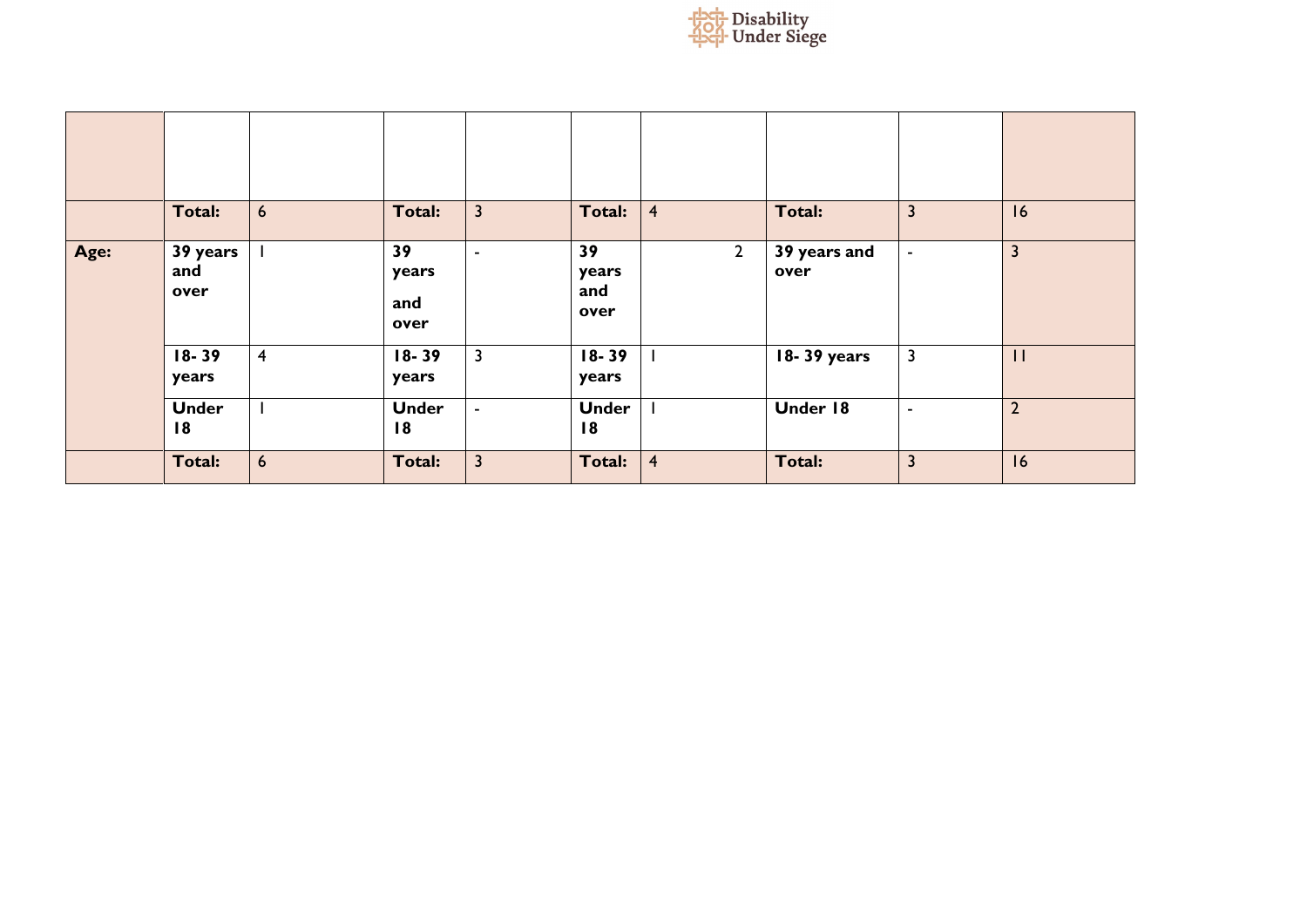

# **7** Appendix 2: **Disability under Siege- Covid-19 Comparative Case Studies: PWD Interview Schedule**

- 1. Age, place of residence, marital status, educational attainment, current or previous work if any, type of disability, others in the family who also have a disability.
- 2. Can you let us know about your living situation before the Pandemic and during the pandemic in terms of:

## a. **Accessing health services**:

- i. Do you need health services regular follow up not necessarily linked to your disability?
- ii. Were you able to reach health services before and during the pandemic?
- iii. Has there been a change? How?
- iv. Why do you think this change happened?
- v. How did this change affect you?
- vi. How did you deal with this change?
- vii. Who provided this service before the pandemic?
- viii. Did such services continue to be provided after the pandemic? If not why? What changed?
- ix. Can such service providers improve their performance to fulfil your needs of accessing health services?
- x. If yes, what needs to change?
- xi. If not, why do you think there is no possibility for improving performance?
- xii. Do you think that the MOH prioritizes PWDs in the services it provides: before the pandemic and since the pandemic.
- xiii. Was vaccination provided against the virus? Were PWDs identified as a priority?
- xiv. Were you able to have preventive items such as masks and sanitary materials, if not, why not?
- xv. Do you need rehabilitation services?
- xvi. Were you have to reach such rehabilitation services? Before the pandemic, since the pandemic? Was there a change? Why? How did it affect you? How did you deal with the change? Who provided such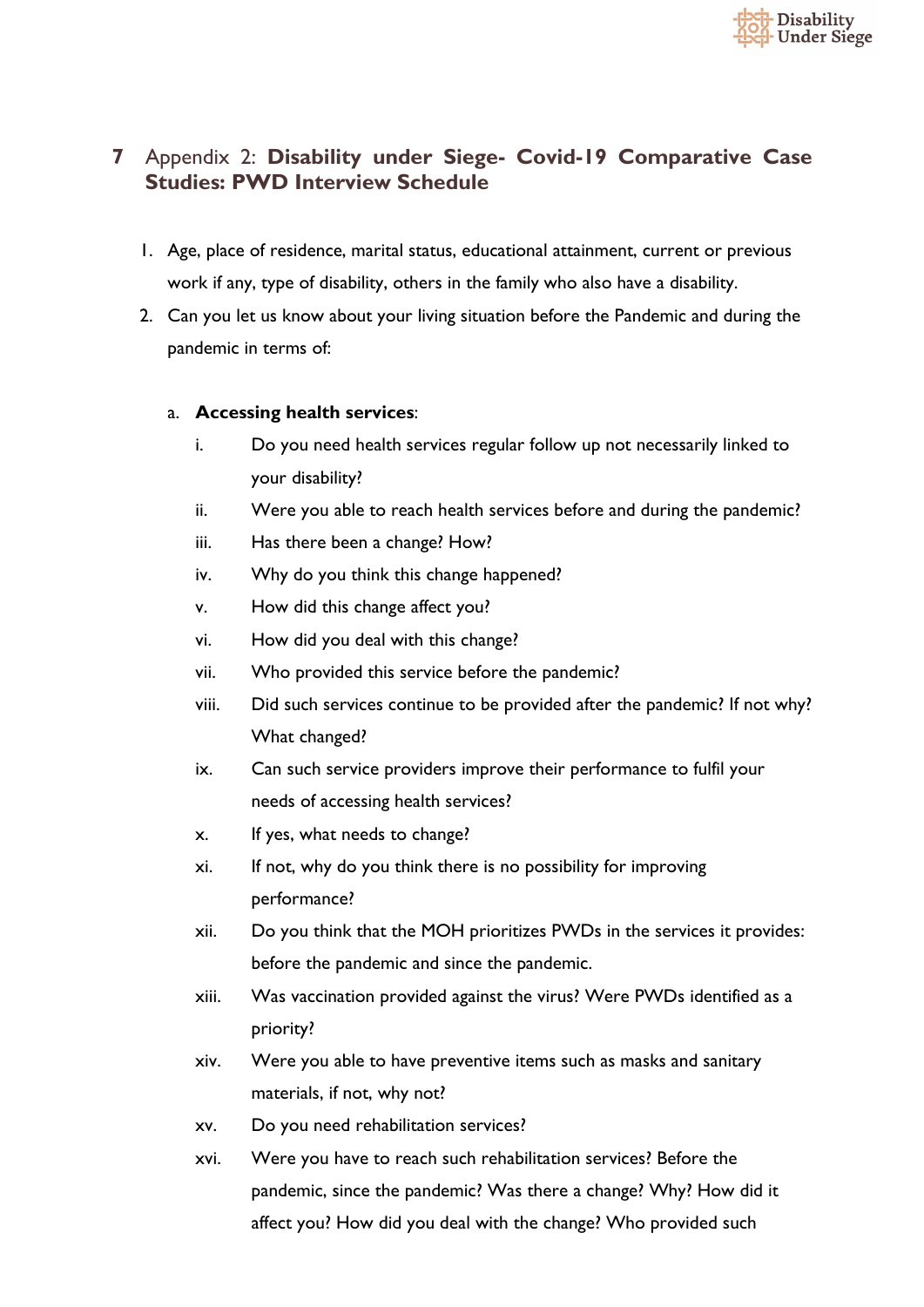

services before the pandemic? Did such services continue during the pandemic? If not why? What changed? Could such responsible bodies improve their performance to fulfill your needs of access to rehabilitation services? If yes, what can change and how? If not, why?

## **b. Access to educational services: the same as above**

## c. **Financial situation of the family**:

- i. Did the financial situation of the family fulfil the family/s needs before and after the pandemic?
- ii. Was there a change in your work or income/family income or loss of work? How? Why this change?
- iii. How did this affect you?
- iv. Did you receive financial or other types of support during the pandemic? If yes who, what? Can this be improved, if yes how, if no why?
- d. **Public services access** (official centers including banks, recreational areas etc);
	- i. Before the pandemic and since.
	- ii. Was there a change in reaching such services? What? How?
	- iii. Why did this change happen?
	- iv. How did this affect you?
	- v. How did you deal with this change?
	- vi. Were you able to obtain information during the pandemic

## **e. Social life**

- i. How was your social life before and since the pandemic?
- ii. Were there changes since the pandemic? What?
- iii. Why this change?
- iv. How did this affect you? Your family?
- v. How did you deal with this change?
- **f. Is there any other change that affected you because of the pandemic which we did not include?**
- **g. With the changes you mentioned, what most affected you and why?**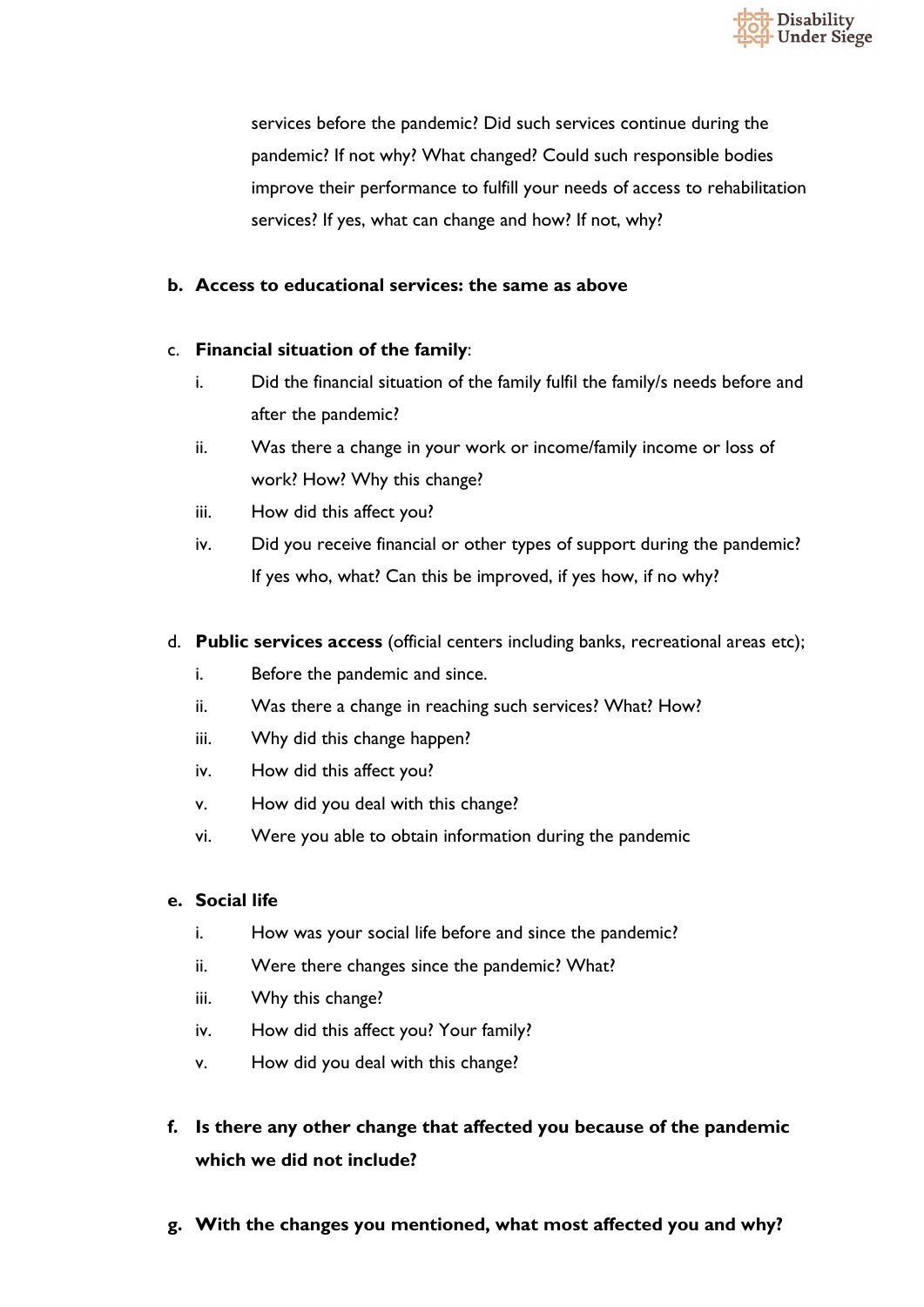

- **h. What are the factors that contribute to your current problems as mentioned above?**
- i. Israeli occupation
- j. The Palestinian Authority
- k. Society
- **l. Did you receive any support (psychological, social, other) to deal with such changes? What? Who and how this helped?**
- **m. Has anyone from you relatives been infected with Corona? Did this affect you and how? Has anyone from your relatives died because of corona?**
- **n. In general, do you think that domestic violence increased during closures? If yes how? Who was affected most?**
- **o. Would you like to add whatever you like and could be useful so that we understand your needs more broadly?**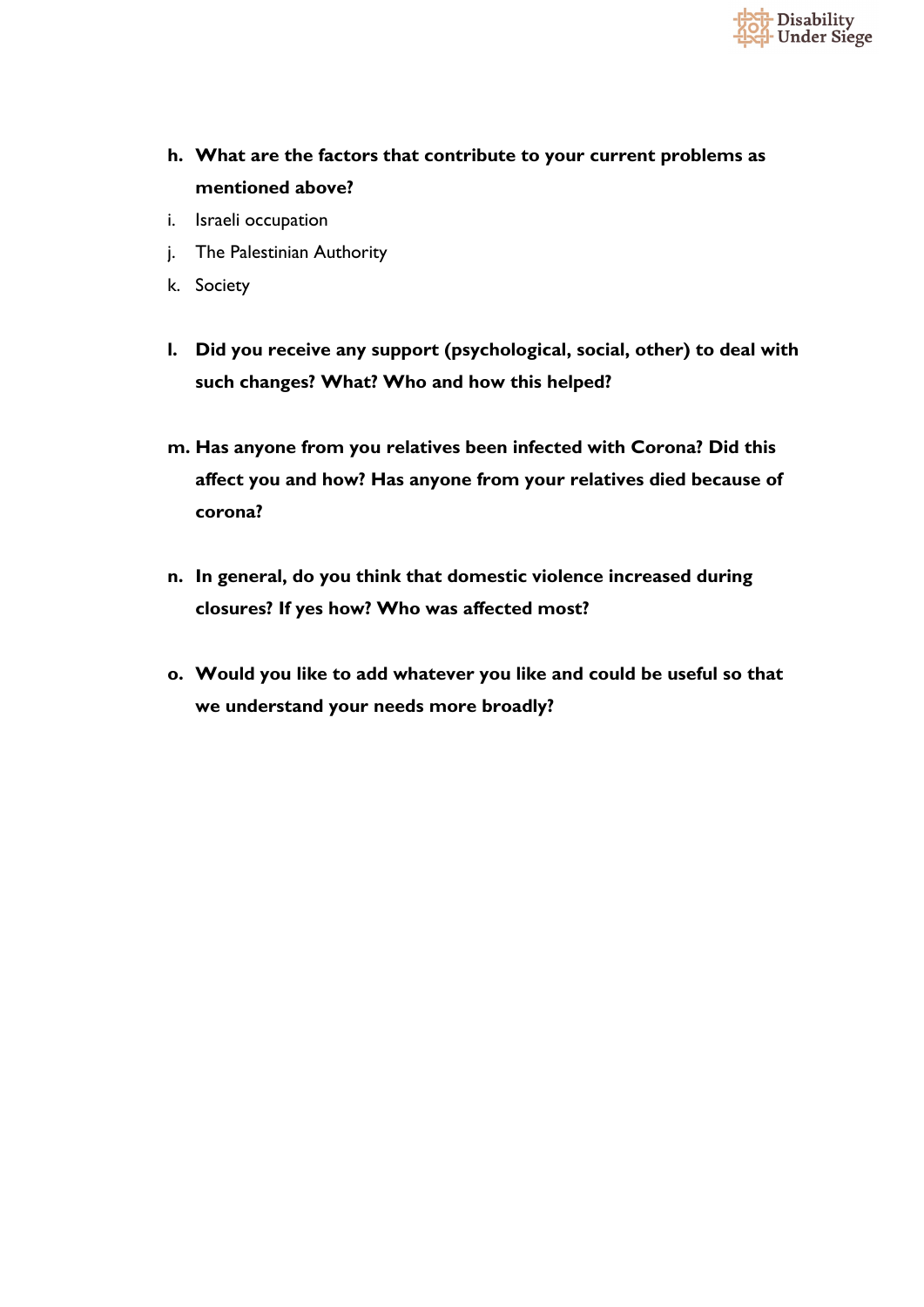

## **8 Appendix 3: Disability under Siege- Covid-19 Comparative Case Studies: Stakeholders' Interview Schedule**

## **[Brief summary results presentation]**

## **1. What do you think of the results of the PWDs COVID-19 study?**

- If you agree with the results:
	- Tell us what you agree with.
- If you do not agree with the results:
	- Tell us what you disagree with.
	- Why and what you think is the reason for PWDs reporting such problems, when you think otherwise?
- Was there an action plan in your sector to address the problems of persons with disabilities (PWDs) during the pandemic (health, education, economy social)?
	- If yes, what and why?
	- If no, why and why not?
- What are the impediments to address these problems (health, education, economy social)?
- How do these impediments link to the response to these problems?
- How could these impediments perhaps be overcome (or not at all)? Why?
- What can be done realistically to respond to PWDs unmet needs?
- **2. Do you think that PWDs should have been identified as a priority group for the following by government/NGOs etc.?** 
	- Financial and other forms of support
	- Vaccines
	- Other needed services
	- If yes, what and why?
	- If no, why and why not?
- 3. On the ground, has your institution implemented any intervention to support PWDs during the pandemic?
	- If yes, how?